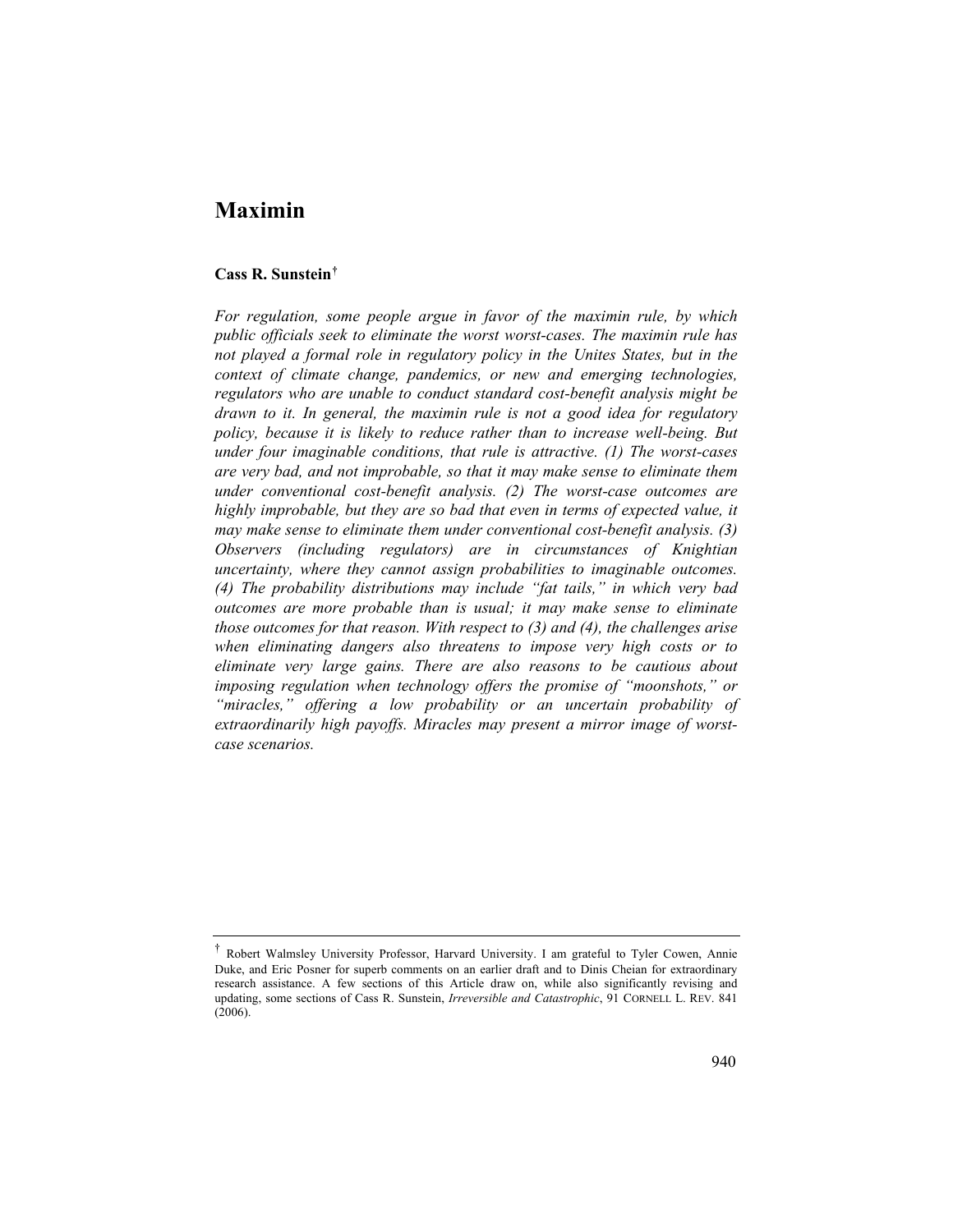# Maximin

| L In Brief. |  |
|-------------|--|
|             |  |
|             |  |
|             |  |
|             |  |
|             |  |
|             |  |
|             |  |
|             |  |
|             |  |
|             |  |
|             |  |
|             |  |
|             |  |
|             |  |
|             |  |
|             |  |
|             |  |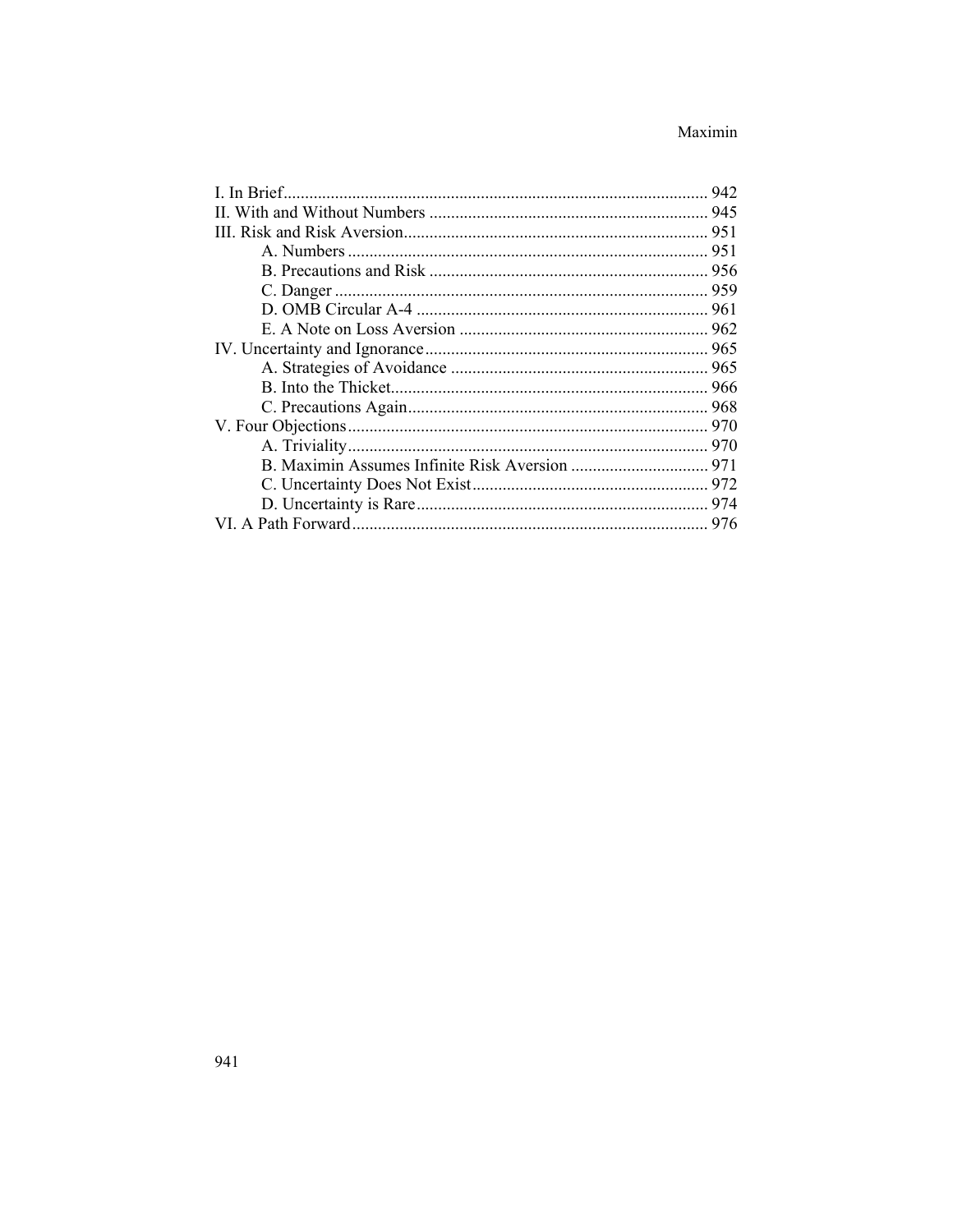Uncertainty must be taken in a sense radically distinct from the familiar notion of Risk, from which it has never been properly separated . . . . The essential fact is that 'risk' means in some cases a quantity susceptible of measurement, while at other times it is something distinctly not of this character; and there are far-reaching and crucial differences in the bearings of the phenomena depending on which of the two is really present and operating.

<span id="page-2-6"></span>Frank Knight $1$ 

One could certainly elicit from a political scientist the subjective probability that he attaches to the prediction that Norway in the year 3000 will be a democracy rather than a dictatorship, but would anyone even contemplate *acting* on the basis of this numerical magnitude?

<span id="page-2-7"></span>Jon Elster<sup>[2](#page-2-1)</sup>

In some cases, the level of scientific uncertainty may be so large that you can only present discrete alternative scenarios without assessing the relative likelihood of each scenario quantitatively. For instance, in assessing the potential outcomes of an environmental effect, there may be a limited number of scientific studies with strongly divergent results. In such cases, you might present results from a range of plausible scenarios, together with any available information that might help in qualitatively determining which scenario is most likely to occur.

<span id="page-2-5"></span><span id="page-2-4"></span>OMB Circular A-4[3](#page-2-2)

### I. In Brief

For regulators, what is the appropriate approach to worst-case scenarios? In the face of a pandemic, threatening to produce numerous deaths, should costly preventive measures be undertaken, even if the benefits are challenging or speculative to quantify? Or suppose that genetically modified foods pose a risk of catastrophe—very small, but not zero.<sup>[4](#page-2-3)</sup> Or suppose that some new

<sup>1.</sup> FRANK H. KNIGHT, RISK, UNCERTAINTY, AND PROFIT (1933).

<span id="page-2-1"></span><span id="page-2-0"></span><sup>2.</sup> *See* JON ELSTER, EXPLAINING TECHNICAL CHANGE: A CASE STUDY IN THE PHILOSOPHY OF SCIENCE 199 (1983).

<span id="page-2-2"></span><sup>3.</sup> OFFICE OF MGMT. & BUDGET, EXEC. OFFICE OF THE PRESIDENT, CIRCULAR A-4 (2003), https://www.transportation.gov/sites/dot.gov/files/docs/OMB%20Circular%20No.%20A-4\_0.pdf [https://perma.cc/DE4M-5FBV] [hereinafter CIRCULAR A-4].

<span id="page-2-3"></span><sup>4.</sup> For one view, see Nassim Nicholas Taleb et al., *The Precautionary Principle (with Application to the Genetic Modification of Organisms)* (Sept. 4, 2014) (unpublished manuscript), http://www.fooledbyrandomness.com/pp2.pdf [https://perma.cc/322V-H9ME], and in particular *id.* at 11:

A lack of observations of explicit harm does not show absence of hidden risks. Current models of complex systems only contain the subset of reality that is accessible to the scientist. Nature is much richer than any model of it. To expose an entire system to something whose potential harm is not understood because extant models do not predict a negative outcome is not justifiable; the relevant variables may not have been adequately identified.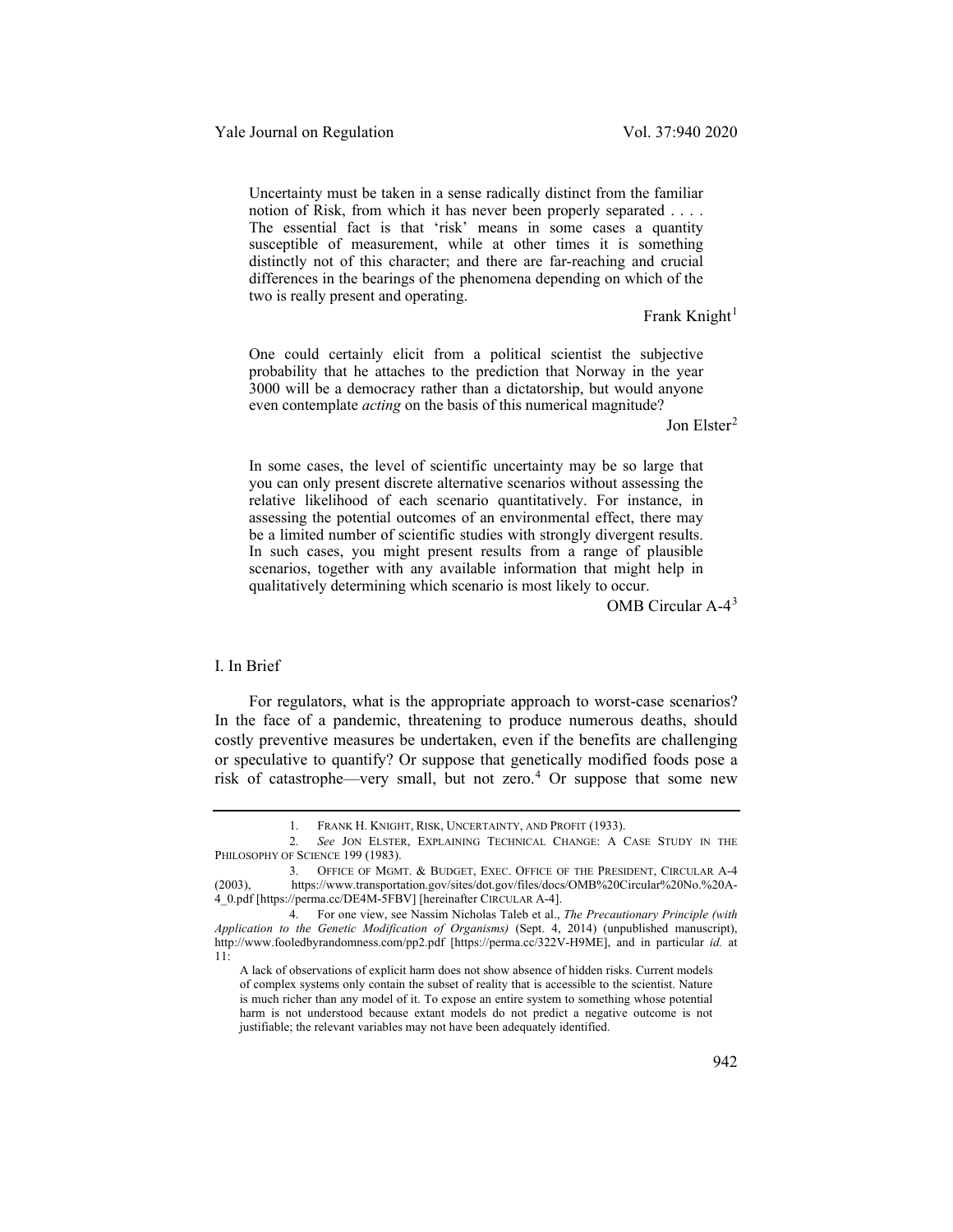technology poses a catastrophic risk, but that experts cannot say whether it is very small, very large, or somewhere in between.<sup>[5](#page-3-0)</sup> Should regulators ban that technology? Should the social cost of carbon, designed to capture the damage from a ton of carbon emissions, reflect worst-case scenarios, and if so, exactly how?<sup>[6](#page-3-1)</sup>

With a focus on regulatory policy, my goal here is to answer these questions. I will, above all, be attempting to carve out space for *the maximin rule*, which calls for choosing the approach that eliminates the worst of the worst-case scenarios. That rule has been subject to formidable objections, especially within economics, and I will be acknowledging and attempting to fortify those objections here. Nonetheless, my main aim is to show that the maximin rule deserves a place in regulatory policy. I shall attempt to specify the circumstances in which it deserves that place. Much of the discussion will be abstract, but I shall ultimately suggest a specific addition to OMB Circular  $A-4$ ,<sup>[7](#page-3-2)</sup> the general framework for undertaking regulatory impact analysis; the goal of the addition is to codify a potential application of the maximin rule.

In extreme situations, regulators of diverse kinds must decide what kinds of restrictions to put in place against low-probability risks of catastrophe, or against risks that have terrible worst-case scenarios, but to which probabilities cannot readily be assigned. Some people, of course, favor quantitative costbenefit analysis, whereas others favor some kind of precautionary principle. I am going to be embracing the former here, at least as a general rule, but the claims that deserve emphasis involve the exceptions, which call for precautionary thinking in general and for the maximin rule in particular.

I will be covering a great deal of ground, and while the journey is more important than the destination, it will be useful to specify the basic conclusions at the outset. The first three are straightforward. The remaining three are not.

<span id="page-3-5"></span>(1) Regulators should generally focus on expected value and on likely costs and benefits, not on worst cases. $8$  They should aim to come up with probability distributions, accompanied by point estimates.<sup>[9](#page-3-4)</sup> When they cannot produce probability distributions, they should try to come up with reasonable ranges of both costs and benefits.

<span id="page-3-0"></span><sup>5.</sup> Henry A. Kissinger, *How the Enlightenment Ends*, ATLANTIC (June 2018), https://www.theatlantic.com/magazine/archive/2018/06/henry-kissinger-ai-could-mean-the-end-ofhuman-history/559124 [https://perma.cc/YB2F-PBBY].

<span id="page-3-1"></span><sup>6.</sup> *Social Cost of Greenhouse Gases*, OFFICE OF MGMT. & BUDGET, EXEC. OFFICE OF THE PRESIDENT, https://obamawhitehouse.archives.gov/omb/oira/social-cost-of-carbon [https://perma.cc/NB7S-BRGG].

<sup>7.</sup> CIRCULAR A-4, *supra* note [3.](#page-2-4)

<span id="page-3-3"></span><span id="page-3-2"></span><sup>8.</sup> I am bracketing the various problems with cost-benefit analysis, including the priority of welfare and the relevance of distributional considerations. *See* MATTHEW ADLER, MEASURING SOCIAL WELFARE (2019); CASS R. SUNSTEIN, THE COST-BENEFIT REVOLUTION (2017).

<span id="page-3-4"></span><sup>9.</sup> Point estimates, frequently provided by agencies, can often be understood as reflecting the mean of a probability distribution.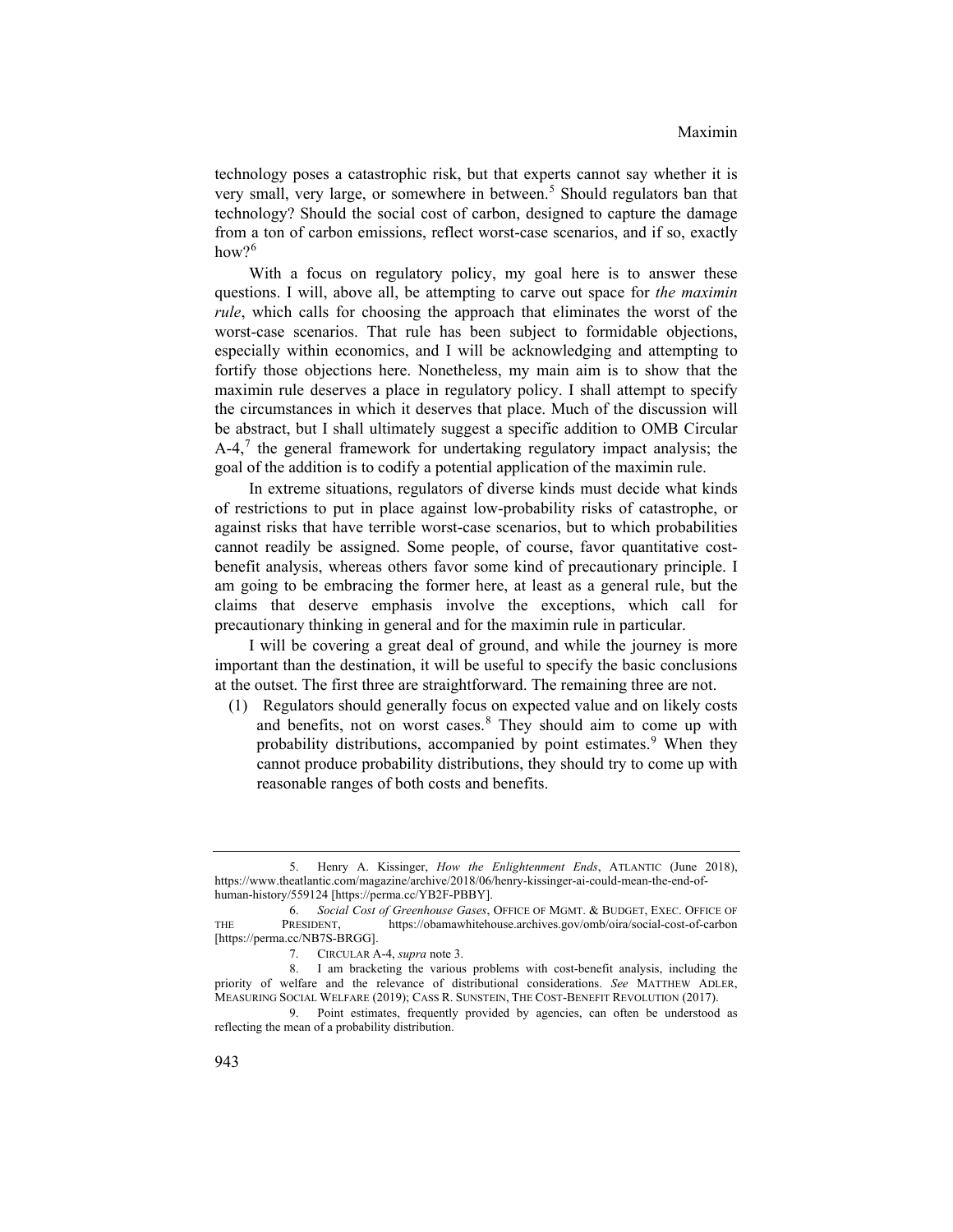Yale Journal on Regulation Vol. 37:940 2020

- (2) In some cases, the worst-cases are sufficiently bad, and sufficiently probable, that it may make sense to eliminate them, simply in terms of conventional cost-benefit analysis.<sup>[10](#page-4-0)</sup> (That idea appears to have informed the aggressive responses to the coronavirus pandemic in  $2020$ .<sup>11</sup>)
- <span id="page-4-8"></span>(3) In some cases, the worst-case outcomes are highly improbable, but they are so bad that it may make sense to eliminate them under conventional cost-benefit analysis. (That is a reasonable view about costly efforts to reduce the risk of a financial crisis.<sup>12</sup>)
- (4) In some circumstances, involving what is often described as Knightian uncertainty, observers (including regulators) cannot assign probabilities to imaginable outcomes, and the maximin rule is appealing for that reason. I will argue that, contrary to a vigorously defended view in economics,[13](#page-4-3) the problem of uncertainty is real and sometimes important.
- <span id="page-4-6"></span>(5) In some cases, a probability distribution might include "fat tails" on the left-hand side, in which the probability of extreme, very bad events is higher than normal; it might make sense to eliminate those very bad outcomes under conventional cost-benefit analysis. The fact that complex systems are involved might be important here; interactions among people or components of such systems might produce unanticipatedly bad results, as in the case of a pandemic.
- <span id="page-4-7"></span>(6) With respect to (4) and (5), the problems arise when efforts to eliminate dangers, including regulation, would also impose very high costs or eliminate very large potential gains. There might be fat tails on the righthand side, suggesting the possibility of wonders or miracles, which might make human life immeasurably better, $14$  and which might be eliminated by aggressive regulation.

This is a long and complicated list, so let us simplify it. In general, agencies should attempt to maximize social welfare (bracketing complex questions about what exactly that means).<sup>[15](#page-4-5)</sup> To do that, they should calculate costs and benefits, with probability distributions as feasible and appropriate,

<span id="page-4-0"></span><sup>10.</sup> There is also the question of reversibility, which may greatly matter to the costbenefit analysis. The problem is discussed in Cass R. Sunstein, *Irreparability as Irreversibility*, 2017 SUP. CT. REV. 93. I bracket that issue here.

<span id="page-4-1"></span><sup>11.</sup> *See* Michael Greenstone & Vishan Nigam, *Does Social Distancing Matter?* (Univ. of Chi., Becker Friedman Inst. for Econ. Working Paper No. 2020-26, 2020), https://ssrn.com/abstract=3561244 [https://perma.cc/LT4K-TCVK].

<span id="page-4-2"></span><sup>12.</sup> *See* Eric A. Posner & E. Glen Weyl, *Cost-Benefit Analysis of Financial Regulations: A Response to Criticisms*, 124 YALE L.J.F. 246 (2015).

<span id="page-4-3"></span><sup>13.</sup> An early account is FRANK RAMSEY, *Truth and Probability, in* THE FOUNDATIONS OF MATHEMATICS AND OTHER LOGICAL ESSAYS (R. B. Braithwaite ed., 1931). A vigorous defense of the importance and pervasiveness of Knightian uncertainty is JOHN KAY & MERVYN KING, RADICAL UNCERTAINTY: DECISION-MAKING BEYOND THE NUMBERS 35–49, 106–30 (2020). I agree with Kay and King on the question of importance but not quite on the issue of pervasiveness, for reasons explored below.

<span id="page-4-5"></span><span id="page-4-4"></span><sup>14.</sup> Arden Rowell, *Regulating Best-Case Scenarios*, 50 ENV. L. (forthcoming 2020), https://ssrn.com/abstract=3157287 [https://perma.cc/ZDX4-9D7Y].

<sup>15.</sup> See ADLER, *supra* not[e 8.](#page-3-5)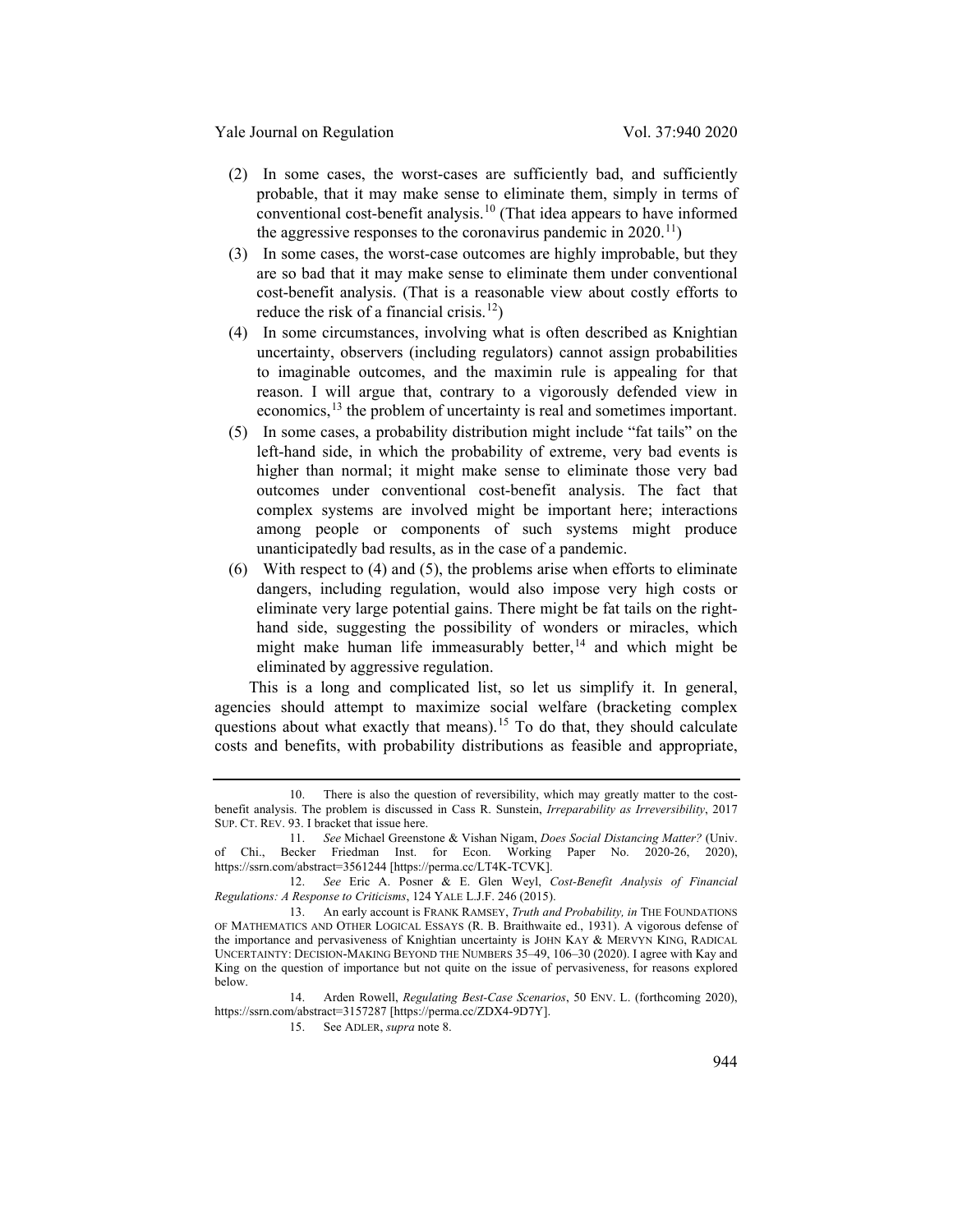and they should proceed if and only if the benefits justify the costs.<sup>[16](#page-5-0)</sup> They should not focus solely or mostly on the worst cases; they should not give them more weight than other cases (bracketing for now risk aversion or loss aversion, to which I shall turn in due course). At the same time, calculation of costs and benefits may not be feasible, and an important question remains: are there any problems that the maximin rule can handle better than welfare maximization? The simplest answer points to cases of Knightian uncertainty, where probabilities cannot be assigned.

As we shall also see, the maximin rule is especially appealing when the costs of eliminating the worst-case scenario are not terribly high, and when the worst-case scenario is genuinely grave. For reasons to be explained, we can see the simplest such cases as involving "negative freerolls," which are best avoided. The argument for use of the maximin rule grows stronger as the badness of the worst-case scenario increases. It grows weaker as the costs of eliminating the worst-case scenario rise, and as that scenario becomes decreasingly grave.<sup>[17](#page-5-1)</sup>

### II. With and Without Numbers

Imagine that you have a heart condition but that you would like to continue doing strenuous exercise. You ask your doctor for advice, and she says that you probably should not, pointing to the risk of some kind of heart damage, which would in turn increase the risk of a stroke or a heart attack. Suppose that you ask her to assign probabilities to the range of possibilities, from "no adverse health effects at all" to "death." Suppose that she says, "Okay, you've got me. The likelihood of no adverse health effects is very high—maybe 99%. The likelihood of a significant increase in risk is in the vicinity of 1%, probably less. The likelihood of death, as a result of the strenuous exercise that you propose, is trivially small."

Under such circumstances, you may or may not continue doing strenuous exercise. An important question is how much you like doing it. You might want to weigh the hedonic and other benefits of strenuous exercise against the very small chance of significantly increasing your health risks. The outcome of that weighing will depend on your preferences—on what you care about. If you do not care much about strenuous exercise, you might decide, on precautionary grounds, to stop doing it. If the exercise is something that much matters to you, you might continue. Things might get more complicated if your doctor adds,

<span id="page-5-0"></span><sup>16.</sup> This claim is meant to be less rigid than it sounds. It should be taken as a presumption rather than a rule. Distributive considerations, or welfarist considerations, might trump the cost-benefit analysis. *See* MATTHEW ADLER, WELFARE AND FAIR DISTRIBUTION (2011). There may also be a legitimate role for risk aversion of certain kinds.

<span id="page-5-1"></span><sup>17.</sup> I am bracketing a possible institutional defense of the maximin rule, which is that it is a defense against some systematic bias on the part of regulators, such as undue optimism or shortterm thinking. If regulators are systematically biased, the maximin rule might plausibly be a corrective.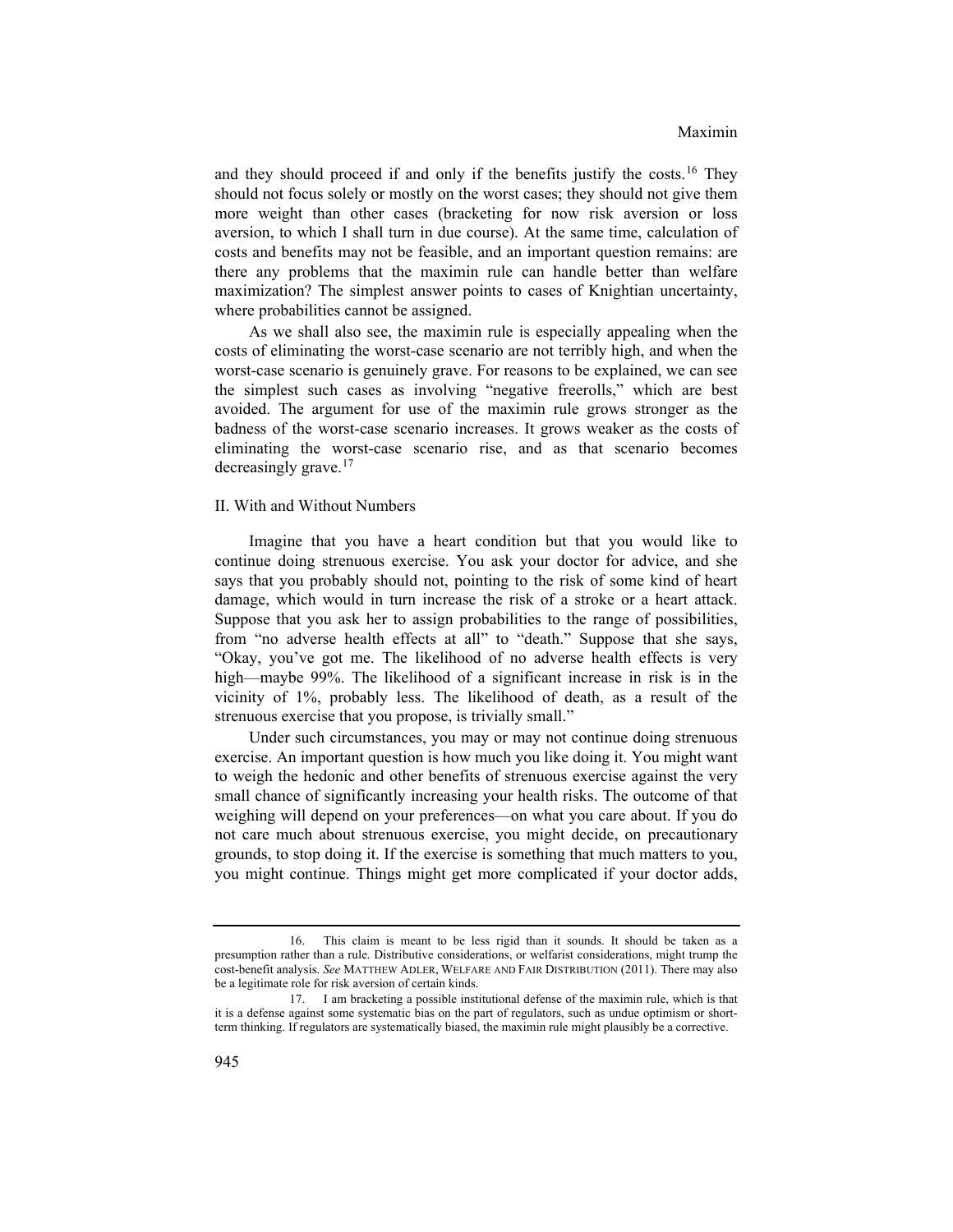parenthetically, that if you continue to exercise, there is a small chance that you will get significant health benefits and thus *reduce* the risk of death.

<span id="page-6-4"></span>Now suppose instead that after you ask her to assign probabilities to the various outcomes, she says, "I can't do that! No doctor can. For you, we just don't know enough about the likelihood of any of the outcomes, including the bad ones." What should you do? The doctor might be understood to say that this is a situation of Knightian uncertainty,  $18$  in which probabilities cannot be assigned to various outcomes. Under such circumstances, some people would be drawn to the maximin rule: an approach that eliminates the worst-case scenario. With respect to pandemics, climate change, and regulation of new technologies, the same might be true. At least when some risk or technology has a terrible or catastrophic worst-case scenario, the best course might be to avoid it.

To understand what the doctor is saying in these cases, and the regulatory problem, we have to understand what it means to assign or to refuse to assign probabilities to future events. If the doctor refuses to do that, the simplest reason is that she lacks enough information. She might have a frequentist understanding of probability, in accordance with which she normally asks: in a large number of cases like this, how many times are there adverse health effects? This is the kind of question that someone might ask in assigning a probability to a fair coin coming up heads on fifty tosses, or a particular baby, born in Jerusalem on August 29, turning out to be female. When a doctor or regulator refuses to assign probabilities, the reason might be that she is a frequentist, and she might not have the kinds of information that frequentists require.<sup>[19](#page-6-1)</sup>

An alternative understanding of probability judgments is Bayesian, and it does not depend on knowledge of frequencies.<sup>[20](#page-6-2)</sup> It can be used for singular or unique cases.<sup>[21](#page-6-3)</sup> Bayesian approaches might be used when someone says that the probability of a pandemic five years from now is under 2%, that the probability that the Democratic nominee for president will win is 50%, or that the probability of a particular set of outcomes in 2100, as a result of climate

<span id="page-6-0"></span><sup>18.</sup> FRANK H. KNIGHT, RISK, UNCERTAINTY, AND PROFIT (1933); *see also* R. DUNCAN LUCE & HOWARD RAIFFA, GAMES AND DECISIONS 275–86 (1957).

<span id="page-6-1"></span><sup>19.</sup> For a vigorous defense of frequentism as the only plausible foundation of probability judgments, see KAY & KING, *supra* note [13,](#page-4-6) at 57-68, 110-22. *See also* Gerd Gigerenzer, *How to Make Cognitive Illusions Disappear: Beyond "Heuristics and Biases*,*"* 2 EUR. REV. SOC. PSYCHOL. 83 (1991); Gerd Gigerenzer, *Why the Distinction Between Single-Event Probabilities and Frequencies Is Important for Psychology (and Vice Versa)*, *in* SUBJECTIVE PROBABILITY 129, 129–61 (George Wright & Peter Ayton eds., 1994).

<span id="page-6-2"></span><sup>20.</sup> Eric-Jan Wagenmakers et al., *Bayesian Versus Frequentist Inference*, *in* BAYESIAN EVALUATION OF INFORMATIVE HYPOTHESES 181 (Herbert Hoijtink et al. eds., 2008).

<span id="page-6-3"></span><sup>21.</sup> For a brisk, illuminating notation, see Daniel Kahneman & Amos Tversky, *On the Reality of Cognitive Illusions*, 103 PSYCHOL. REV. 582, 586 (1996).

Whether or not it is meaningful to assign a definite numerical value to the probability of survival of a specific individual, we submit (a) that this individual is less likely to die within a week than to die within a year and (b) that most people regard the preceding statement as true—not as meaningless—and treat its negation as an error or a fallacy.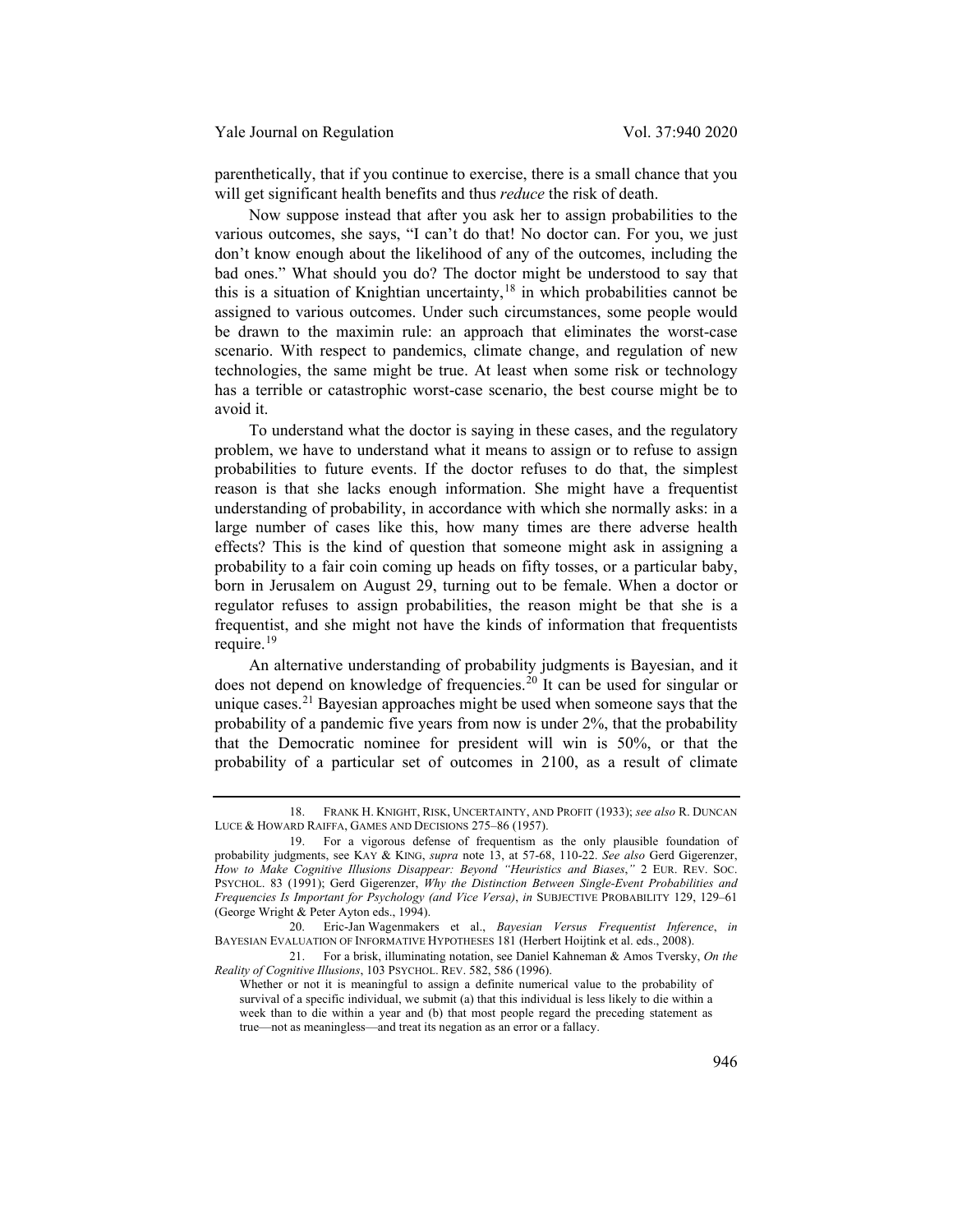change, is over 90%. Bayesians start with a prior probability and then update on the basis of what they learn. Unlike frequentists, they are willing to assign probabilities to singular or nonrepeatable events. At the same time, a Bayesian doctor or regulator might agree that in a particular case, any subjective probability that she assigns to an event is speculative in the extreme; she might acknowledge that she lacks sufficient information to have any confidence in it. For that reason, she might agree that the situation is one of Knightian uncertainty.

It is important to note that frequentists believe that for unique or nonrepeatable events, assignments of probability are essentially meaningless.<sup>[22](#page-7-0)</sup> In their view, we have no basis for assigning a probability when we lack a frequency distribution. To say that a particular Democratic nominee has a 50% chance of being president, or that climate change is 90% likely to cause specified damage by 2100, is to speak nonsense, unless either statement can be plausibly justified in frequentist terms. For frequentists, the problem of Knightian uncertainty is therefore pervasive; it exists whenever we are dealing with a unique or nonrepeating problem, and we are doing that much of the time.<sup>[23](#page-7-1)</sup> In my view, frequentists are unconvincing on that count, but it is not necessary to defend that conclusion for present purposes. Bayesians should also be willing to agree that Knightian uncertainty exists (a point to which I will return).

Consider in this regard a document from the White House, Principles for Regulation and Oversight of Emerging Technologies, issued in 2011 and still in effect.<sup>[24](#page-7-2)</sup> In general, the document embraces cost-benefit analysis, but in a puzzlingly qualified way: "Benefits and costs: Federal regulation and oversight of emerging technologies should be based on an awareness of the potential benefits and the potential costs of such regulation and oversight, including recognition of the role of limited information and risk in decision making."[25](#page-7-3) What, exactly, is the role of "limited information"? What is the role of "risk"? With respect to regulation, the document explicitly calls out the problem of uncertainty: "The benefits of regulation should justify the costs (to the extent permitted by law and recognizing the relevance of uncertainty and the limits of quantification and monetary equivalents)."

The two sentences are different. The first refers to limited information and risk. The second refers to uncertainty and the limits of quantification. But with

25. *Id.*

<sup>22.</sup> *See* KAY & KING, *supra* not[e 13,](#page-4-6) at 74-84.

<sup>23.</sup> *See id.*

<span id="page-7-3"></span><span id="page-7-2"></span><span id="page-7-1"></span><span id="page-7-0"></span><sup>24.</sup> Memorandum from John P. Holdren, Assistant to the President for Sci. & Tech. Dir., Office of Sci. & Tech. Policy, Cass R. Sunstein, Admin., Office of Info. & Regulatory Affairs, Office of Mgmt. & Budget & Islam A. Siddiqui, Chief Agric. Negotiator, U.S. Trade Representative on Principles for Regulation and Oversight of Emerging Technologies to Heads of Exec. Dept's & Agencies (Mar. 11, 2011), https://obamawhitehouse.archives.gov/sites/default/files/omb/inforeg/foragencies/Principles-for-Regulation-and-Oversight-of-Emerging-Technologies-new.pdf [https://perma.cc/7V3H-9QSU].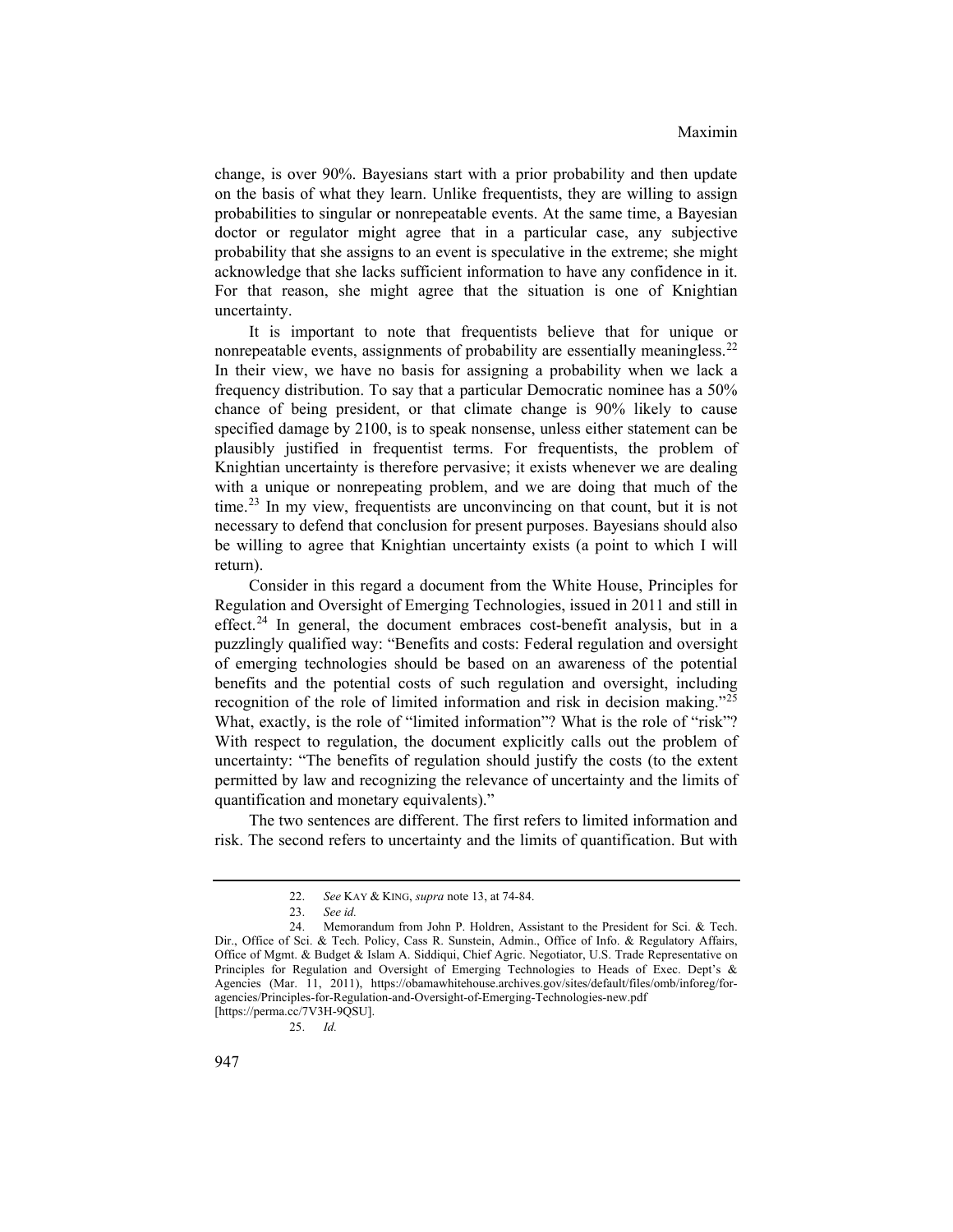respect to some problems, including those potentially raised by pandemics, climate change, and emerging technologies, we should understand the document, taken as a whole, to be emphasizing the epistemic limits of policymakers and regulators, and also to be drawing attention to the problem of Knightian uncertainty. These limits, and that problem, can be seen as qualifications to the general idea, pervasive in federal regulation, that regulators should proceed only if the benefits justify the costs. [26](#page-8-0) OMB Circular A-4, a kind of Bible for federal regulatory analysis, explicitly recognizes both epistemic limits and Knightian uncertainty, and offers a plea for developing probability distributions to the extent feasible.<sup>[27](#page-8-1)</sup> But what if it is not feasible to produce probability distributions, either because we lack frequencies or because Bayesian approaches cannot come up with them?

For a glimpse at the problem, consider a few numbers from cost-benefit reports from the Office of Information and Regulatory Affairs.

- (1)The projected annual benefits from an air pollution rule governing motor vehicles range from \$3.9 billion to \$12.9 billion.<sup>[28](#page-8-2)</sup>
- (2)The projected annual benefits of an air pollution rule governing particulate matter range from \$3.6 billion to \$9.1 billion.<sup>[29](#page-8-3)</sup>
- (3)The projected benefits of a regulation governing hazardous air pollutants range from \$28.1 billion to \$76.9 billion.<sup>[30](#page-8-4)</sup>
- (4)The projected benefits of a regulation governing cross-state air pollution range from \$20.5 billion to \$59.7 billion.<sup>[31](#page-8-5)</sup>

<span id="page-8-1"></span><span id="page-8-0"></span>27*. See* CIRCULAR A-4, *supra* note [3,](#page-2-4) at 41. The relevant passage is worth quoting at length:

<span id="page-8-2"></span>28. OFFICE OF INFO. & REGULATORY AFFAIRS, OFFICE OF MGMT. & BUDGET, EXEC. OFFICE OF THE PRESIDENT, 2015 REPORT TO CONGRESS ON THE BENEFITS AND COSTS OF FEDERAL REGULATIONS AND AGENCY COMPLIANCE WITH THE UNFUNDED MANDATES REFORM ACT 25 (2015), https://www.whitehouse.gov/sites/whitehouse.gov/files/omb/inforeg/inforeg/2015\_cb/2015-cost-benefitreport.pdf [https://perma.cc/J2RA-687U] [hereinafter 2015 Report].

<span id="page-8-3"></span>29. OFFICE OF INFO. & REGULATORY AFFAIRS, OFFICE OF MGMT. & BUDGET, EXEC. OFFICE OF THE PRESIDENT, 2014 REPORT TO CONGRESS ON THE BENEFITS AND COSTS OF FEDERAL REGULATIONS AND UNFUNDED MANDATES ON STATE, LOCAL, AND TRIBAL ENTITIES 25 (2014), https://www.whitehouse.gov/sites/whitehouse.gov/files/omb/inforeg/inforeg/2014\_cb/2014-cost-benefitreport.pdf [https://perma.cc/H5US-8UJS] [hereinafter 2014 Report].

<span id="page-8-4"></span>30. OFFICE OF INFO. & REGULATORY AFFAIRS, OFFICE OF MGMT. & BUDGET, EXEC. OFFICE OF THE PRESIDENT, 2013 REPORT TO CONGRESS ON THE BENEFITS AND COSTS OF FEDERAL REGULATIONS AND UNFUNDED MANDATES ON STATE, LOCAL, AND TRIBAL ENTITIES 27 (2013), https://www.whitehouse.gov/sites/whitehouse.gov/files/omb/inforeg/inforeg/2013\_cb/2013\_cost\_benefit \_report-updated.pdf [https://perma.cc/27AJ-EJ9C].

<span id="page-8-5"></span>31. OFFICE OF INFO. & REGULATORY AFFAIRS, OFFICE OF MGMT. & BUDGET, EXEC. OFFICE OF THE PRESIDENT, 2013 REPORT TO CONGRESS ON THE BENEFITS AND COSTS OF FEDERAL REGULATIONS AND UNFUNDED MANDATES ON STATE, LOCAL, AND TRIBAL ENTITIES 26 (2012),

<span id="page-8-8"></span><span id="page-8-7"></span><span id="page-8-6"></span><sup>26.</sup> *See* Improving Regulation and Regulatory Review, 3 C.F.R. § 13563 (2020).

Whenever possible, you should use appropriate statistical techniques to determine a probability distribution of the relevant outcomes. For rules that exceed the \$1 billion annual threshold, a formal quantitative analysis of uncertainty is required. For rules with annual benefits and/or costs in the range from 100 million to \$1 billion, you should seek to use more rigorous approaches with higher consequence rules. This is especially the case where net benefits are close to zero. More rigorous uncertainty analysis may not be necessary for rules in this category if simpler techniques are sufficient to show robustness.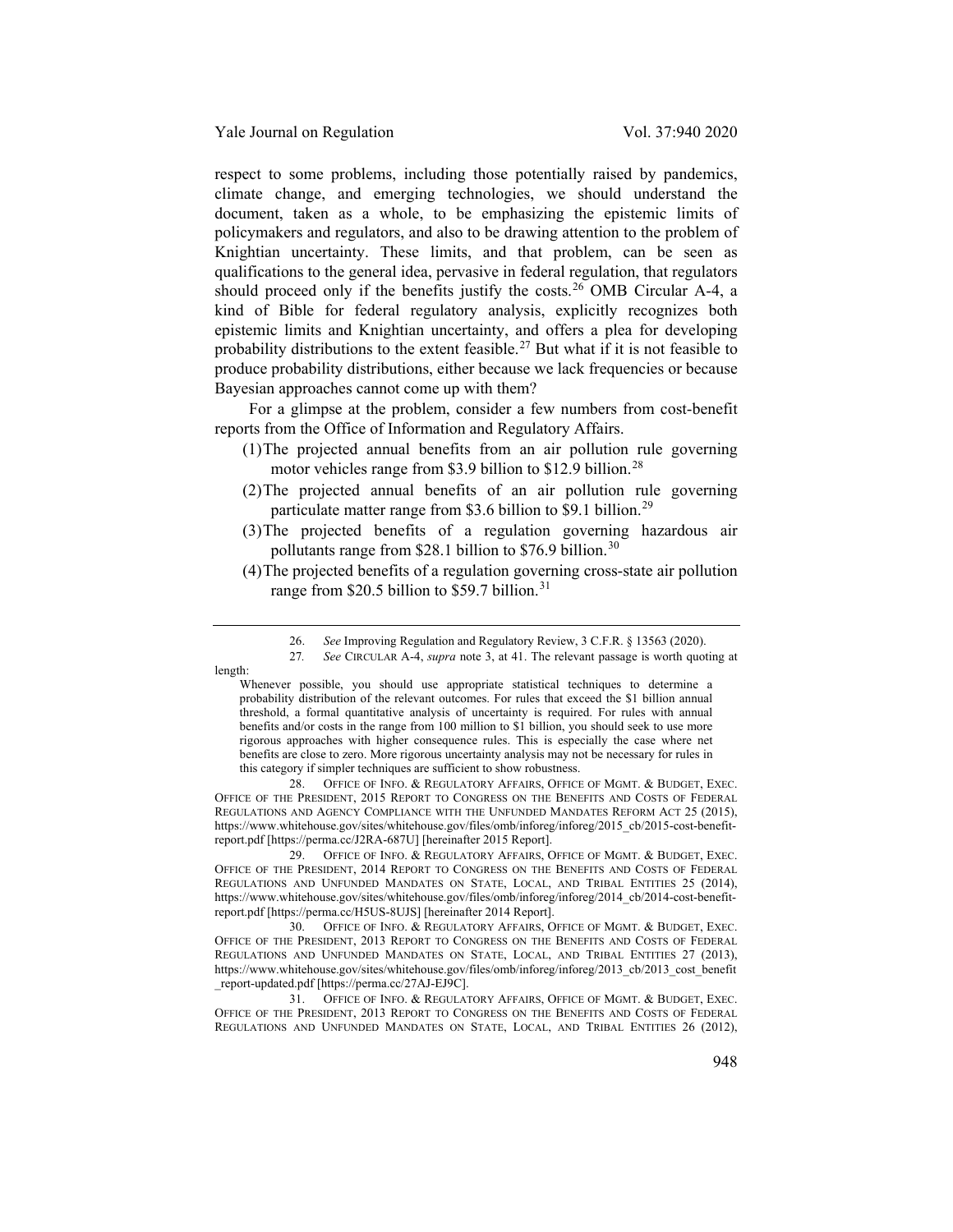It is worth pausing over three noteworthy features of these numbers. First, the government does not offer probability estimates to make sense of these ranges. It does not say that the probability at the low end is 1%, or 25%, or 50%. The default implication may be that the probability distribution is normal, so long as it is not specified, which might mean that the point forecast is the mean of the upper and lower bound. But is that what really is meant? Second, the ranges are exceptionally wide. In all four cases, the difference between the floor and the ceiling is much higher than the floor (which is in the billions of dollars)! Third, the wide ranges suggest that the worst-case scenario from government inaction, understood as a refusal to regulate, is massively worse than the best-case scenario. If regulators focus on the worst-case scenario, the relevant regulation is amply justified in all of these cases; there is nothing to discuss. The matter becomes more complicated if regulators focus on the bestcase scenario or on the midpoint. But where should they focus?

All of these examples involve air pollution regulation, where projection of health benefits depends on significantly different models, leading to radically different estimates.<sup>[32](#page-9-0)</sup> But even outside of that context, relatively standard regulations, not involving new technologies, often project wide ranges in terms of benefits, costs, or both.[33](#page-9-1) In terms of monetized costs, the worst case may be *double* the best case.<sup>[34](#page-9-2)</sup> In terms of monetized benefits, the best case may be *triple* the worst case.<sup>[35](#page-9-3)</sup> For a more general glimpse, consider this table, with particular reference to the wide benefits ranges  $36$ :

36. *See* 2014 Report, *supra* note [29.](#page-8-7)

<span id="page-9-4"></span><span id="page-9-3"></span><span id="page-9-2"></span><span id="page-9-1"></span><span id="page-9-0"></span>https://www.whitehouse.gov/sites/whitehouse.gov/files/omb/inforeg/inforeg/2012\_cb/2012\_cost\_benefit \_report.pdf [https://perma.cc/B3U2-MR4L].

<sup>32.</sup> *See* 2015 Report, *supra* note [28,](#page-8-6) at 13-18.

<sup>33.</sup> *See id.* at 19.

<sup>34.</sup> *See id.* (food safety rules).

<sup>35.</sup> *See id.*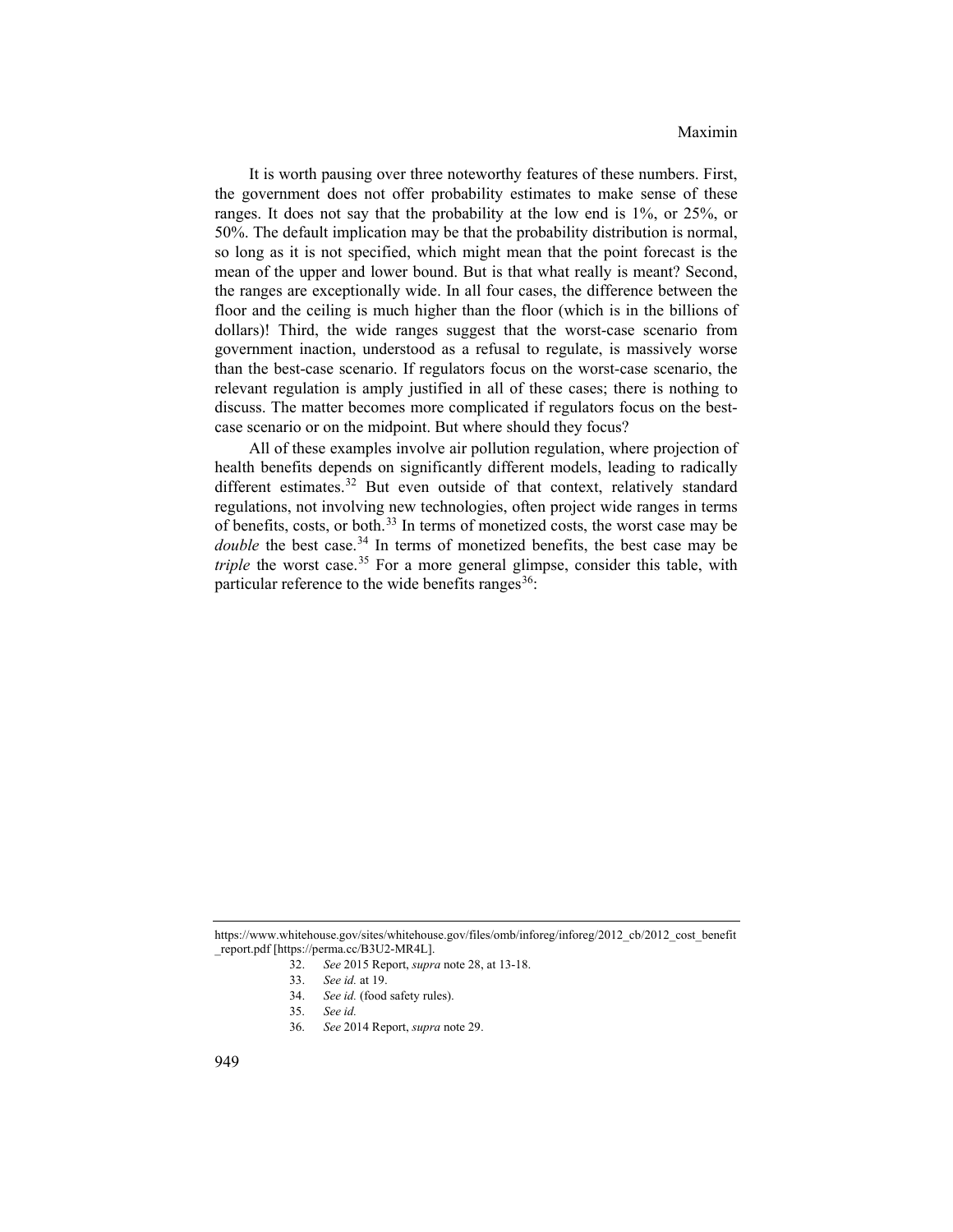| <b>Area of Safety</b> | <b>Number</b>  | <b>Estimated Benefits</b> |                   | <b>Estimated Costs</b> |            |  |
|-----------------------|----------------|---------------------------|-------------------|------------------------|------------|--|
| and Health            | of Rules       | <b>2001S</b>              | 2010\$            | 2001\$                 | 2010\$     |  |
| <b>Regulation</b>     |                |                           |                   |                        |            |  |
| Safety rules to       | $\overline{3}$ | $$0.9$ to                 | $$1.0 \text{ to}$ | $$0.7$ to              | $$0.9$ to  |  |
| govern                |                | \$1.2                     | \$1.4             | \$0.9                  | \$1.1      |  |
| international         |                |                           |                   |                        |            |  |
| trade                 |                |                           |                   |                        |            |  |
| Food safety           | 5              | $$0.2$$ to                | $$0.3$ to         | $$0.2$ to              | $$0.3$ to  |  |
|                       |                | \$9.0                     | \$10.9            | \$0.7                  | \$0.9      |  |
| Patient safety        | 7              | $$12.8$$ to               | $$12.8$$ to       | $$0.9$ to              | $$1.1$ to  |  |
|                       |                | \$21.9                    | \$21.9            | \$1.1                  | \$1.4      |  |
| Consumer              | 3              | \$8.9 to                  | $$10.7$ to        | $$2.7$ to              | $$3.2$ to  |  |
| protection            |                | \$20.7                    | \$25.0            | \$5.5                  | \$6.6      |  |
| Worker safety         | 5              | $$0.7$ to                 | $$0.9$ to         | \$0.6                  | $$0.7$ to  |  |
|                       |                | \$3.0                     | \$3.6             |                        | \$0.8      |  |
| Transportation        | 24             | $$13.4$ to                | $$15.4$ to        | $$5.0 \text{ to}$      | $$6.0$$ to |  |
| safety                |                | \$22.7                    | \$26.4            | \$9.5                  | \$11.4     |  |

# **Table 1. Estimates of Annual Benefits and Costs of Non-Environmental Related Health and Safety Rules: October 1, 2003 - September 30, 2013 (billions of 2001 and 2010 dollars)**

Some of these gaps are very big, but for pandemics and new technologies, the difference between the worst and the best case might be (much) bigger still. $37$  It is also important to emphasize that new or emerging technologies may be or include "moonshots," understood as low-probability (or uncertain probability) outcomes with extraordinarily high benefits; call them miracles. Regulation might prevent those miracles,  $38$  or make them far less likely. In this domain, we may have "catastrophe-miracle" tradeoffs.

Because of its relevance to regulation of emerging technologies, I focus throughout on the difference between risk and uncertainty and urge that in the context of risk, adoption of the maximin rule is usually (not always) a fundamental mistake. Everything depends on the particular numbers, but in general, I aim to bury that rule, not to praise it. At the same time, I suggest that it deserves serious attention under identifiable conditions. When regulators

<span id="page-10-1"></span><span id="page-10-0"></span><sup>37.</sup> As an analogy, consider the social cost of carbon, with a range, in 2020 dollars, from \$12 to \$123 per ton. INTERAGENCY WORKING GROUP ON SOCIAL COST OF GREENHOUSE GASES, U.S. GOV'T, TECHNICAL SUPPORT DOCUMENT: TECHNICAL UPDATE OF THE SOCIAL COST OF CARBON FOR REGULATORY IMPACT ANALYSIS UNDER EXECUTIVE ORDER 12866 (Aug. 2016), https://obamawhitehouse.archives.gov/sites/default/files/omb/inforeg/scc\_tsd\_final\_clean\_8\_26\_16.pdf [https://perma.cc/7URZ-MBFH].

<sup>38.</sup> Rowell, *supra* not[e 14.](#page-4-7)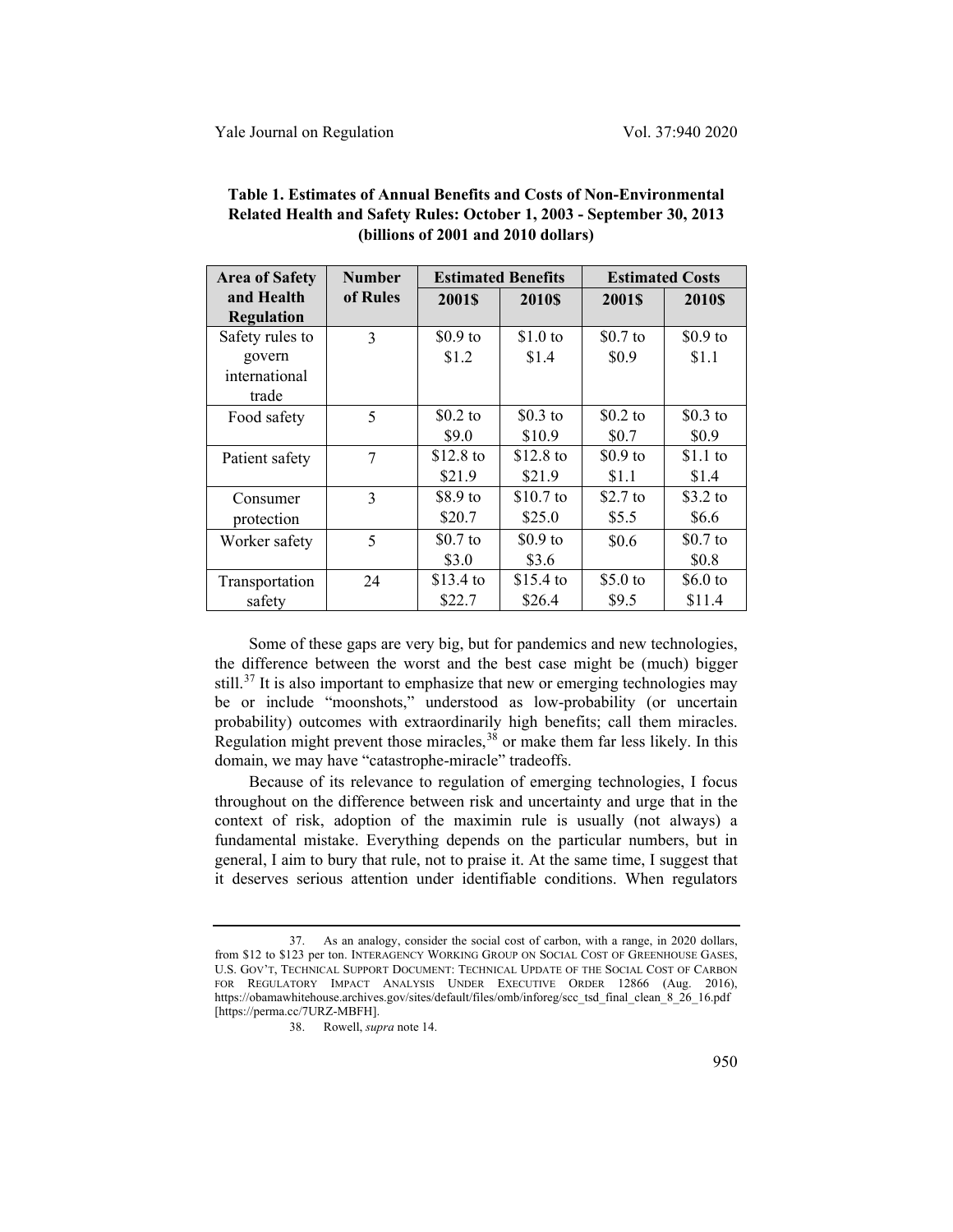<span id="page-11-2"></span>really are unable to assign probabilities to outcomes, and when some possible outcomes are catastrophic, the maximin rule has considerable appeal. Climate change is an obvious candidate for this conclusion,<sup>[39](#page-11-0)</sup> and something similar might be said for some pandemics and other new or emerging risks, including some that are not even on the horizon.<sup>[40](#page-11-1)</sup> But a great deal depends on what is lost by adopting the maximin rule. As we will see, catastrophic risks—of low or uncertain probability—may accompany both regulation and nonregulation. In addition, adoption of the maximin rule may rule out the possibility of miracles.

#### III. Risk and Risk Aversion

Does it *generally* make sense to eliminate the worst-case scenario? Put the question of uncertainty to one side and begin with numerical examples that involve risk instead. My topic is regulation, of course, but to make conceptual progress on that problem, it will be useful to provide stylized cases involving monetary gambles, which have the advantage of stripping away possible complications.

## *A. Numbers*

*Problem 1.* Which would you prefer? *(a) A 99.9% chance of gaining \$10,000, and a 0.1% chance of losing \$6; or (b) A 50% chance of gaining \$5, and a 50% chance of losing \$5.*

Under maximin, (b) is preferable, but under standard accounts of rationality, it would be much more sensible to select (a), which has a far higher expected value (outcome multiplied by probability). To choose (b), one would have to show an extraordinary degree of risk aversion.

*Problem 2.* Which would you prefer? *(a)A 70% chance of gaining \$100, and a 30% chance of losing \$30; or (b)A 50% chance of gaining \$10, and a 50% chance of losing \$10.*

<span id="page-11-0"></span><sup>39.</sup> *See* STEPHEN M. GARDNER, A PERFECT MORAL STORM: THE ETHICAL TRAGEDY OF CLIMATE CHANGE 411-14 (2011).

<span id="page-11-1"></span><sup>40.</sup> Broadly related arguments, emphasizing worst-cases and low-probability risks of catastrophe, can be found in Martin L. Weitzman, *Fat Tails and the Social Cost of Carbon*, 104 AM. ECON. REV. 544 (2014); Martin L. Weitzman, *Fat-Tailed Uncertainty in the Economics of Catastrophic Climate Change*, 5 REV. ENVTL. ECON. & POL. 275 (2011) [hereinafter Weitzman, *Fat-Tailed Uncertainty*]; and Martin L. Weitzman, *On Modeling and Interpreting the Economics of Catastrophic Climate Change*, 91 REV. ECON. & STAT. 1 (2009).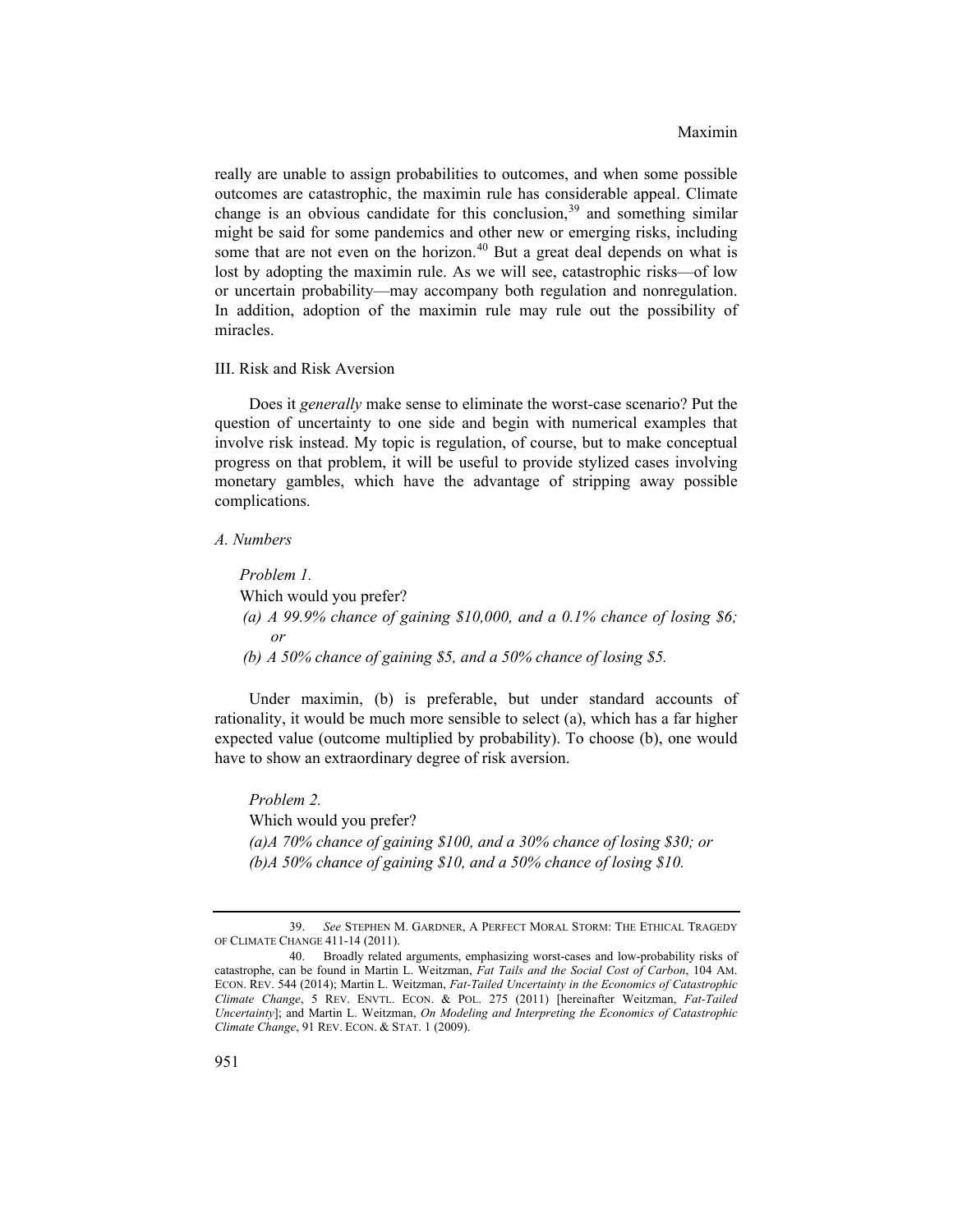Yale Journal on Regulation Vol. 37:940 2020

Under maximin, (b) is again preferable, but under standard accounts of rationality, it would still be much more sensible to select (a), which has a much higher expected value. We could easily proliferate examples in which the magnitude of risk aversion required to justify selection of (b) would be steadily reduced. For example:

## *Problem 3*.

Which would you prefer?

*(a)A 60% chance of gaining \$60, and a 40% chance of losing \$40; or (b)A 50% chance of gaining \$10, and a 50% chance of losing \$10.*

Here again, (a) has higher expected value, but it is less obvious that a chooser should choose it, at least if this is the only gamble that she will be offered (a point to which I will return), and at least if the welfare loss of losing \$40 is serious, even though the monetary figure is not so high.<sup>[41](#page-12-0)</sup> Examples of this kind can be mapped onto regulatory problems. For example, a decision to mandate widespread use of some new technology (say, electric cars) might take the form of Problem 2, where (a) is a mandate and (b) is no mandate. This could be so if we are not sure about the social costs and social benefits of such a mandate. Similarly, a decision to allow widespread use of some new technology (say, artificial intelligence in cancer treatment) might take the form of Problem 3, where (a) is widespread use and (b) is nonadoption. This could be so if the reliability of the new technology is not clear.

In life or in public policy, is risk aversion irrational? If one is making a very large number of monetary bets, it certainly is. If you had 10,000 questions like those immediately above, you should almost certainly choose (a). No gambler will do well if she keeps choosing  $(b)$ .<sup>[42](#page-12-1)</sup> But in some circumstances, the answer is less obvious. Suppose that a seventy-year-old investor, Smith, is not in the best of health, and is deciding between two strategies for his pension. The first, called Caution, creates a 50% chance of no gain (aside from keeping up with inflation) and a 50% chance of an annual gain of 2%. The second, called Risky, creates a 25% chance of an annual loss of 5%, a 25% chance of no gain (aside from keeping up with inflation), a 25% chance of a 5% annual gain, and a 25% chance of a 10% annual gain.

In terms of expected value, Risky is much better. But without knowing about the effects of these outcomes on the chooser's welfare, it is hard to know which Smith should choose. There is the matter of worry: would Risky cause fear and sleeplessness? Then there is the matter of economics: how much

<sup>41.</sup> *See* KAY & KING, *supra* not[e 13,](#page-4-6) at 114-16.

<span id="page-12-1"></span><span id="page-12-0"></span><sup>42.</sup> For a superb discussion, with many implications for policy, see ANNIE DUKE, THINKING IN BETS (2018). I should note that for any gambler, the first bet must be made with an adequate bankroll, which means that a gambler would choose (a) only assuming that she had that. (Thanks to Annie Duke for this qualification.)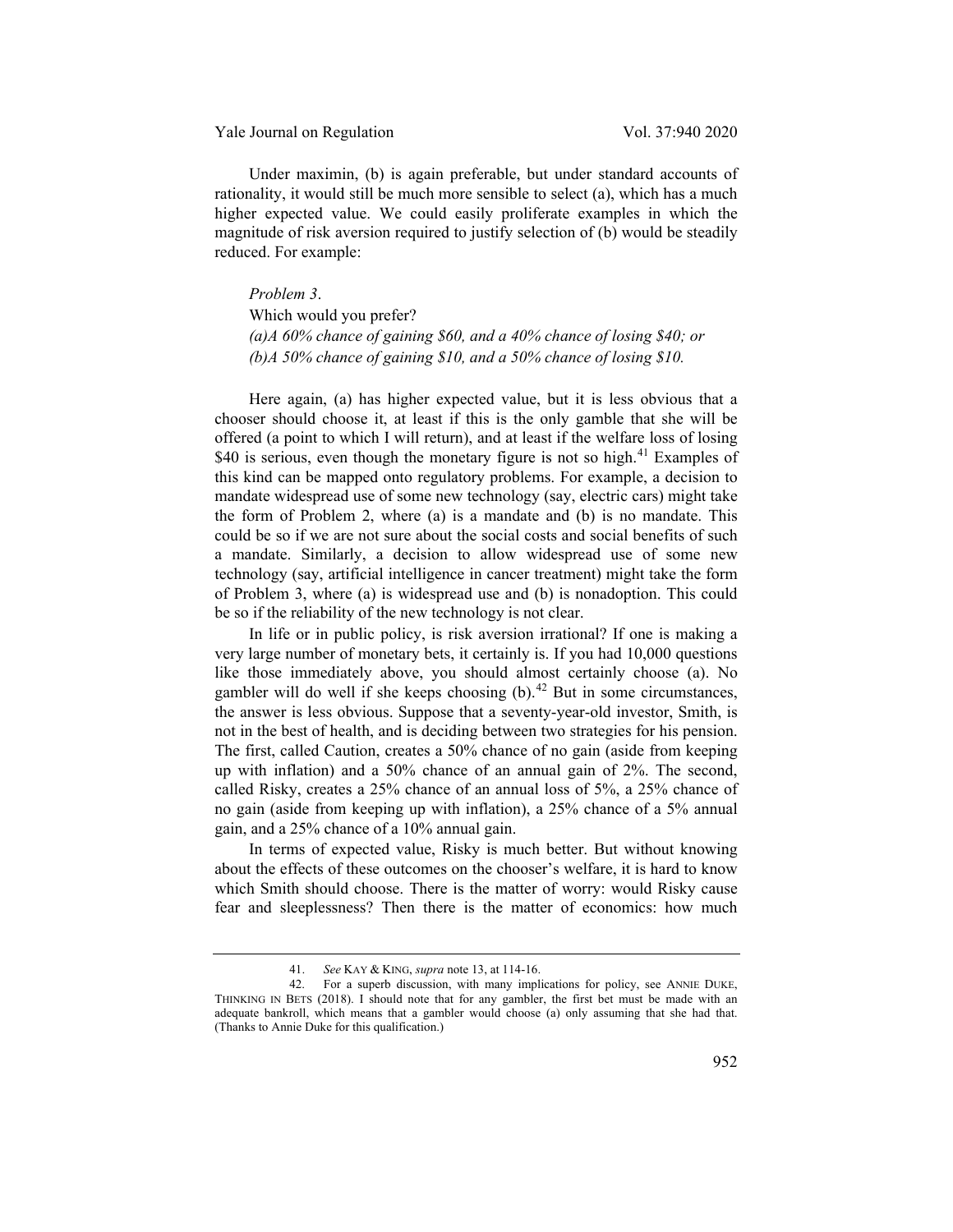would a 5% loss matter to Smith? What would be the effect of a 5% gain? Perhaps a 5% loss would be devastating, given Smith's needs and wants, and perhaps a 5% gain would not much matter. Whether risk aversion is rational depends on the answer to these questions. The monetary figures are insufficient, because they do not tell us about the effects on Smith's welfare. The analysis is similar to the heart disease example with which I began. Something similar might be true in the regulatory context; we need to know what the gains and the losses actually mean, in terms of welfare.

And what happens if the worst cases are catastrophically bad?

*Problem 4.* Which would you prefer? *(a)A 99.99% chance of gaining \$60, and a 0.01% chance of losing \$100 million (resulting in a negative expected value); or (b)A 50% chance of gaining \$10, and a 50% chance of losing \$10.*

Even if we know everything we need to know, (b) is better, at least in terms of expected value. The example shows that a low-probability risk of catastrophe can drive the outcome of cost-benefit analysis, even if the probability is low indeed, and even if we put risk aversion to one side. Calling attention to "fat tails," Martin Weitzman has emphasized something like this point in the context of climate change.<sup>[43](#page-13-0)</sup> The problem of fat tails is not captured in Problem 4; fat tails consist of unusual probability distributions, when the likelihood of bad outcomes is unusually high at the extremes, including cases in which *the likelihood of terrible outcomes is unusually high on the left-hand side*. Thus:

*Problem 5.* Which would you prefer? *(a)A 99% chance of gaining \$60, a 0.01% chance of losing \$10, and a 0.09% chance of losing \$100 million; or (b)A 50% chance of gaining \$10, and a 50% chance of losing \$10.*

<span id="page-13-0"></span>Problem 5 involves a very fat tail (on the left), and (b) is better on costbenefit grounds. Whether we are dealing with low-probability risks of catastrophe or fat tails, the magnitude of the potential harm can call for serious caution. The point may apply to many problems, including that of pandemics and risky technologies. (In such cases, the fact that we are dealing with complex systems, and unpredictability about how they will work, may be exceptionally important. Observers might not foresee what kinds of outcomes will be produced by interactions among component parts, or among people, as

<sup>43.</sup> *See* Weitzman, *Fat-Tailed Uncertainty*, supra not[e 40.](#page-11-2)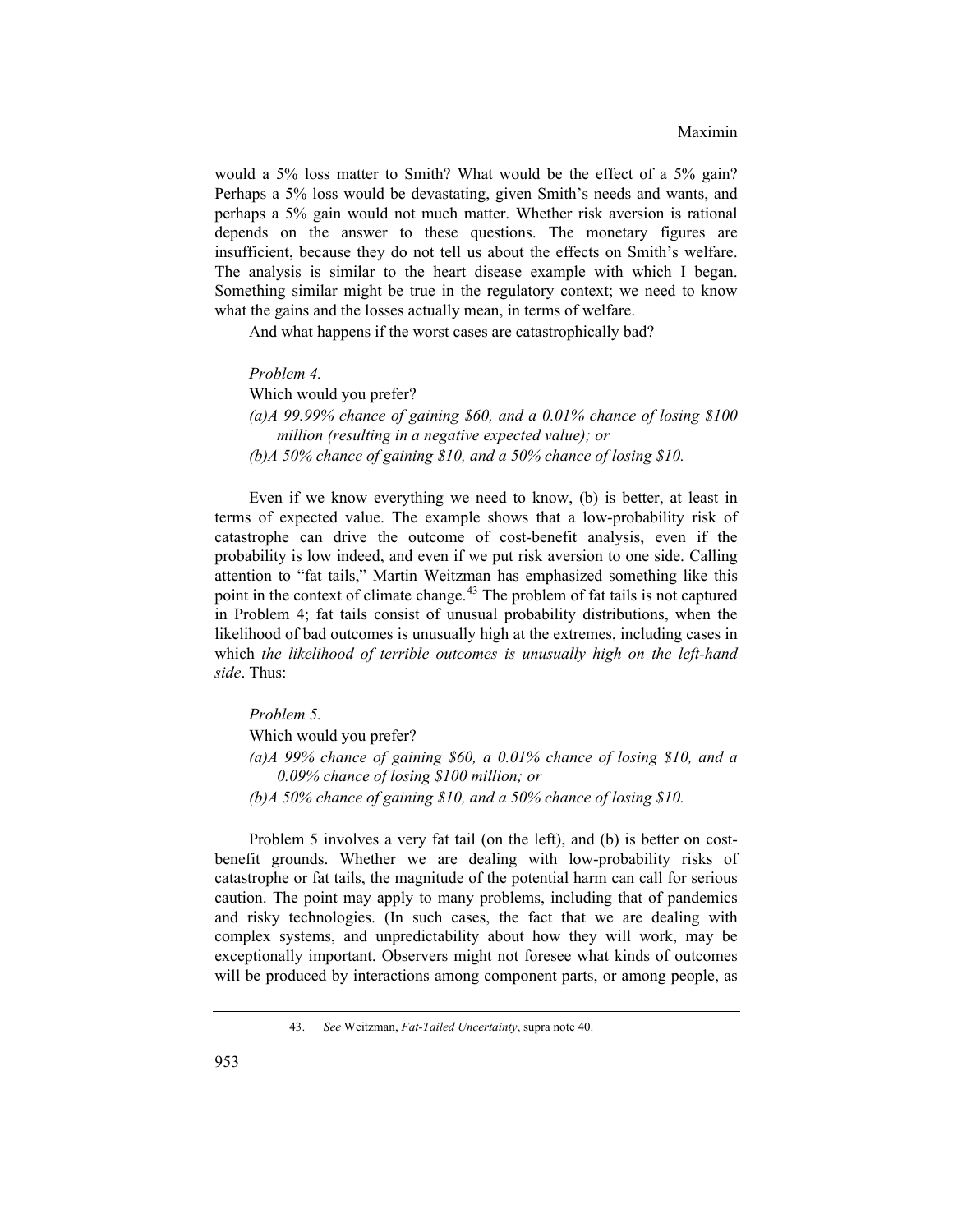Yale Journal on Regulation Vol. 37:940 2020

in the case of exponential growth in illness and death during a pandemic.) Consider Weitzman's important suggestion, focusing on climate change:

Deep structural uncertainty about the unknown unknowns of what might go very wrong is coupled with essentially unlimited downside liability on possible planetary damages. This is a recipe for producing what are called "fat tails" in the extremes of critical probability distributions. There is a race being run in the extreme tail between how rapidly probabilities are declining and how rapidly damages are increasing. Who wins this race, and by how much, depends on how fat (with probability mass) the extreme tails are. It is difficult to judge how fat the tail of catastrophic climate change might be because it represents events that are very far outside the realm of ordinary experience.<sup>[44](#page-14-0)</sup>

In this passage, Weitzman combines an emphasis on "the unknown unknowns," or uncertainty, with a reference to "the extremes of probability distributions."[45](#page-14-1) Problems 4 and 5 do not involve uncertainty. They point only to extreme outcomes, which can be enough to dominate the comparison of expected values. These, then, are cases in which the maximin rule might be justified on the ground that it does not conflict with what would emerge from an analysis of expected value; because of the sheer magnitude of the harm in the worst-case scenario, it has outsized importance in the judgment about what to do. (To be sure, risk-*seeking* choosers might take their chances with (a).) As I have noted, this might be the right analysis of certain pandemics, especially when we emphasize the possibility (probability?) of exponential growth in infections and deaths.

Note, however, that in some cases, variations on Problem 4 are imaginable and illuminating. For example:

*Problem 6.*

Which would you prefer?

- *(a)A 99.99% chance of gaining \$60, and a 0.01% chance of losing \$100 million; or*
- *(b)A 49.99% chance of gaining \$10, a 50% chance of losing \$10, and a 0.01% chance of losing \$100 million.*

Problem 6 shows that low-probability, high-magnitude outcomes might accompany both options. On one view (with admittedly contested assumptions), climate change is an example. Immediate, very costly steps might be necessary to avert catastrophic risks, but they might themselves impose catastrophic risks, if (for example) they might threaten to create some massive economic downturn and geopolitical instability. (We could easily alter

<sup>44.</sup> *Id.* at 275.

<span id="page-14-1"></span><span id="page-14-0"></span><sup>45.</sup> *See also id.* at 285 ("The result of this lengthy cascading of big uncertainties is a reduced form of truly extraordinary uncertainty about the aggregate welfare impacts of catastrophic climate change, which is represented mathematically by a PDF that is spread out and heavy with probability in the tails.").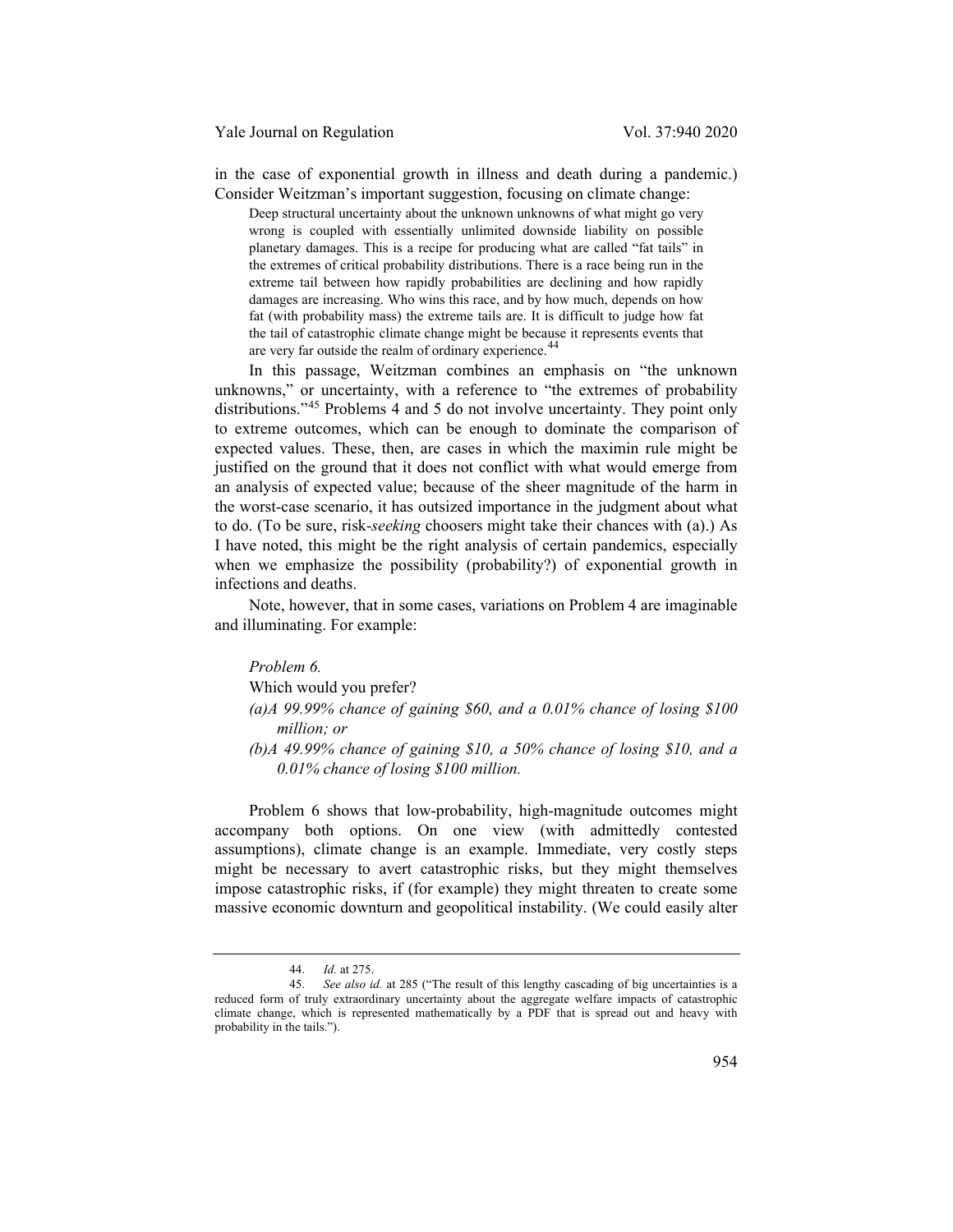Problems 5 and 6 so as to include uncertainty.) With respect to new or emerging technologies, of course, there may be potentially massive upsides as well as potentially catastrophic downsides. Artificial intelligence and machine learning are possible examples.<sup>[46](#page-15-0)</sup> In that regard, consider this:

*Problem 7.*

*(a)A 51% chance of gaining \$60, and a 49% chance of losing \$1; or (b)A 49.99% chance of gaining \$10, a 50% chance of losing \$10, and a 0.01% chance of gaining \$100 million.*

This is a problem of "moonshots" or "miracles," understood as low-probability chances of extraordinary returns.<sup>[47](#page-15-1)</sup> We can also imagine "fat heads," parallel to fat tails, or more properly, fat tails on both sides of the probability distribution. Here again, Problem 7 could be altered so as to include uncertainty. If the magnitude of those returns is high enough, they can dwarf the calculation of expected value. On standard grounds, maximax (maximize the best-case scenario) would be the right decision rule. We could also imagine cases in which an option has a negative expected value, but in which the moonshot is nonetheless a reasonable gamble. And if (b) in Problem 7 is combined with (a) in Problem 4, we will face "catastrophe-miracle" tradeoffs, here in circumstances of risk. (With uncertainty, the analytical challenge is even harder, though if catastrophes are bad enough—say, extinction—they may justifiably loom larger than miracles.)

What about the option of inaction? Every one of the foregoing problems could be understood to *include* inaction as one of the two options, producing one of the relevant payoffs, or could be designed so as explicitly to include that option. A simple example, where (b) is understood to mean inaction:

*Problem 8.*

Which would you prefer?

- *(a)A 50% chance of gaining \$1.5 million, and a 50% chance of losing \$1 million; or*
- *(b)A 50% chance of no change from the status quo, and a 50% chance of losing \$500,000 from the status quo.*

In terms of expected value, (a) is better. But in a one-shot gamble, the right choice might not be so clear. One more time: for individuals, a gain of \$1.5 million may produce less welfare than would be lost by a loss of \$500,000. There is a difference between expected value and expected utility (or welfare).

<span id="page-15-1"></span><span id="page-15-0"></span><sup>46.</sup> *See* Sendhil Mullainathan and Jann Spiess, *Machine Learning: An Applied Econometric Approach*, 31 J. ECON. PERSP. 87, 98-104 (2017). 47. Rowell, *supra* not[e 14.](#page-4-7)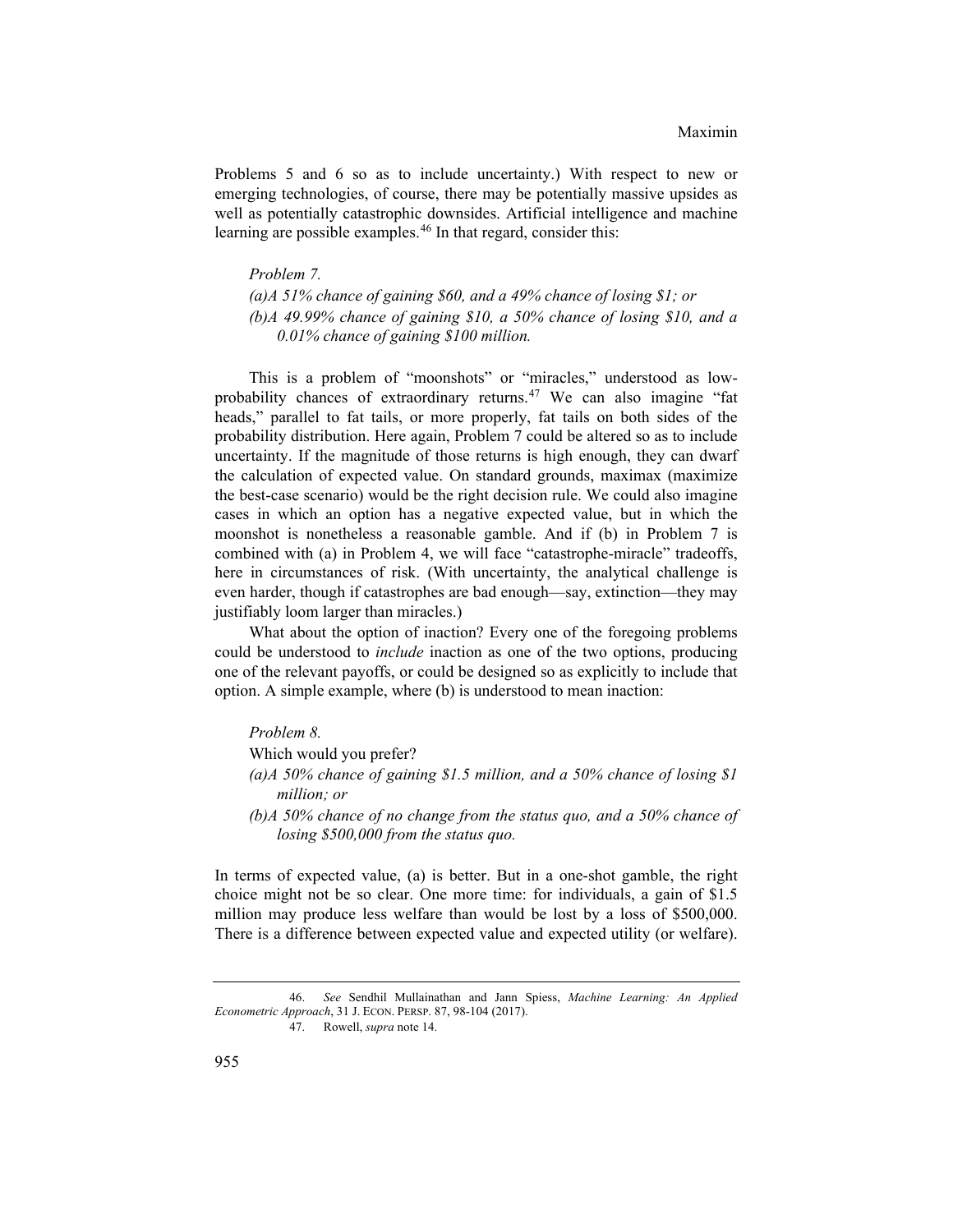Yale Journal on Regulation Vol. 37:940 2020

Once we transform money into welfare, (b) might start to look more attractive, even if we put loss aversion (taken up shortly) to one side.

Consider one more case, attempting to broaden the viewscreen:

*Problem 9.*

Which would you prefer?

- *(a)A 50% chance of losing \$100 million, and a 50% chance of losing \$200 million; or*
- *(b)An 80% chance of losing \$50 million and a 20% chance of losing \$90 million.*

Option (b) is obviously better, though both are bad. (I am understanding the numbers as net losses, compared to the status quo.) We need not speak of the maximin rule in order to reach that conclusion. In 2020, the coronavirus pandemic could easily have been analyzed in terms of Problem 9, with aggressive responses producing (b), and much less aggressive responses producing (a).<sup>[48](#page-16-0)</sup> Problem 9 is instructive because it shows that when aggressive regulation and nonregulation (understood to include weak regulation) *both*  impose significant and even catastrophic net losses, an understanding of standard cost-benefit analysis can call for aggressive regulation.

#### *B. Precautions and Risk*

What is the appropriate role of risk aversion in the regulatory context? Should regulators focus on worst-case scenarios? Should they adopt the maximin rule?<sup>[49](#page-16-1)</sup> When?

<span id="page-16-5"></span>For certain regulatory problems, many people accept the Precautionary Principle.<sup>[50](#page-16-2)</sup> The idea takes multiple forms, some far more cautious and targeted than others,<sup>[51](#page-16-3)</sup> but it is often understood to embody a commitment to risk aversion. The central idea is that regulators should take aggressive action to avoid certain risks, even if they do not know that those risks will come to fruition. Suppose, for example, that there is some probability that genetic modification of food will produce serious environmental harm.<sup>[52](#page-16-4)</sup>

<sup>48.</sup> Greenstone & Nigam, *supra* not[e 11.](#page-4-8)

<span id="page-16-1"></span><span id="page-16-0"></span><sup>49.</sup> An influential paper, suggesting the rationality of either maximin or maximax (maximize the best-case scenario), is Kenneth Arrow & L. Hurwicz, *An Optimality Criterion for Decision-Making Under Uncertainty*, in UNCERTAINTY AND EXPECTATION IN ECONOMICS 1 (C.F. Carter & J.L. Ford eds., 1972).

<sup>50.</sup> For general discussion, see CASS R. SUNSTEIN, LAWS OF FEAR (2006).<br>51. See Taleb et al., *supra* note 4.

See Taleb et al., *supra* note [4.](#page-2-5)

<span id="page-16-4"></span><span id="page-16-3"></span><span id="page-16-2"></span><sup>52.</sup> *Id.* Taleb et al. focus on "propagating impacts resulting in irreversible and widespread damage." *Id.* at 1. In their understanding, the Precautionary Principle is designed "to avoid a certain class of what, in probability and insurance, is called 'ruin' problems. A ruin problem is one where outcomes of risks have a non-zero probability of resulting in unrecoverable losses." *Id.* at 2.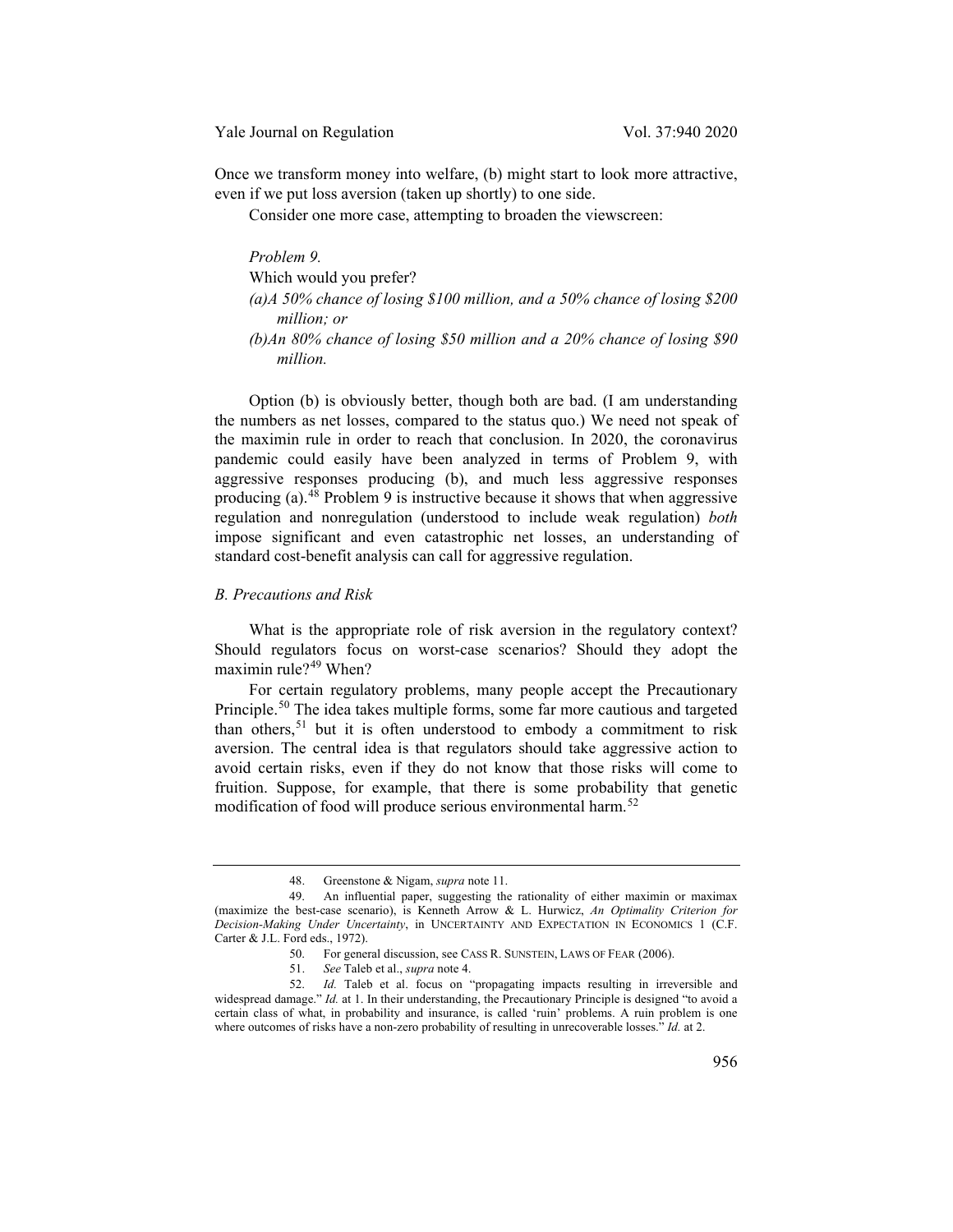For those who embrace the Precautionary Principle, it is important to take precautions against potentially serious hazards, simply because it is better to be safe than sorry. Thus, for example, the 1992 Rio Declaration states, "Where there are threats of serious or irreversible damage, lack of full scientific certainty shall not be used as a reason for postponing cost-effective measures to prevent environmental degradation."[53](#page-17-1) The Wingspread Declaration goes somewhat further: "When an activity raises threats of harm to human health or the environment, precautionary measures should be taken even if some cause and effect relationships are not fully established scientifically. In this context the proponent of an activity, rather than the public, should bear the burden of proof."[54](#page-17-2)

<span id="page-17-0"></span>Whatever the preferred formulation, the Precautionary Principle can be seen as an effort to build in a kind of margin of safety, perhaps because of "a clear normative presumption in favour of particular values or qualities—for instance concerning [the] environment or human health. This is instead of (for example) economic, sectoral, or partisan institutional interests."<sup>[55](#page-17-3)</sup> In certain forms, the principle might be taken to reflect the maximin principle: rule out the worst of the worst-case scenarios. But insofar as we are speaking about risk aversion in general, the Precautionary Principle runs into a serious objection: risks may be on all sides of social situations. Regulators are often dealing with *risk-risk tradeoffs* or even *health-health tradeoffs*. [56](#page-17-4) When this is so, it is not helpful to speak of "a clear normative presumption in favour of ... human health," because human health is at risk whatever choice regulators make. $57$ 

Suppose, for example, that steps are taken to regulate or ban genetically modified food on precautionary grounds.<sup>[58](#page-17-6)</sup> Many people believe that any such steps might well result in numerous deaths, and a small probability of many more.<sup>[59](#page-17-7)</sup> The reason is that genetic modification holds out the promise of

<span id="page-17-1"></span><sup>53.</sup> WINGSPREAD CONFERENCE ON THE PRECAUTIONARY PRINCIPLE, SCI. & ENVTL. HEALTH NETWORK, THE WINGSPREAD STATEMENT ON THE PRECAUTIONARY PRINCIPLE (1998) (quoted in BJORN LOMBORG, THE SKEPTICAL ENVIRONMENTALIST 347 (2001)).<br>54. See The Precautionary Principle, RACHEL'S ENVI

<span id="page-17-2"></span><sup>54.</sup> *See The Precautionary Principle*, RACHEL'S ENVT. & HEALTH WKLY. (Envtl. Res. Found., Annapolis, Md.), Feb. 19, 1998.

<span id="page-17-3"></span><sup>55.</sup> *See* Andrew Stirling, *Precaution in the Governance of Technology, in* OXFORD HANDBOOK OF LAW, REGULATION, AND TECHNOLOGY 645, 649 (Roger Brownsword et al. eds., 2017).

<span id="page-17-4"></span><sup>56.</sup> *See* JOHN GRAHAM AND JONATHAN WIENER, RISK VS. RISK (1997). To that extent, it is not right to say that "criticism of the precautionary principle" is necessarily or generally rooted "on the overtly political grounds that it addresses general concerns like environment and human health, rather than more private interests like commercial profit or the fate of a particular kind of technology." Stirling, *supra* note [55,](#page-17-0) at 650. The "general concerns" may be on both sides.

<sup>57.</sup> *See* Cass R. Sunstein, *Health-Health Tradeoffs*, 63 U. CHI. L. REV. 1533 (1996).

<span id="page-17-6"></span><span id="page-17-5"></span><sup>58.</sup> *See* Tony Gilland, *Precaution, GM Crops, and Farmland Birds, in* RETHINKING RISK AND THE PRECAUTIONARY PRINCIPLE 84, 84-88 (Julian Morris ed., 2001); *Are the US and Europe Heading for a Food Fight Over Genetically Modified Food?*, PEW INITIATIVE FOOD & BIOTECHNOLOGY (Oct. 24, 2001), https://web.archive.org/web/20071011163512/http://pewagbiotech.org/events/1024/ [https://perma.cc/AAZ4-WLWJ] (archived from the original).

<span id="page-17-7"></span><sup>59.</sup> BILL LAMBRECHT, DINNER AT THE NEW GENE CAFE: HOW GENETIC ENGINEERING IS CHANGING WHAT WE EAT, HOW WE LIVE, AND THE GLOBAL POLITICS OF FOOD (2001) (tracing but not endorsing the various objections).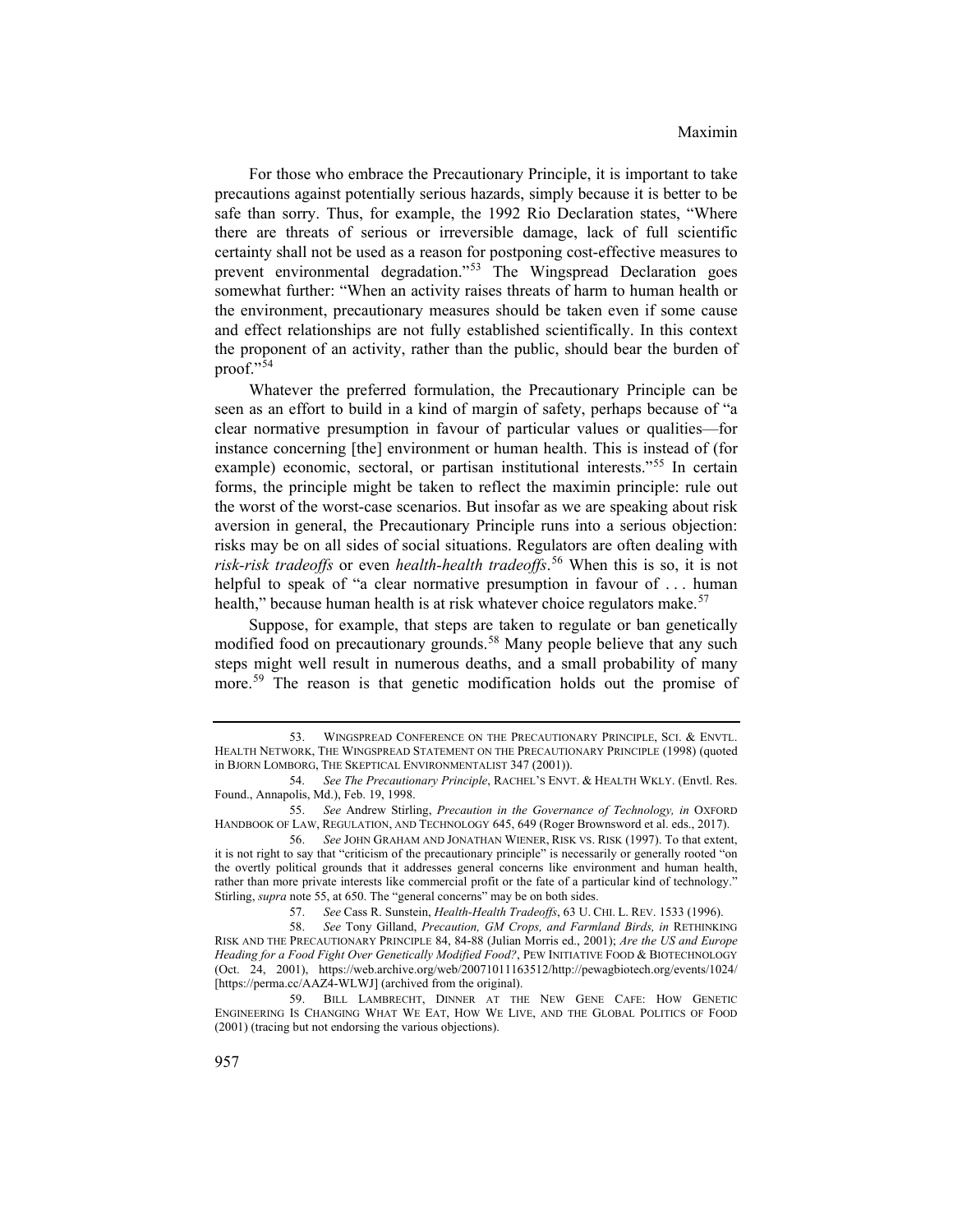producing food that is both cheaper and healthier—resulting, for example, in "golden rice," which might have large benefits in developing countries. $60$  The point is not that genetic modification will definitely have those benefits, or that the benefits of genetic modification outweigh the risks, or that precautions are a bad idea. The point is only that if the Precautionary Principle is taken in certain ways, it is offended by regulation as well as by non-regulation. To be sure, the maximin principle might prove helpful here, on a certain set of empirical assumptions—an issue to which I will return.

Or consider regulation of autonomous vehicles.<sup>[61](#page-18-1)</sup> There is no question that such vehicles pose risks to public safety. Some of them crash. At the same time, a failure to allow autonomous vehicles, or even to promote them, or perhaps even to *mandate* them, might well be seen to offend the Precautionary Principle, because the result would be, with some probability, to cost lives. $62$ Use of autonomous vehicles might well increase safety, perhaps dramatically. We are dealing with safety-safety tradeoffs. The example shows again that if it is understood in a certain way, the principle seems to forbid the very steps that it requires. To make progress, it would seem necessary, not to speak of precautions or to invoke maximin, but to identify the possible outcomes and to specify the probability that they will occur. That will rapidly move us in the direction of cost-benefit analysis. But what if important information is absent?

To see how hard that question might bite, imagine that technical analysts inform political officials that if they proceed with a regulation, the monetized benefits will have a range of \$300 million to \$1.5 billion, and that the monetized costs will have a range of  $$200$  million to  $$1.6$  billion.<sup>[63](#page-18-3)</sup> Suppose that the analysts add that they cannot assign probabilities to various points within the range. We seem to have not only a risk-risk tradeoff, in the sense that risks lie on both sides of the problem, but also an uncertainty-uncertainty tradeoff, in the sense that analysts identify outcomes without probabilities on both sides.<sup>[64](#page-18-4)</sup> Should we say that the agency should not proceed because \$1.6 billion is higher than \$1.5 billion? That is hardly clear.

<sup>60.</sup> *Id.*

<span id="page-18-1"></span><span id="page-18-0"></span><sup>61.</sup> U.S. DEP'T OF TRANSP., PREPARING FOR THE FUTURE OF TRANSPORTATION: AUTOMATED VEHICLES 3.0 (AV 3.0) (2018), https://www.transportation.gov/av/3/preparing-futuretransportation-automated-vehicles-3 [https://perma.cc/NVA5-X39J].

<span id="page-18-2"></span><sup>62.</sup> Teena Maddox, *How Autonomous Vehicles Could Save Over 350K Lives in the US*  and Millions Worldwide, ZDNET (Feb. 1, 2018), https://www.zdnet.com/article/how-autonomous-<br>vehicles-could-save-over-350k-lives-in-the-us-and-millions-worldwide [https://perma.cc/AA5Rvehicles-could-save-over-350k-lives-in-the-us-and-millions-worldwide BWSZ].

<span id="page-18-3"></span>The example is not so artificial; in the context of genetically modified food, for example, the Department of Agriculture projected first-year costs of between \$569 million and \$3.9 billion. *See* National Bioengineered Food Disclosure Standard, 83 Fed. Reg. 65,814, 65,869 (2020).

<span id="page-18-4"></span><sup>64.</sup> Note that the uncertainty is by hypothesis bounded; it is within specific ranges that probabilities cannot be assigned.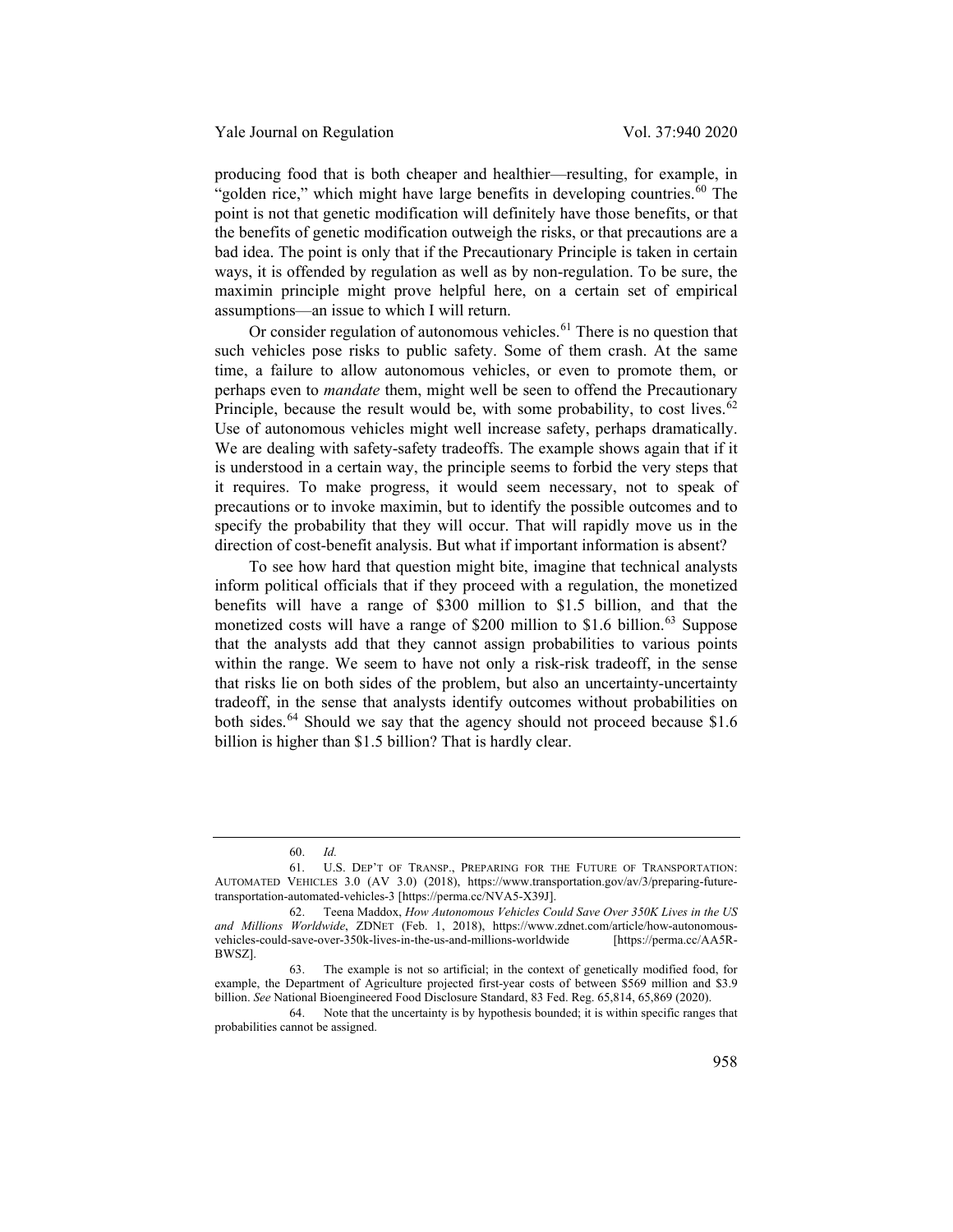## *C. Danger*

Now turn to a mundane illustration of the kinds of decisions in which the maximin rule might seem attractive: a reporter, living in Los Angeles, has been told that she can take one of two assignments. First, she can go to a nation, say Syria, in which conditions are dangerous (perhaps there is a military conflict). Second, she can go to Paris to cover anti-American sentiment in France. The Syria assignment has, in her view, two polar outcomes: a) she might have the most interesting and rewarding experience of her professional life, or b) she might be killed. The Paris assignment has two polar outcomes of its own: a) she might have an interesting experience, one that is also a great deal of fun, or b) she might be lonely and homesick. It might seem tempting for the reporter to choose Paris, on the ground that the worst-case scenario for that choice is so much better than the worst-case scenario for Syria. To know if this is so, she should probably think a bit about probabilities. She might not have numbers, but she might know enough to know, roughly, that the chance of being killed in Syria is quite small, but higher than in Paris, and that she would worry about that risk while in Syria. These points might incline her, reasonably enough, to choose Paris. And if this is correct, the conclusion might bear on regulatory policy, where one or another approach has an identifiably worst worst-case scenario.<sup>[65](#page-19-0)</sup> To be sure, regulators would want to be more disciplined about both outcomes and probabilities.

But we have seen enough to know that maximin is not always a sensible decision rule. Suppose that the reporter now has the choice of staying in Los Angeles or going to Paris; suppose too that on personal and professional grounds, Paris is far better. It would make little sense for her to invoke maximin in order to stay in Los Angeles on the ground that the plane to Paris might crash. A plane crash is of course extremely unlikely, but it cannot be entirely ruled out. Using an example of this kind, John Harsanyi contends that the maximin rule should be rejected on the ground that it produces irrationality, even madness: "If you took the maximin principle seriously you could not ever cross the street (after all, you might be hit by a car); you could never drive over a bridge (after all, it might collapse); you could never get married (after all, it might end in a disaster), etc. If anybody really acted in this way he would soon end up in a mental institution."<sup>[66](#page-19-1)</sup>

<span id="page-19-2"></span>Harsanyi's argument might also be invoked to contest the use of maximin in the choice between Syria and Paris. Perhaps the reporter should attempt to specify the likelihood of being killed in Syria, rather than simply identifying the worst-case scenario and resting content with intuitive assessments. Perhaps

<span id="page-19-0"></span><sup>65.</sup> *See* National Bioengineered Food Disclosure Standard, 83 Fed. Reg. at 65,869; Richard T. Woodward & Richard C. Bishop, *How to Decide When Experts Disagree: Uncertainty-Based Choice Rules in Environmental Policy*, 73 LAND ECON. 492 (1997).

<span id="page-19-1"></span><sup>66.</sup> John C. Harsanyi, *Can the Maximin Principle Serve as a Basis for Morality? A Critique of John Rawls' Theory*, 69 AM. POL. SCI. REV. 594, 595 (1975).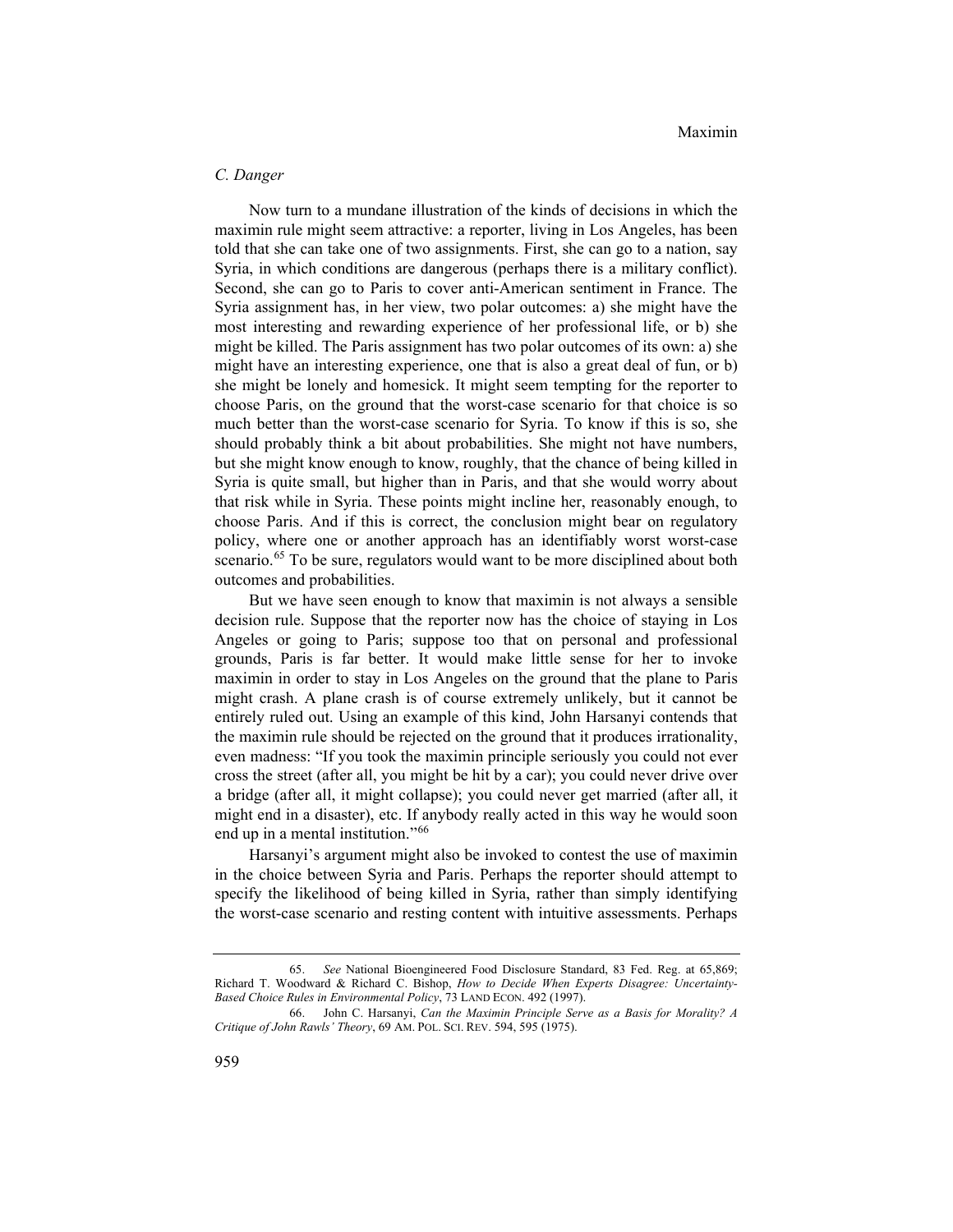maximin is a way of neglecting probability, and hence a form of irrationality. In some circumstances, people do display probability neglect, in a way that ensures attention to the worst-case scenario.<sup>[67](#page-20-0)</sup> But if probabilities can actually be assessed, and if that scenario is extremely unlikely to come to fruition, probability neglect is hard to defend even for people who are exceptionally risk-averse. Suppose that the risk of death, in Syria, turns out to be 1/1,000,000, and that the choice of Syria would be much better, personally and professionally, than the choice of Paris. Importantly, it is necessary to know something about the reporter's values and tastes to understand how to resolve this problem, but it is certainly plausible to think that the reporter should choose Syria rather than make the decision by obsessively fixating on the worst that might happen. The Council of Environmental Quality once did but no longer requires worst-case analysis; it refuses to do so on the ground that extremely speculative and improbable outcomes do not deserve attention.<sup>[68](#page-20-1)</sup> So far, then, Harsanyi's criticism of maximin seems on firm ground.

But return in this light to the Precautionary Principle and notice that something important is missing from Harsanyi's argument and even from the reporter's analysis of the choice between Los Angeles and Paris. Risks, and equally bad worst-case scenarios, are on all sides of the hypothesized situations. If the reporter stayed in Los Angeles, she might be killed in one way or another, and hence the use of maximin does not by itself justify the decision to stay in the United States. And contrary to Harsanyi's argument, the maximin rule does not really mean that people should not cross streets, drive over bridges, and refuse to marry. The reason is that failing to do those three things has worst-case scenarios of its own (including death and disaster). To implement the maximin rule, or an injunction to take precautions, it is necessary to identify all relevant risks (including both outcomes and probabilities), not a subset.

Nonetheless, the more general objection to the maximin rule holds under circumstances of risk. If probabilities can be assigned to the various outcomes, it usually does not make sense to follow maximin when the worst case is exceptionally improbable and when the alternative option is both much better and much more likely. As noted, many people are risk-averse, or averse to particular risks, and on welfare grounds, some kinds of risk aversion, or aversion to particular risks, might be a good idea for individuals and societies. But when probabilities can be assigned, the maximin rule, imposed rigorously, seems to require infinite risk aversion.<sup>[69](#page-20-2)</sup>

<span id="page-20-3"></span><span id="page-20-0"></span><sup>67.</sup> *See* Cass R. Sunstein, *Probability Neglect: Emotions, Worst-cases, and the Law*, 112 YALE L.J. 61, 62-63 (2002).

<span id="page-20-1"></span><sup>68.</sup> *See* Todd S. Aagaard, *A Functional Approach to Risks and Uncertainties Under NEPA*, 1 MICH. J. ENVTL. & ADMIN. L. 87 (2012).

<span id="page-20-2"></span><sup>69.</sup> *See* Richard A. Musgrave, *Maximin, Uncertainty, and the Leisure Trade-Off*, 88 Q.J. ECON. 625, 626-28 (1974).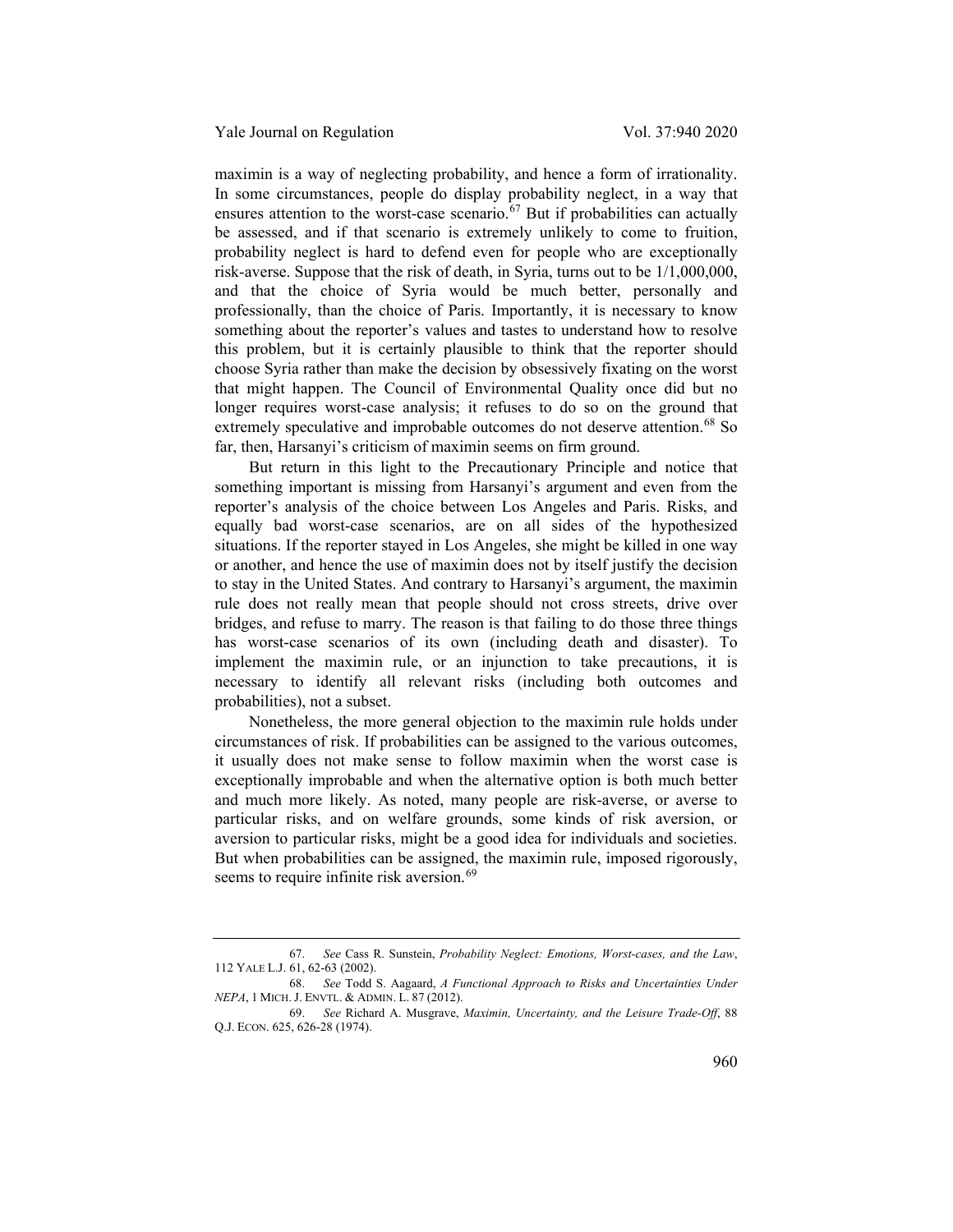Compare this choice: (1) have a one-week family vacation in Florida, where it would be a great deal of fun, but where there is a 0.0001% chance of being killed by a Burmese python, or (2) stay home in Boston, where it would be relatively boring. Option (2) avoids (let us stipulate) the worst-case scenario, but does it really make sense to reject it for that reason? It follows that the reporter would do well to reject maximin and to go to Paris, even if the worstcase scenario for Paris is worse than that for Los Angeles, if the realistically likely outcomes are so much better in Paris.

These points are not meant to suggest that in order to be rational, the reporter must calculate expected values, multiplying imaginable outcomes by probability and deciding accordingly. Life is short; people are busy and occasionally risk-averse; anxiety and worry are themselves harms, and may cause harms; important information might be missing or unavailable; it is far from irrational to create a margin of safety to protect against disaster. But if the likelihood of a bad outcome is exceptionally small, and if much is to be gained by deciding in accordance with expected values, maximin is foolish. It does not make sense, as a general rule, to identify the worst-case scenario and to attempt to eliminate it. But the problem of uncertainty raises distinctive questions.

#### *D. OMB Circular A-4*

For regulatory impact analysis in the U.S. government, the key document is OMB Circular A-4, finalized in 2003.[70](#page-21-0) That document offers a detailed discussion of how to proceed in the absence of complete information. It recognizes that

the level of scientific uncertainty may be so large that you can only present discrete alternative scenarios without assessing the relative likelihood of each scenario quantitatively. For instance, in assessing the potential outcomes of an environmental effect, there may be a limited number of scientific studies with strongly divergent results.<sup>[71](#page-21-1)</sup>

It adds that "whenever possible, you should use appropriate statistical techniques to determine a probability distribution of the relevant outcomes. For rules that exceed the \$1 billion annual threshold, a formal quantitative analysis of uncertainty is required."[72](#page-21-2)

But that analysis might leave gaps, simply because insufficient information is available to produce specific numbers. In such cases, Circular A-4 offers guidance about how to proceed, calling for a "formal probabilistic analysis of the relevant uncertainties, possibly using simulation models and/or expert judgment." In such assessments,

<span id="page-21-2"></span><span id="page-21-1"></span><span id="page-21-0"></span><sup>70.</sup> Circular A-4, *supra* note [3.](#page-2-4) A useful primer can be found at OFFICE OF INFO. & REGULATORY AFFAIRS, OFFICE OF MGMT. & BUDGET, EXEC. OFFICE OF THE PRESIDENT, REGULATORY IMPACT ANALYSIS: A PRIMER, https://www.reginfo.gov/public/jsp/Utilities/circular-a-4\_regulatoryimpact-analysis-a-primer.pdf [https://perma.cc/9YT8-83FZ] (last visited May 30, 2020).

<sup>71.</sup> Circular A-4, *supra* not[e 3,](#page-2-4) at 39.

<sup>72.</sup> *Id*. at 41.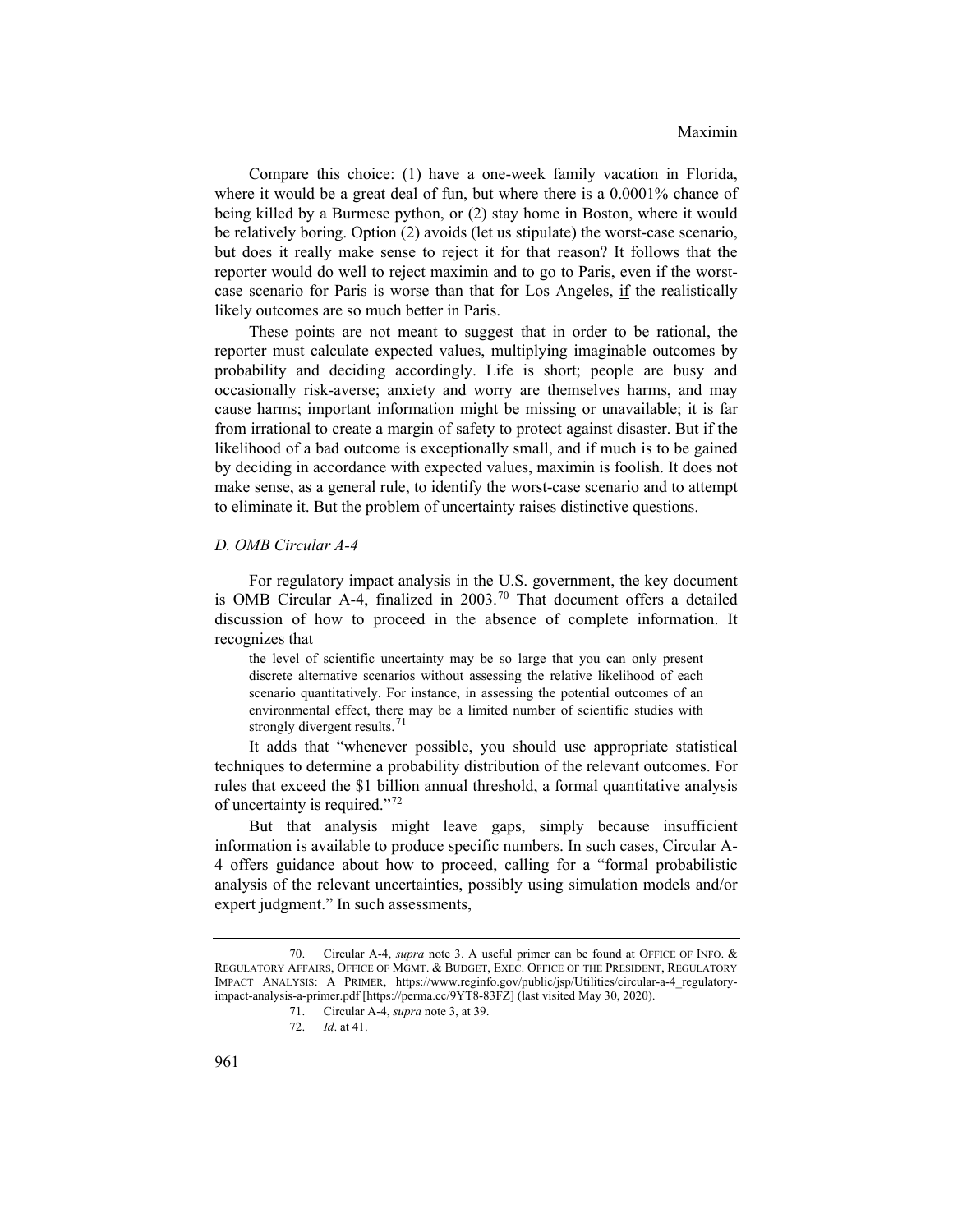expert solicitation is a useful way to fill key gaps in your ability to assess uncertainty. In general, experts can be used to quantify the probability distributions of key parameters and relationships. These solicitations, combined with other sources of data, can be combined in Monte Carlo simulations to derive a probability distribution of benefits and costs.<sup>[73](#page-22-0)</sup>

Optimistically, Circular A-4 concludes: "You should make a special effort to portray the probabilistic results—in graphs and/or tables—clearly and meaningfully."<sup>[74](#page-22-1)</sup>

It is safe to say that the ambition of this discussion has not been fulfilled. In the context of air pollution rules, which sometimes cost at least \$1 billion, a formal probabilistic analysis is not usually offered. Instead agencies tend to report ranges.[75](#page-22-2) There might be some pragmatic judgments in the background here. Agencies might be thinking that the analysis suggested by Circular A-4 is quite demanding, and if the benefits of a rule exceed the costs on any reasonable assumptions, the costs of undertaking the analysis might exceed the benefits. But without investigating particular problems in detail, we cannot know whether that is true. And in some cases, involving new risks and emerging technologies, the approach suggested by Circular A-4 might well be the right way to go.

Suppose, for example, that the technical analysis converges on these conclusions: *The cost of a regulation is \$1 billion. The benefits range from \$800 million to \$1.3 billion*. The first step would be to see if the benefits range could be turned into some kind of point estimate. The second would be to see if probabilities could be assigned to various points along the range, perhaps with the use of the approaches outlined in OMB Circular A-4. Under the Circular, the agency should be pressed to do exactly that.

## *E. A Note on Loss Aversion*

People tend to be loss-averse, which means that they view a loss from the status quo as more undesirable than an equivalent gain is seen as desirable.<sup>[76](#page-22-3)</sup> When we anticipate a loss of what we now have, we can become genuinely afraid, in a way that greatly exceeds our feelings of pleasure when we anticipate some (equivalent) supplement to what we now have. So far, perhaps, so good. The problem comes when individual and social decisions downplay potential gains from the status quo, and fixate on potential losses, in such a way as to produce overall increases in risks and overall decreases in well-being. The

<sup>73.</sup> *Id.*

<sup>74.</sup> *Id.* at 42.

<sup>75.</sup> *See supra* note[s 28](#page-8-6)[-31](#page-8-8) and accompanying text.

<span id="page-22-3"></span><span id="page-22-2"></span><span id="page-22-1"></span><span id="page-22-0"></span><sup>76.</sup> *See* Colin Camerer, *Individual Decision Making*, *in* THE HANDBOOK OF EXPERIMENTAL ECONOMICS, 587, 665-670 (John H. Kagel & Alvin E. Roth, eds., 1995); Richard H. Thaler, *The Psychology of Choice and The Assumptions of Economics*, in QUASI-RATIONAL ECONOMICS 137, 143 (1991) (arguing that "losses loom larger than gains"); Daniel Kahneman, Jack L. Knetsch & Richard H. Thaler, *Experimental Tests of the Endowment Effect and the Coase Theorem*, 98 J. POL. ECON. 1325, 1328 (1990).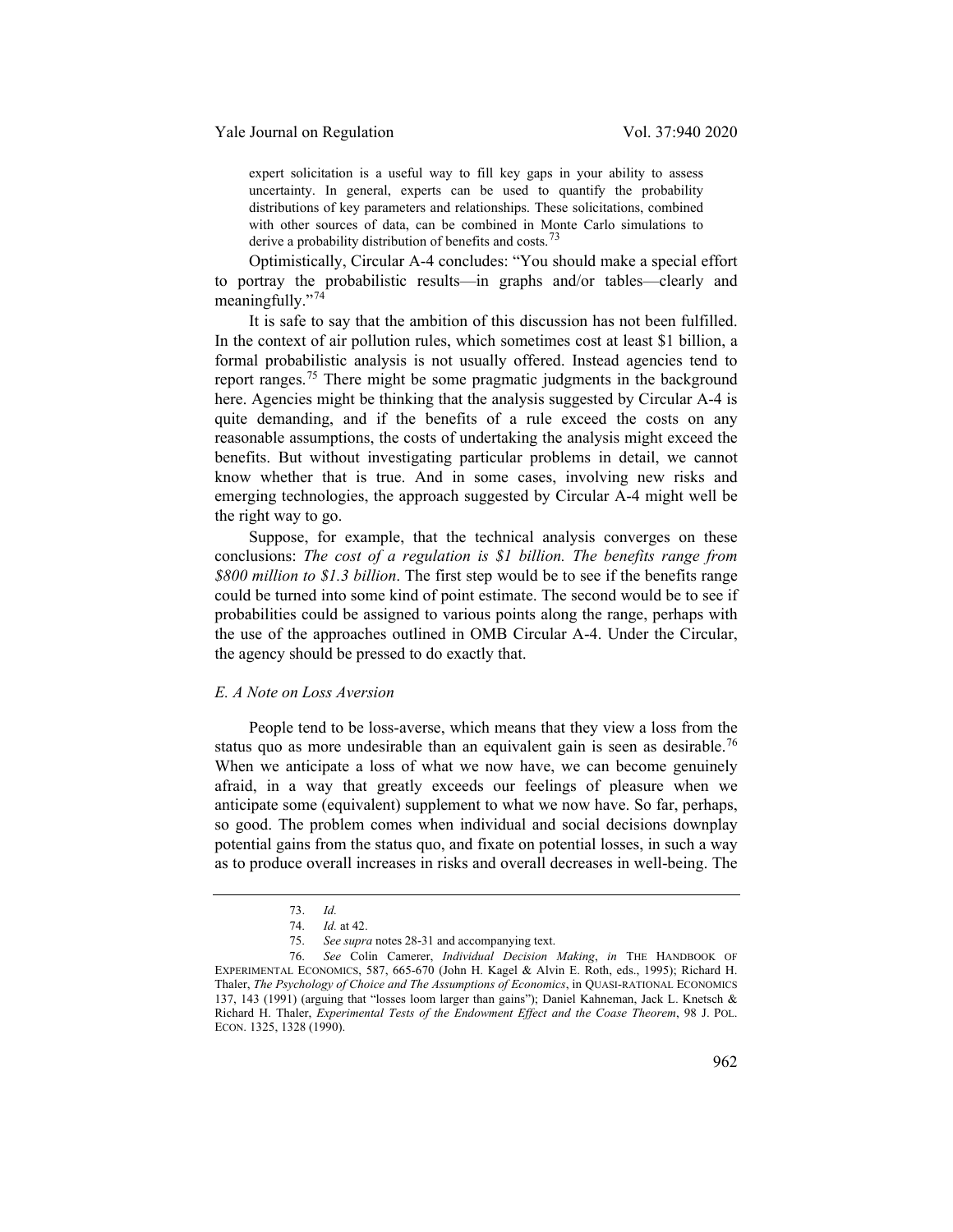problem is heightened by the possibility that loss aversion is an "affective forecasting error"—that is, people might think (at the time of decision) that losses will have a much greater effect on their well-being than they actually do (in experience).  $77$ 

In the context of risk regulation, there is a clear implication: people will be closely attuned to the losses produced by any newly introduced risk, or by any aggravation of existing risks, but far less concerned with the benefits that are foregone as a result of regulation. The point very much bears on decisions of the Food and Drug Administration, where the risks of allowing unsafe or ineffective drugs on the market may be quite visible, while the risks of not allowing potentially safe and effective drugs on the market may be hidden. The point bears on the introduction of new technologies more generally, where regulators might be highly attuned to the risks of allowing them (and imposing losses), and less attuned to the risks of forbidding them (and failing to obtain gains). More generally, loss aversion often helps to explain what makes the Precautionary Principle operational. The opportunity costs of regulation may register little or not at all, whereas the threats posed by the activity or substance in question may be visible. In fact, this is a form of status-quo bias.<sup>[78](#page-23-1)</sup> The status quo marks the baseline against which gains and losses are measured, and a loss from the status quo seems much worse than a gain from the status quo seems good.

If loss aversion is at work, we would predict that the Precautionary Principle would place a spotlight on the losses introduced by some risk and downplay the benefits foregone as a result of controls on that risk. Recall the emphasis, in the United States, on the risks of insufficient testing of medicines as compared with the risks of delaying the availability of those medicines. If the "opportunity benefits" are offscreen, the Precautionary Principle will appear to give guidance notwithstanding the objections I have made. At the same time, the neglected opportunity benefits sometimes present a serious problem with the use of the Precautionary Principle.

Loss aversion is closely associated with another cognitive finding: people are far more willing to tolerate familiar risks than unfamiliar ones, even if they are statistically equivalent.<sup>[79](#page-23-2)</sup> For example, the risks associated with driving do not usually occasion a great deal of concern, even though in the United States alone, tens of thousands of people die from motor vehicle accidents each year. The relevant risks are simply seen as part of life. By contrast, many people are quite concerned about risks that appear newer, such as the risks associated with genetically modified foods, recently introduced chemicals, and terrorism. Part of the reason for the difference may be a belief that with new risks, we are in

<span id="page-23-0"></span><sup>77.</sup> Deborah A. Kermer et al., *Loss Aversion Is an Affective Forecasting Error*, 17 PSYCHOL. SCI. 649 (2006).

<span id="page-23-2"></span><span id="page-23-1"></span><sup>78.</sup> *See* William Samuelson and Richard Zeckhauser, *Status Quo Bias in Decision Making*, 1 J. RISK & UNCERTAINTY 7 (1988).

<sup>79.</sup> *See* PAUL SLOVIC, THE PERCEPTION OF RISK 140-43 (2000).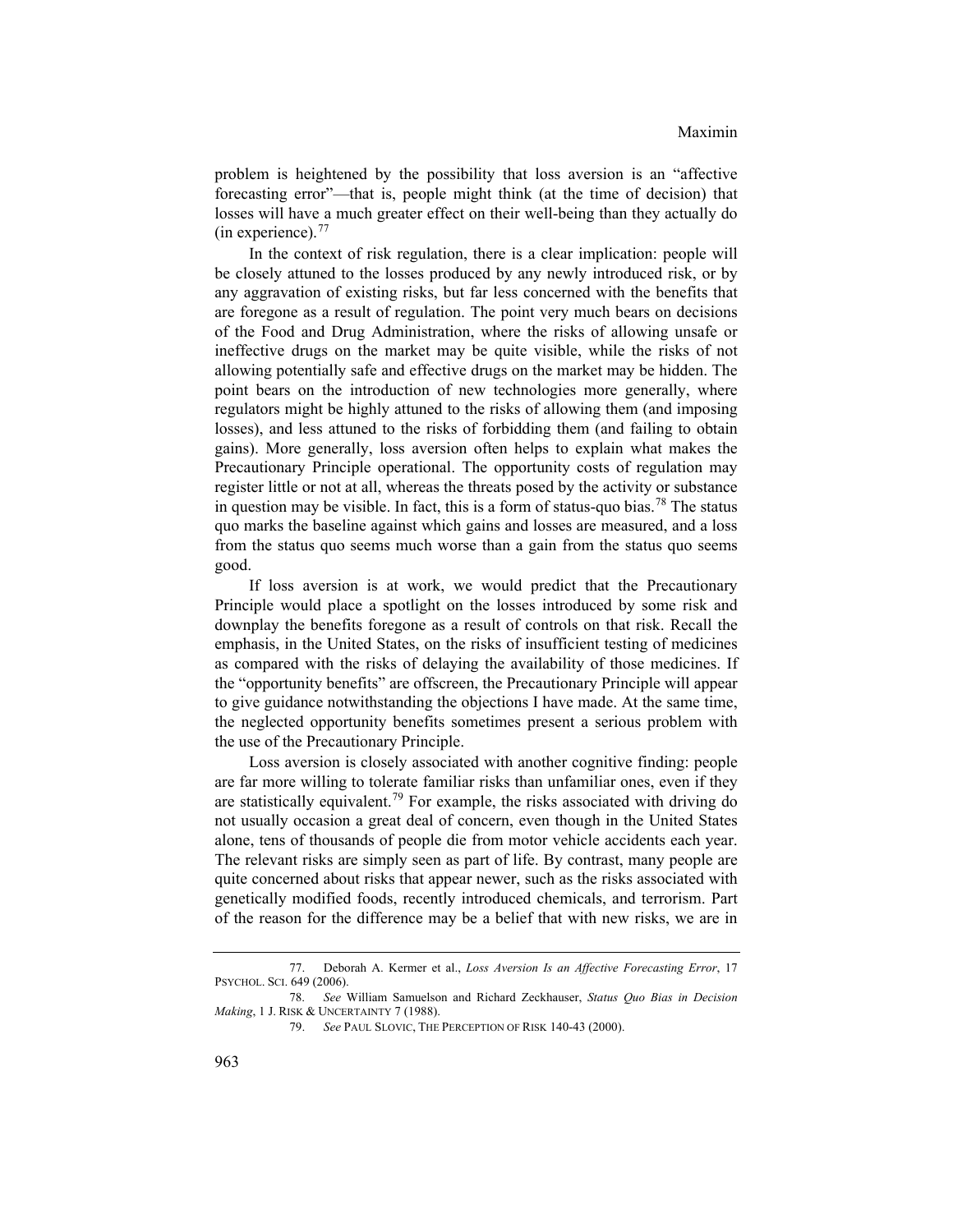the domain of uncertainty (meaning that we cannot assign probabilities to bad outcomes) rather than risk (where probabilities can be assigned), and perhaps it makes sense to be cautious when we are not able to measure probabilities. But the individual and social propensity to focus on new risks outruns that sensible propensity. It makes the Precautionary Principle operational by emphasizing a subset of the hazards actually involved.

At first glance, it is tempting to think that if regulators fall prey to loss aversion, they will blunder. Consider a situation in which automated vehicles will produce twenty-five deaths that would not have occurred, but prevent fifty deaths that would have occurred. Unless those numbers conceal other factors, it seems clear that automated vehicles should be allowed. That is indeed the right result, but if people are loss averse, they might not weight a loss from a new technology in the same way that they would weight a loss from the status quo. Because loss aversion bears on public reactions, and because the public might be outraged or frightened by deaths that would not otherwise have occurred, regulators might have to work carefully to prevent beneficial new technologies from being discredited.

To test these questions, I conducted a survey on Amazon's Mechanical Turk, asking about 400 people to assume that in a city in their state, officials were deciding whether to go forward with a pilot project allowing automated vehicles on the road. Then I asked respondents this:

*Imagine that the experts project that if automated vehicles are allowed, they would be responsible for 15 accidents that would not have otherwise occurred, during the next six months—but that automated vehicles would also prevent 50 accidents that would otherwise have occurred, in those next six months.*

The question was whether the project should go forward. Fully 84% said "yes." When I changed the numbers to 20/30 (for another group), a strong majority (74%) again said "yes." A strong majority appears not to be loss averse, at least in the sense that they think that fewer overall accidents is the right test.

In general, the majority is correct on that point. But there is a countervailing consideration. Suppose that we are dealing with fat tails on both sides. (Recall that fat tails mean that at the extremes, probabilities are unusually high.) If things go very badly, we might have a catastrophe. If things go very well, we might have a miracle. Reasonable regulators might prevent a possible catastrophe, even if the price is to prevent a possible miracle. The downside risk of (say) extinction might reasonably be seen to deserve more attention than the upside potential of (say) immortality.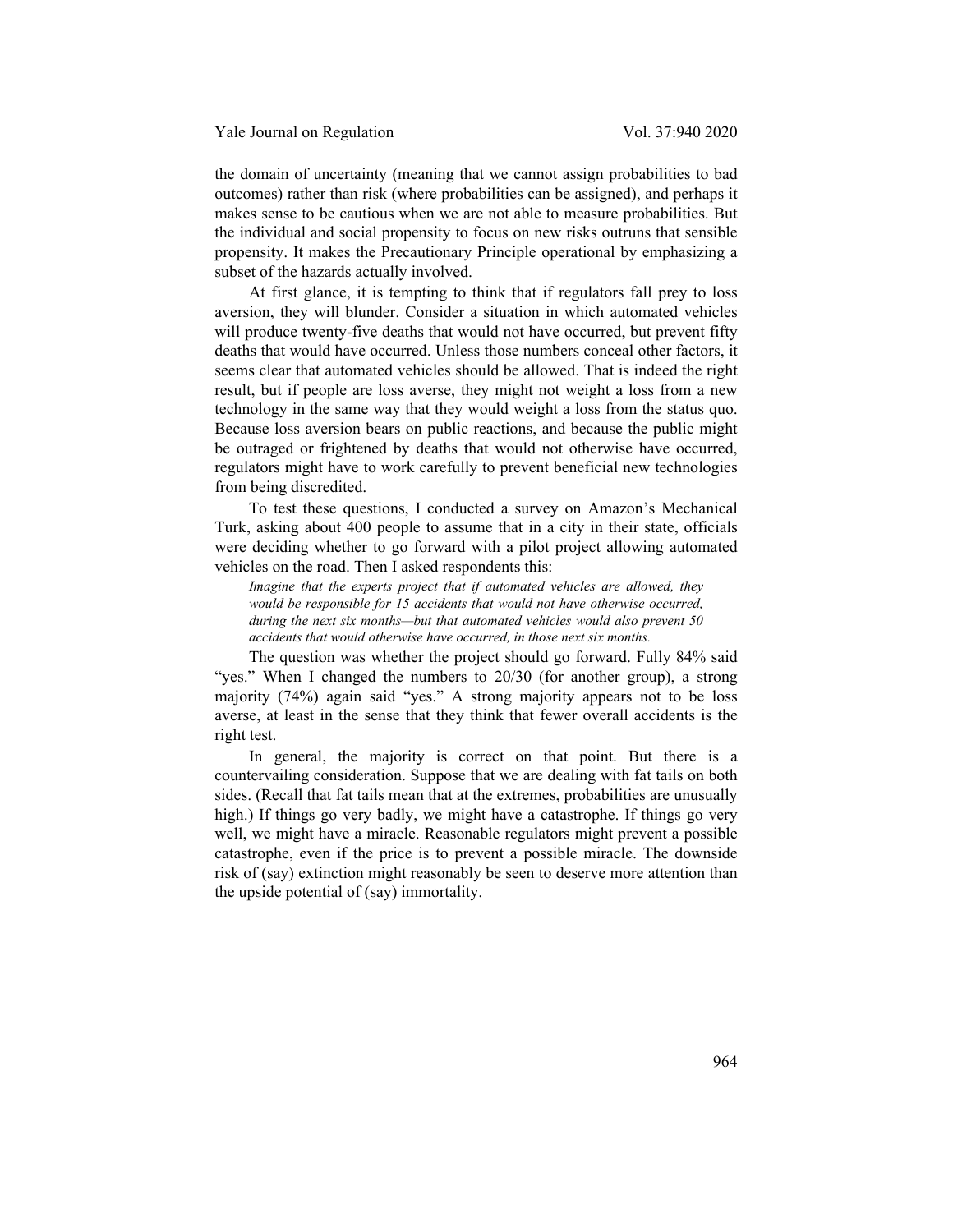### IV. Uncertainty and Ignorance

Now let us turn to what are, in a sense, the largest issues. In some contexts, risk-related problems involve hazards of ascertainable probability.<sup>[80](#page-25-0)</sup> It may well be possible to say that the risk of death, from a certain activity, is 1/100,000, or at least that it ranges from (say) 1/20,000 to 1/500,000, with an exposed population of (say) 10 million. Or it may be possible to say that the risk of catastrophic harm from some activity is under 10% but above 1%. But as we have seen, it is possible to imagine instances in which analysts cannot specify even a range of probability, easily or at all,  $81$  perhaps because they are frequentists who cannot find relevant frequencies, or perhaps because they are Bayesians who lack necessary information. Hence, regulators, and ordinary people, are sometimes acting in a situation of Knightian uncertainty (where outcomes can be identified but no probabilities can be assigned) rather than risk (where outcomes can be identified and probabilities assigned to various outcomes).[82](#page-25-2) And they are sometimes acting under conditions of ignorance, in which they are unable to specify either the probability of bad outcomes or their nature—where regulators do not even know the magnitude of the harms that they are facing.<sup>[83](#page-25-3)</sup> One reason might be that they are dealing with a unique or nonrepeatable event. Another reason might be that they are dealing with a problem involving interacting components of a system, in which regulators cannot know much about how components of the system are likely to interact with each other.<sup>[84](#page-25-4)</sup>

## *A. Strategies of Avoidance*

Of course, it is also true that over time, some problems that involve ignorance might shift to problems of uncertainty, and that problems of uncertainty might shift to problems of risk—a point that may counsel in favor of delay while new information is received. OMB Circular A-4 emphasizes this point: "For example, when the uncertainty is due to a lack of data, you might consider deferring the decision, as an explicit regulatory alternative, pending further study to obtain sufficient data."<sup>[85](#page-25-5)</sup> But as the circular notes, "Delaying a decision will also have costs, as will further efforts at data gathering and

<span id="page-25-0"></span><sup>80.</sup> In the remainder of this Article, I draw heavily on a section of Cass R. Sunstein, *Irreversible and Catastrophic*, 91 CORNELL L. REV. 841 (2006), while also revising and updating the discussion in significant ways.

<span id="page-25-1"></span><sup>81.</sup> KIYOHIKO G. NISHIMURA & HIROYUKI OZAKI, ECONOMICS OF PESSIMISM AND OPTIMISM: THEORY OF KNIGHTIAN UNCERTAINTY AND ITS APPLICATIONS (2017); KNIGHT, *supra* note [1.](#page-2-6)

<span id="page-25-2"></span><sup>82.</sup> *See id.*; Paul Davidson, *Is Probability Theory Relevant for Uncertainty? A Post-Keynesian Perspective*, 5 J. ECON. PERSP. 129 (1991).

<span id="page-25-5"></span><span id="page-25-4"></span><span id="page-25-3"></span><sup>83.</sup> On ignorance and precaution, see Poul Harremoes*, Ethical Aspects of Scientific Incertitude in Environmental Analysis and Decision Making*, 11 J. CLEANER PRODUCTION 705 (2003).

<sup>84.</sup> *See* Taleb et al., *supra* note [4.](#page-2-5)

<sup>85.</sup> *See* Circular A-4, *supra* note [3.](#page-2-4)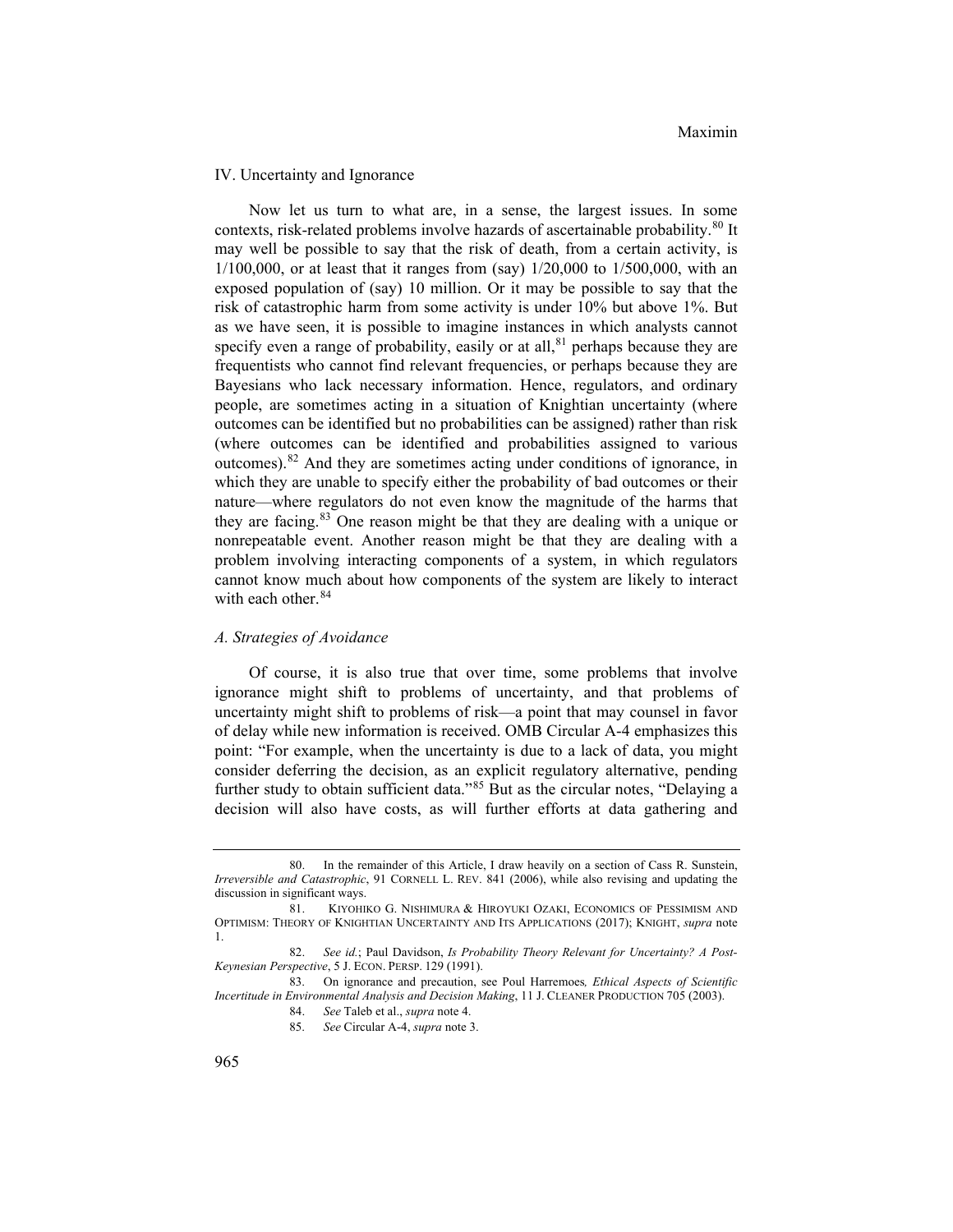analysis."[86](#page-26-0) Delay of regulation may mean serious harm (including large numbers of deaths; consider the coronavirus pandemic of 2020). In principle, agencies would calculate the costs and benefits of delay. But because of the very problem that counsels in favor of delay (lack of information), that calculation is not possible.

It is also true that agencies might use *breakeven analysis* to make progress in the face of uncertainty (at least if it is bounded).<sup>[87](#page-26-1)</sup> Suppose, for example, that the costs of regulation are \$100 million, that the benefits range from \$150 million to \$5 billion, and that technical analysts state that at the present time, they cannot assign probabilities to the lower or upper bound, or to points along the range. Even so, it is clear that the regulation should go forward. Or suppose that the monetized costs of some new technology (say, a variation on fracking) are \$500 million, but that the monetized benefits range from \$600 million to \$10 billion. A regulatory ban would not be a good idea. We could easily imagine variations on these numbers. Breakeven analysis can enable regulators to identify reasonable paths forward even in the midst of uncertainty.

<span id="page-26-5"></span>The Principle of Insufficient Reason says that when people lack information about probabilities (say, 1% to 40%), they should act as if each probability is equally likely.<sup>[88](#page-26-2)</sup> But why is it rational to do so? By hypothesis, there is no reason to believe that each probability is equally likely. Making that assumption is no better than making some other, very different assumption. The Principle of Insufficient Reason is essentially arbitrary.<sup>[89](#page-26-3)</sup>

## *B. Into the Thicket*

When strategies of avoidance are unappealing or unsuccessful, regulators might be drawn to the maximin rule: *Choose the policy with the best worst-case outcome*. [90](#page-26-4) In the context of regulation of pandemics or new technologies, for example, perhaps elaborate precautions can be justified by reference to the maximin rule, asking officials to identify the worst case among the various options, and to select that option whose worst-case is least bad. Perhaps the maximin rule would lead to a Catastrophic Harm Precautionary Principle, by, for example, urging elaborate steps to combat potential risks. It follows that if aggressive measures are justified to reduce the risks associated with emerging technologies, one reason is that those risks are potentially catastrophic and existing science does not enable us to assign probabilities to the worst-case scenarios. The same analysis might be applied to many problems, including the

<sup>86.</sup> *Id.*

<sup>87.</sup> *See* Cass R. Sunstein, *The Limits of Quantification*, 102 CAL. L. REV. 1369 (2014).

<span id="page-26-2"></span><span id="page-26-1"></span><span id="page-26-0"></span><sup>88.</sup> *See* LUCE & RAIFFA, *supra* note [18,](#page-6-4) at 284; JOHN RAWLS, A THEORY OF JUSTICE 146 (revised ed. 1999) ("When we have no evidence at all, the possible cases are stipulated to be equally probable").

<sup>89.</sup> *See* KAY & KING, *supra* not[e 13,](#page-4-6) at 63–64.

<span id="page-26-4"></span><span id="page-26-3"></span><sup>90.</sup> For a technical treatment of the possible rationality of maximin, see Arrow & Hurwicz, *supra* not[e 49;](#page-16-5) for a non-technical overview, see ELSTER, *supra* note [2,](#page-2-7) at 185-207.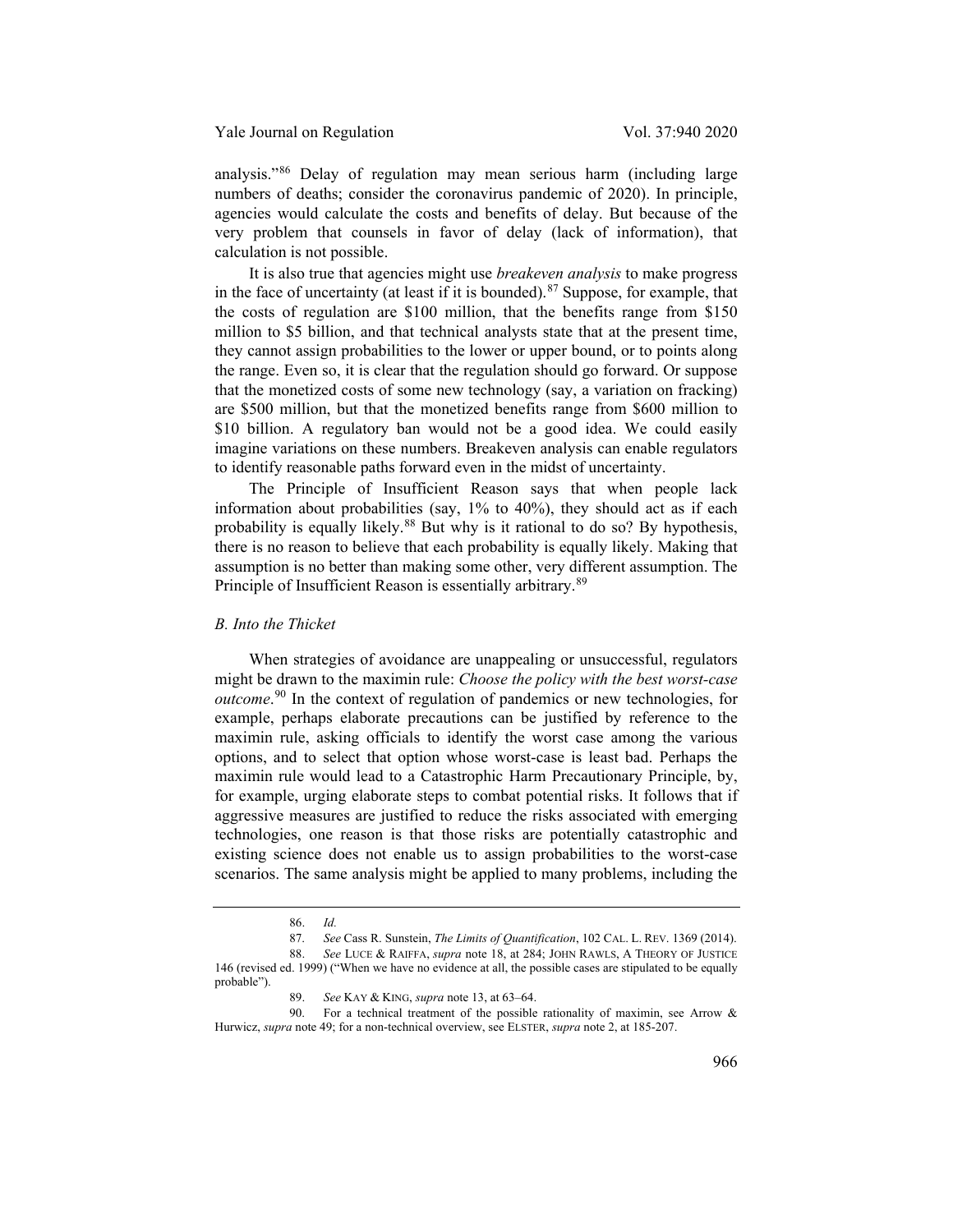risks associated with genetically modified food,  $91$  nuclear energy,  $92$  pandemics, and terrorism.

To understand these claims, we need to back up a bit. I have suggested that maximin has sometimes been recommended under circumstances of uncertainty rather than risk.<sup>[93](#page-27-2)</sup> In an influential discussion, John Rawls, focusing on justice, offers a justification for a rule that "directs our attention to the worst that can happen."[94](#page-27-3) As he puts it, "this unusual rule" is plausible in light of "three chief features of situations."[95](#page-27-4) The first is that we cannot assign probabilities to outcomes, or at least we are extremely uncertain of them. The second is that the chooser "has a conception of the good such that he cares very little, if anything, for what he might gain above the minimum stipend that he can, in fact, be sure of by following the maximin rule."[96](#page-27-5) For that reason, it "is not worthwhile for him to take a chance for the sake of further advantage." The third is that "the rejected alternatives have outcomes that one can hardly accept." In other words, they involve "grave risks." Under the stated conditions, the gains are limited from running a catastrophic risk, which means that choosers do not much value them, and it is worthwhile giving them up to protect against a downside outcome that choosers deplore.

Rawls emphasizes that the three "features work most effectively in combination," which means that the "paradigm situation for following the maximin rule is when all three features are realized to the highest degree."<sup>[97](#page-27-6)</sup> That means that the rule does not "generally apply, nor of course is it selfevident."[98](#page-27-7) It is "a maxim, a rule of thumb, that comes in its own in special circumstances," and "its application depends upon the qualitative structure of the possible gains and losses in its relation to one's conception of the good, all this against a background in which it is reasonable to discount conjectural estimates of likelihoods."[99](#page-27-8)

Rawls' own argument is that for purposes of justice, the original position, as he understands it, is "defined so that it is a situation in which the maximin rule applies"[100](#page-27-9)—which helps to justify his principles of justice. It is

<sup>91.</sup> TALEB ET AL., *supra* not[e 4.](#page-2-5)

<span id="page-27-1"></span><span id="page-27-0"></span><sup>92.</sup> *See* Jon Elster, Explaining Technical Change: A Case Study in the Philosophy of Science 188-205 (1979) (unpublished manuscript) (on file with author).

<sup>93.</sup> *See, e.g.*, ELSTER, *supra* not[e 2,](#page-2-7) 188-205 (1983).

<span id="page-27-4"></span><span id="page-27-3"></span><span id="page-27-2"></span><sup>94.</sup> *See* RAWLS, *supra* note [88,](#page-26-5) at 132-39. Rawls draws on but adapts WILLIAM FELLNER, PROBABILITY AND PROFIT 140-42 (1965).

<sup>95.</sup> RAWLS*, supra* note [88](#page-26-5)*,* at 134.

<sup>96.</sup> *Id.*

<sup>97.</sup> *Id.*

<span id="page-27-9"></span><span id="page-27-8"></span><span id="page-27-7"></span><span id="page-27-6"></span><span id="page-27-5"></span><sup>98.</sup> I am cheating a little bit here, referring to the original rather than the revised version of Rawls' book. *See* JOHN RAWLS, A THEORY OF JUSTICE 155 (1971). (Sometimes the original is best.) It should be noted that in later work in particular, Rawls emphasized the Kantian foundations of the Veil of Ignorance, see JOHN RAWLS, POLITICAL LIBERALISM (1993), and those ideas could also be connected with the difference principle. I am bracketing that discussion for my purposes here.

<sup>99.</sup> JOHN RAWLS, A THEORY OF JUSTICE 155 (1971)*.*

<sup>100.</sup> *Id.* (Note: This is only in the original, again.)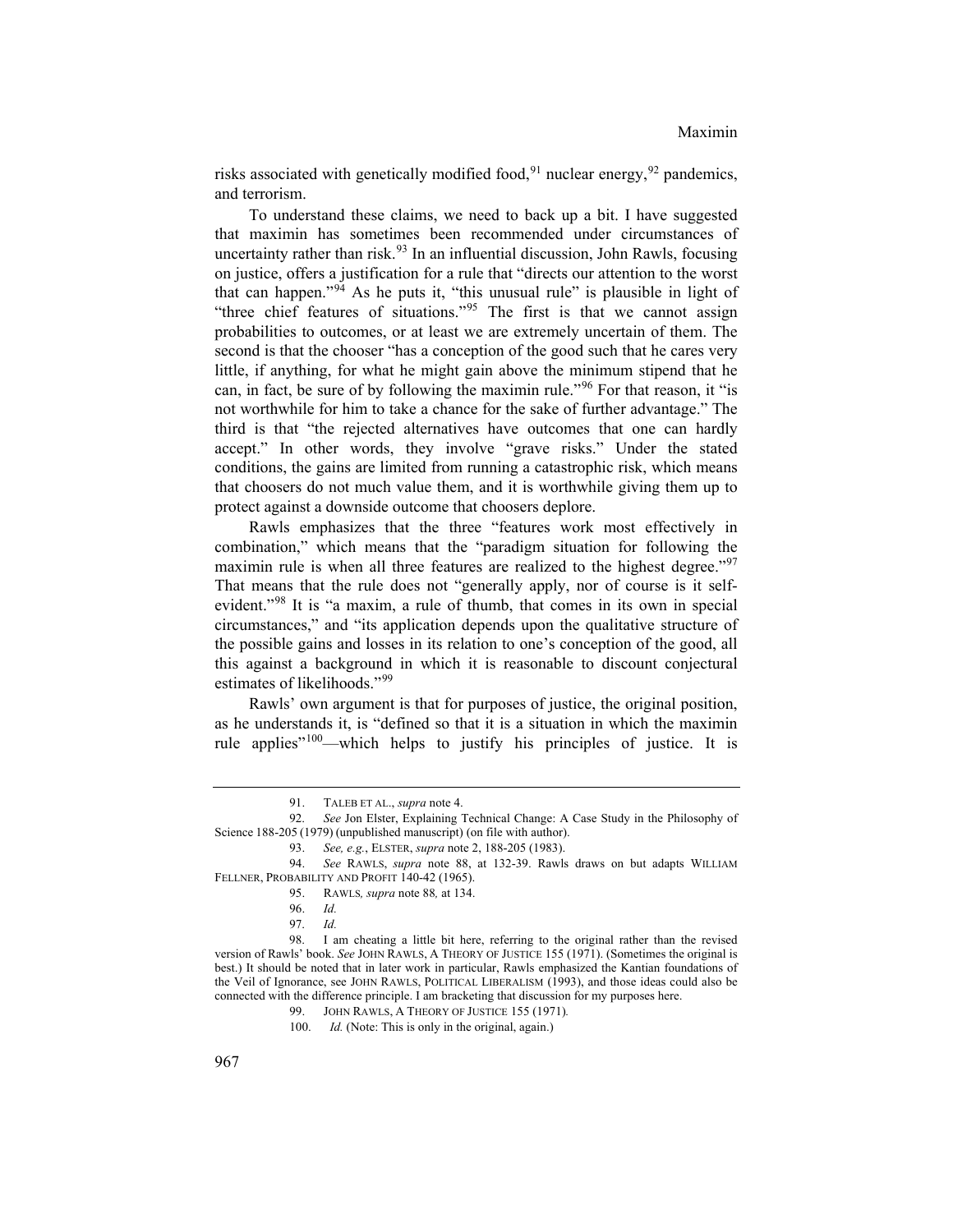worthwhile noting that the same argument can help to identify situations in which maximax applies. Assume, first, that people are acting under conditions of uncertainty, or close to it. Assume, second, that the chooser "has a conception of the good such that he cares greatly for what he might gain by following the maximax rule." Assume, finally, that grave or even significant risks are not involved, which is to say that if things go sour, and the chooser does not end up with the best possible outcome, he is nonetheless well enough off, given his conception of the good.

We can think of these cases as involving something akin to a "negative freeroll": a choice in which one can incur losses but obtain no (real) gains.<sup>[101](#page-28-0)</sup> Who wants that? In such cases, applying maximin seems quite rational.

## *C. Precautions Again*

These points bear on regulatory policy, where Rawls' defense of maximin has inspired a defense and reconstruction of the Precautionary Principle in an important essay by Stephen Gardiner.<sup>[102](#page-28-1)</sup> To make the underlying intuition clear, Gardiner begins with the problem of choosing between two options, A and B:

If you choose A, then there are two possible outcomes: either (A1) you will receive \$100, or (A2) you will be shot. If you choose B, there are also two possible outcomes: either (B1) you will receive \$50, or (B2) you will receive a slap on the wrist. According to a maximin strategy, one should choose B. This is because: (A2) (getting shot) is the worst outcome on option A and (B2) (getting a slap on the wrist) is the worst option on plan B; and (A2) is worse than  $(B2).^{103}$  $(B2).^{103}$  $(B2).^{103}$ 

It should be immediately apparent that if we can assign probabilities to outcomes, A might turn out to be the better choice. Suppose that if you choose A, there is a 99.99999% chance of A1, and that if you choose B, there is a 99.99999% chance of (B2). If so, A might seem better. But let us stipulate that assignment of probabilities is not possible. In Gardiner's view, this conclusion helps support what he calls the Rawlsian Core Precautionary Principle in the regulatory setting: when Rawls' three conditions are met, precautions, understood as efforts to avoid the worst-case scenario, should be adopted. As he puts it: "If one really were faced with the genuine possibility of disaster, cared little for the potential gains to be made by avoiding disaster and had no reliable information about how likely the disaster was to occur, then, other things being equal, choosing to run the risk might well seem like a foolhardy and thereby extreme option."<sup>[104](#page-28-3)</sup>

<span id="page-28-3"></span><span id="page-28-2"></span><span id="page-28-1"></span><span id="page-28-0"></span><sup>(2006).</sup>

<sup>101.</sup> I am grateful to Annie Duke for this point.

<sup>102.</sup> *See* Stephen Gardiner, *The Core Precautionary Principle*, 14 J. POL. PHIL. 33 103. *Id.* at 46.

<sup>104.</sup> *Id.* at 49.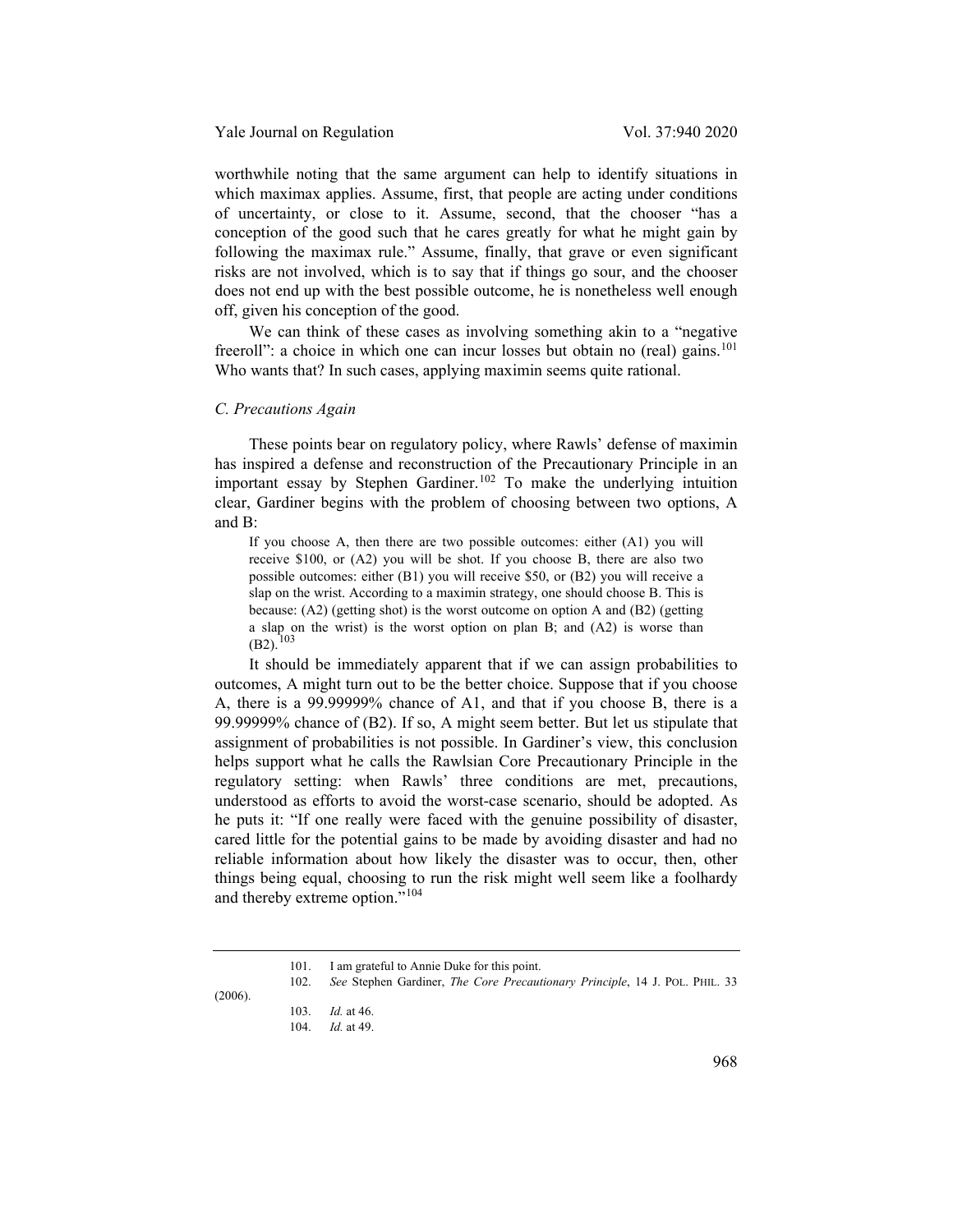Gardiner adds, importantly, that to justify the maximin rule, the threat posed by the worst-case scenario must satisfy some minimal threshold of plausibility. In his view, "the range of outcomes considered are in some appropriate sense 'realistic,' so that, for example, only credible threats are considered."[105](#page-29-0) If they can be dismissed as unrealistic, then maximin should not be followed. Gardiner believes that the problem of climate change, and also that of genetically modified organisms, can be usefully analyzed in these terms and that it presents a good case for the application of the maximin rule:

The RCPP [Rawlsian Core Precautionary Principle] appears to work well with those global environmental issues often said to constitute paradigm cases for the precautionary principle, such as climate change and genetically-modified crops. For reasonable cases can be made that the Rawlsian conditions are satisfied in these instances. For example, standard thinking about climate change provides strong reasons for thinking that it satisfies the Rawlsian criteria. First, the "absence of reliable probabilities" condition is satisfied because the inherent complexity of the climate system produces uncertainty about the size, distribution and timing of the costs of climate change. Second, the "unacceptable outcomes" condition is met because it is reasonable to believe that the costs of climate change are likely to be high, and may possibly be catastrophic. Third, the "care little for gains" condition is met because the costs of stabilizing emissions, though large in an absolute sense, are said to be manageable within the global economic system, especially in relation to the potential costs of climate change.<sup>[106](#page-29-1)</sup>

Gardiner adds, sensibly, that to justify maximin, the threats that are potentially catastrophic must satisfy some minimal threshold of plausibility.<sup>[107](#page-29-2)</sup> Gardiner believes that the problem of climate change can be usefully analyzed in these terms and that it presents a good case for the application of maximin.[108](#page-29-3) In a similar vein, Jon Elster, speaking of nuclear power, contends that maximin is the appropriate choice when it is possible to identify the worst-case scenario and when the alternatives have the same best consequences.<sup>[109](#page-29-4)</sup> A related argument, ventured by Nassim Nicholas Taleb et al. in an illuminating discussion and specification of the Precautionary Principle, is that genetically modified crops pose a "ruin" problem, involving a low probability of catastrophically high costs.<sup>[110](#page-29-5)</sup>

Taleb et al. contend that for such problems, it is best to take strong precautions—in this case, placing "severe limits" on genetically modified food. The discussion is technical, but let us bracket the science and suppose that it is correct. If so, the question is whether genetically modified crops really do

110. TALEB ET AL., *supra* not[e 4.](#page-2-5)

<sup>105.</sup> *Id.* at 51.

<sup>106.</sup> *Id.* at 55.

<span id="page-29-5"></span><span id="page-29-4"></span><span id="page-29-3"></span><span id="page-29-2"></span><span id="page-29-1"></span><span id="page-29-0"></span><sup>107.</sup> *See id.* at 51-52. There are some conceptual puzzles here. If an outcome can be dismissed as unrealistic, then we are able to assign at least some probabilities. Gardiner's argument must be that in some cases we might know that the likelihood that a bad outcome will occur really is trivial.

<sup>108.</sup> *See id.* at 55.

<sup>109.</sup> *See* ELSTER, *supra* not[e 2,](#page-2-7) at 203.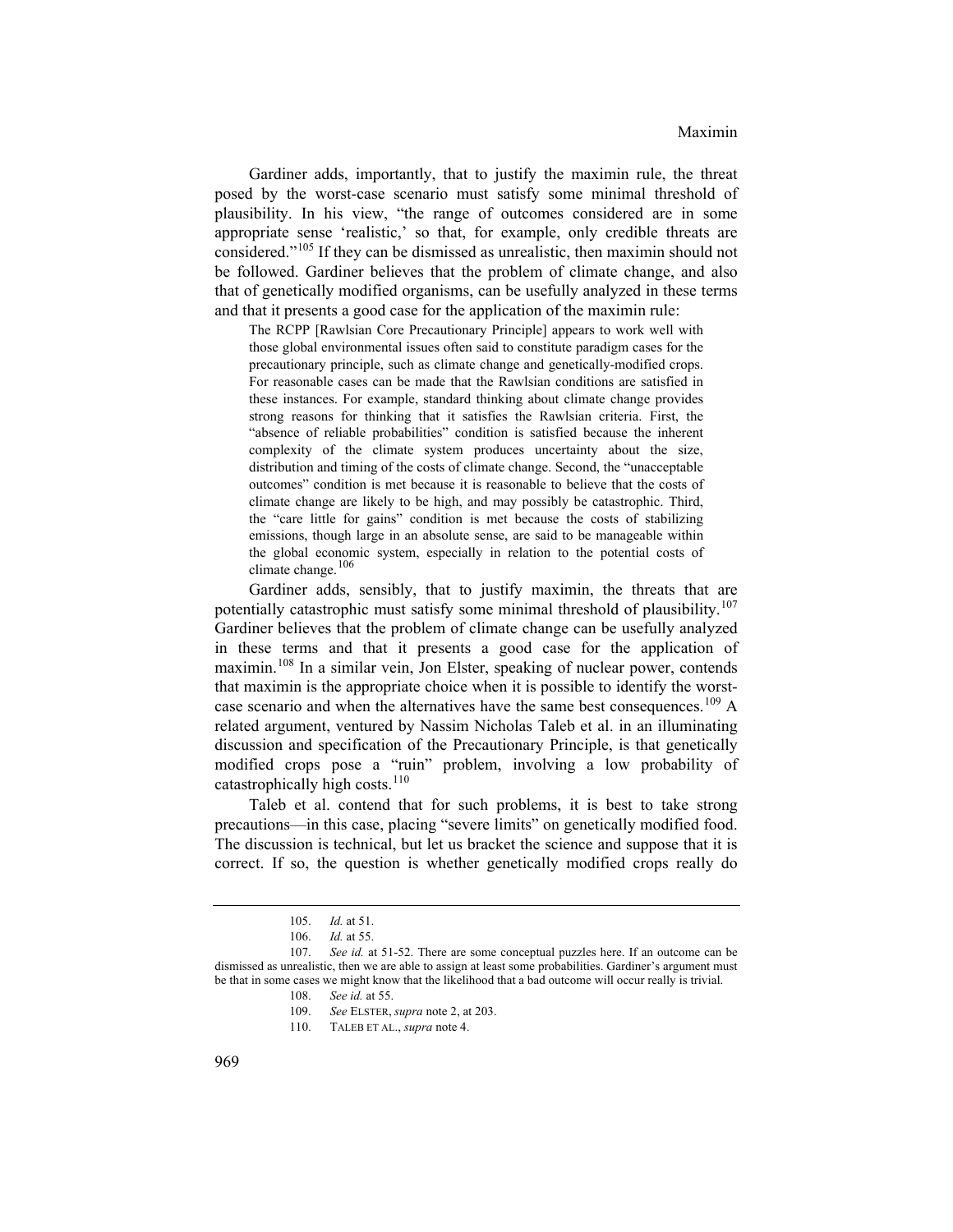create ruin problems. Perhaps they do, but it is also possible to read the most recent science to suggest that they do not; if the probability of catastrophic harm is vanishingly low and essentially zero, rather than merely very low, we can fairly ask whether Taleb's argument applies. If they can be dismissed as unrealistic, then maximin should not be followed.

But the larger point is that in identifiable circumstances, the argument for the maximin rule seems plausible. Taken seriously, this conclusion would have real consequences for regulatory policy, perhaps especially in the context of new risks or emerging technologies.

## V. Four Objections

### *A. Triviality*

An evident problem with this argument is that it risks triviality.<sup>[111](#page-30-0)</sup> If individuals and societies can eliminate an uncertain danger of catastrophe for essentially no cost, then of course they should eliminate that risk. If people are asked to pay \$1 to avoid a potentially catastrophic risk to which probabilities cannot be assigned, they might as well pay \$1. And if two options have the same best-case scenario, and if the first has a far better worst-case scenario, people should of course choose the first option.

There is nothing wrong with this argument, but the real world rarely presents problems of this form. Where policy and law are disputed, the elimination of uncertain dangers of catastrophe imposes both costs and risks. In the context of climate change, for example, it is implausible to say that regulatory choosers can or should care "very little, if anything," for what might be lost by following maximin. If nations followed maximin for climate change, they would spend a great deal to reduce greenhouse gas emissions.<sup>[112](#page-30-1)</sup> The result would almost certainly be higher prices for gasoline and energy, probably producing increases in unemployment and poverty.

Something similar can be said about genetic modification of food, because elimination of the worst-case scenario, through aggressive regulation, might well eliminate an inexpensive source of nutrition that would have exceptionally valuable effects on countless people who live under circumstances of extreme

<span id="page-30-0"></span><sup>111.</sup> *Cf.* David Kelsey, *Choice Under Partial Uncertainty*, 34 INT'L ECON. REV. 297, 305 (1993):

It is often argued that lexicographic decision rules such as maximin are irrational, since in economics we would not expect an individual to be prepared to make a small improvement in one of his objectives at the expense of large sacrifices in all of his other objectives. This criticism is less powerful in the current context since we have assumed that the decision maker has a weak order rather than a cardinal utility function on the space of outcomes. Given this assumption the terms "large" and '"small" used in the above argument are not meaningful.

In many contexts, however, decision makers do have a cardinal utility function, not merely a weak order.

<span id="page-30-1"></span><sup>112.</sup> *See* WILLIAM D. NORDHAUS & JOSEPH BOYER, WARMING THE WORLD: ECONOMIC MODELS OF CLIMATE CHANGE 168 (2000).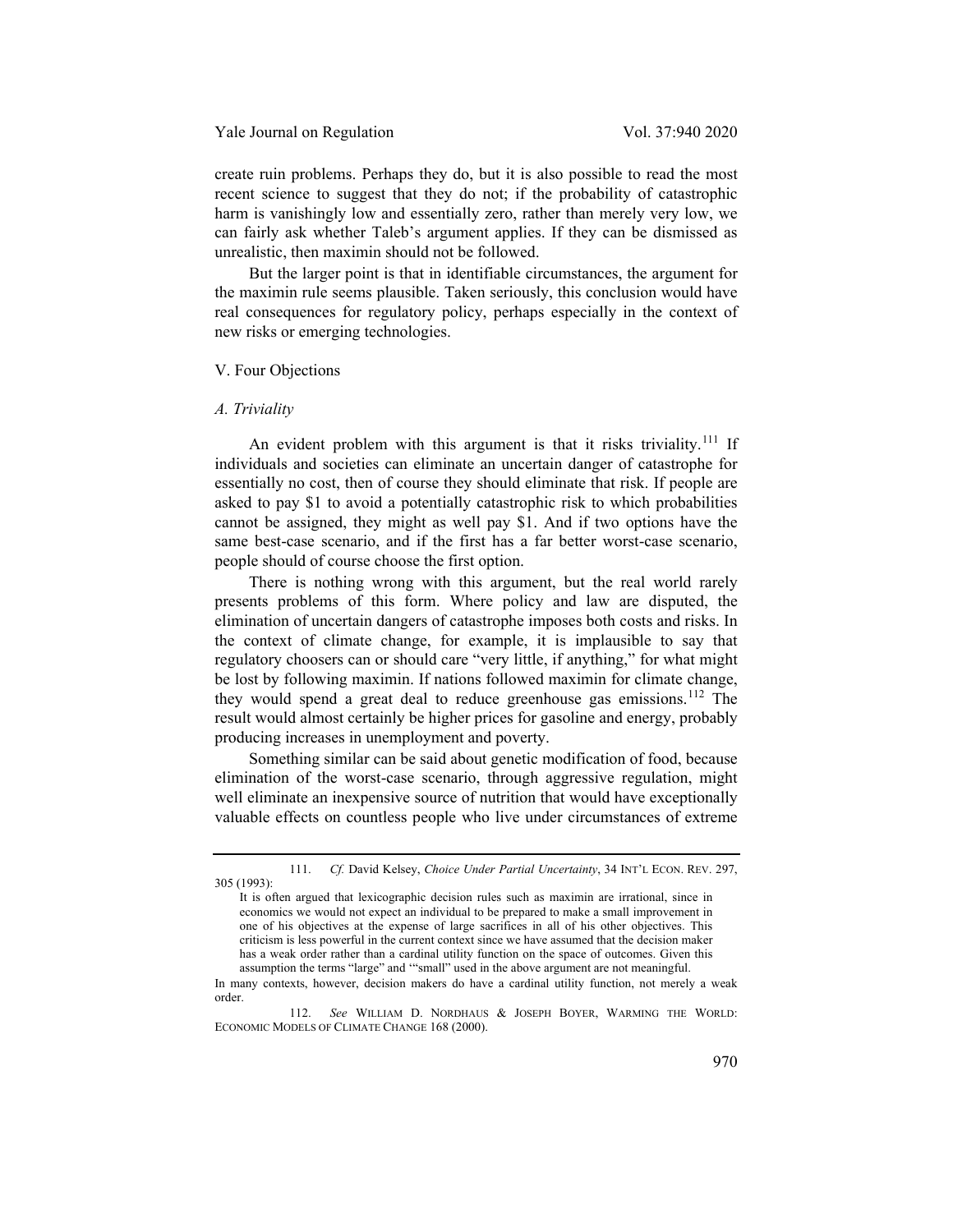deprivation.<sup>[113](#page-31-0)</sup> If we eliminate the worst-case scenarios for all pandemic risks, people will simply be required to stay at home, today, tomorrow, and the day after. While that might be the right approach, the fact that a very bad worst-case scenario is associated with the pandemic (worse, let us stipulate, than the worstcase associated with the mandate) cannot easily be taken to justify that mandate without trying to know more about probabilities.

The real question, then, is whether regulators should embrace maximin in real-world cases in which doing so is costly or extremely costly. If they should, it is because condition (3) is too stringent and should be abandoned. Even if the costs of following the maximin rule are significant, and even if regulators care a great deal about incurring those costs, the question is whether it makes sense to follow the maximin rule when they face uncertain dangers of catastrophe. In the environmental context, some people have so claimed.<sup>[114](#page-31-1)</sup> This claim takes us directly to the next objection to maximin.

#### *B. Maximin Assumes Infinite Risk Aversion*

Rawls' arguments in favor of adopting maximin, for purposes of distributive justice, were subject to withering critiques from economists critiques that many economists accept to this day.[115](#page-31-2) The central challenge was that the maximin principle would be chosen only if choosers showed *infinite risk aversion*. In the words of one of Rawls' most influential critics, infinite risk aversion "is unlikely. Even though the stakes are great, people may well wish to trade a reduction in the assured floor against the provision of larger gains. But if risk aversion is less than infinite, the outcome will not be maximin."<sup>[116](#page-31-3)</sup> To be more specific: suppose that you have a choice between two options. Option A has a 99.9999% likelihood of great wealth and welfare and a 0.0001% likelihood of a terrible outcome. Option B has a 60% chance of a very bad outcome and a 40% chance of a just-short-of-terrible outcome. Would it really make sense to choose Option B?

To adapt this objection to the environmental context: it is plausible to assume a bounded degree of risk aversion with respect to catastrophic harms, to support some modest forms of a Catastrophic Harm Precautionary Principle. But even under circumstances of uncertainty—the argument goes—maximin is senseless unless societies are to show infinite risk aversion.

<span id="page-31-0"></span><sup>113.</sup> *See* Kym Anderson & Chantal Pohl Nielsen*, Golden Rice and the Looming GMO Debate: Implications for the Poor* 7-8 (Centre for Economic Policy Research, Discussion Paper No. 4195, 2004), https://ssrn.com/abstract=508463 [https://perma.cc/Q8NP-JDV4].

<span id="page-31-1"></span><sup>114.</sup> *See* Richard T. Woodward and Richard C. Bishop, *How to Decide When Experts Disagree: Uncertainty-Based Choice Rules in Environmental Policy*, 73 LAND ECON. 492, 505 (1997).

<span id="page-31-3"></span><span id="page-31-2"></span><sup>115.</sup> *See, e.g.*, Kenneth J. Arrow, *Some Ordinalist-Utilitarian Notes on Rawls' Theory of Justice*, 70 J. PHIL. 245 (1973); Harsanyi, *supra* note [66.](#page-19-2)

<sup>116.</sup> Musgrave, *supra* not[e 69,](#page-20-3) at 627.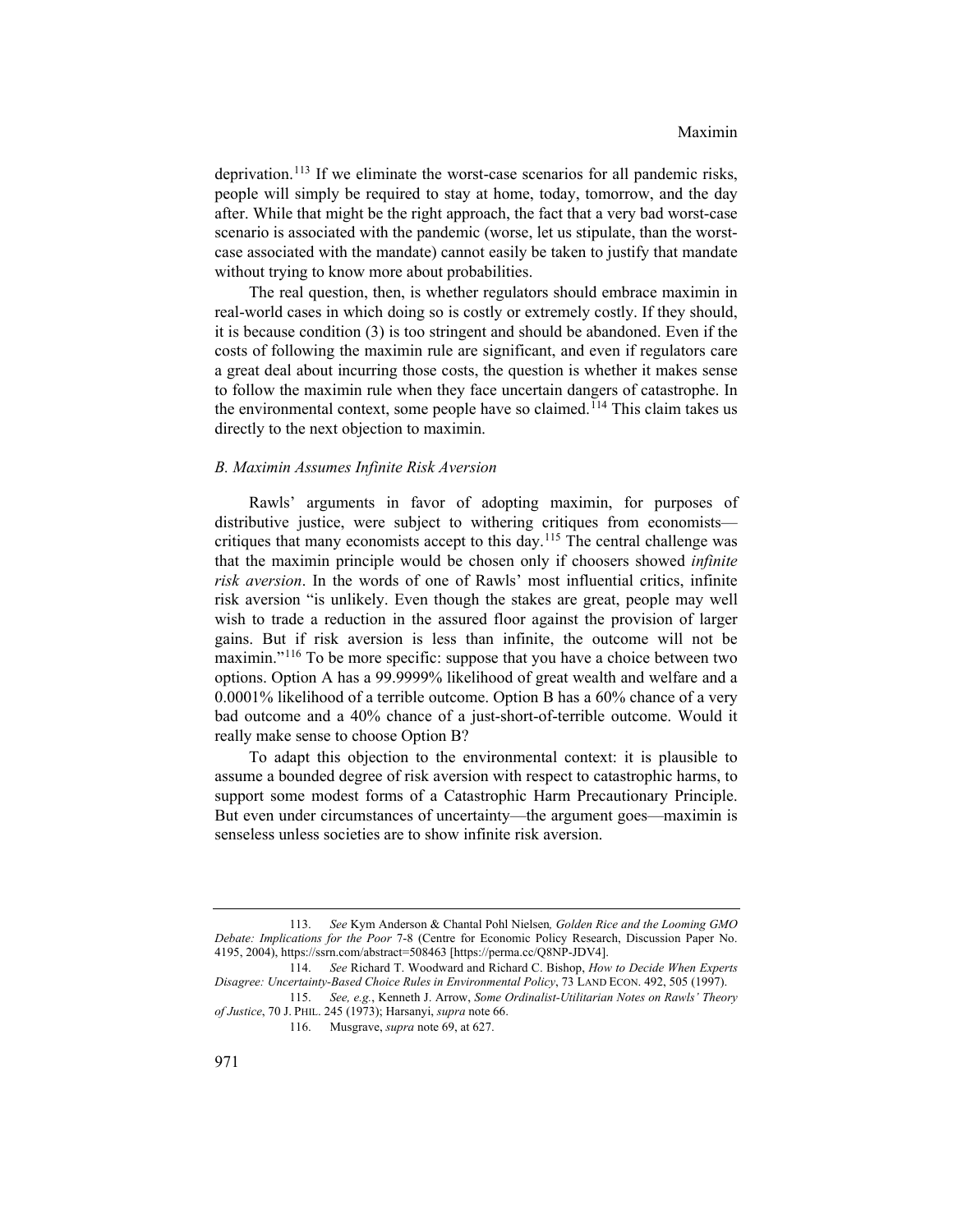Yale Journal on Regulation Vol. 37:940 2020

This is a standard challenge, but it is wrong, because maximin does not assume infinite risk aversion.[117](#page-32-0) By stipulation, *we are dealing with situations in which probabilities cannot plausibly be assigned to various outcomes*. [118](#page-32-1) Perhaps that is rare in the regulatory context. But in principle, the objection that maximin assumes infinite risk aversion depends on a denial that uncertainty exists; it assumes that subjective choices will be made and that they will reveal subjective probabilities. It is true that subjective choices will be made. But such choices do not establish that objective uncertainty does not exist. To see why, it is necessary to engage that question directly.

#### *C. Uncertainty Does Not Exist*

Many economists have denied the existence of uncertainty.<sup>[119](#page-32-2)</sup> Milton Friedman, for example, writes of the risk-uncertainty distinction that "I have not referred to this distinction because I do not believe it is valid. I follow L.J. Savage in his view of *personal probability*, which denies any valid distinction along these lines. We may treat people as if they assigned numerical probabilities to every conceivable event."[120](#page-32-3) Friedman and other skeptics are correct to insist that people's choices suggest that they assign probabilities to events. On a widespread view, an understanding of people's choices can be taken as evidence of subjective probabilities. People's decisions about whether to fly or instead to drive, whether to go to a store during a pandemic, whether to walk in certain neighborhoods at night, and whether to take risky jobs can be understood as an implicit assignment of probabilities to events. Indeed, regulators themselves make decisions, including decisions about climate change, from which subjective probabilities can be calculated.

But none of this makes for anything like a good objection to Knight, who was concerned with objective probabilities rather than subjective choices.<sup>[121](#page-32-4)</sup>

In this book we disregard Knight's distinction, which has proved to be a sterile one. For our purposes risk and uncertainty mean the same thing. It does not matter, we contend, whether an 'objective' classification is or is not possible. For, we will be dealing throughout with a 'subjective' probability concept (as developed especially by Savage, 1954): probability is simply *degree of belief*. . . [Because we never know true objective probabilities, d]ecisionmakers are . . . never in Knight's world of risk but instead always in his world of uncertainty. That the alternative approach, assigning probabilities on the basis of subjective degree of belief, is a workable and fruitful procedure will be shown constructively throughout this book.

For the purposes of the analysis by Hirshleifer and Riley, the assignment of subjective probabilities may well be the best approach. But the distinction between risk and uncertainty is not sterile when regulators are considering what to do but lack information about the probabilities associated with various outcomes.

<span id="page-32-4"></span>121. *See* Stephen F. LeRoy & Larry D. Singell, Jr., *Knight on Risk and Uncertainty*, 95 J. POL. ECON. 394 (1987) (arguing that, against many critics, that Knight's work supported the idea

<span id="page-32-1"></span><span id="page-32-0"></span><sup>117.</sup> *See* C.Y. Cyrus Chu & Wen-Fang Liu, *A Dynamic Characterization of Rawls's Maximin Principle: Theory and Implications*, 12 CONST. POL. ECON. 255, 268 (2001).

<sup>118.</sup> *See id.* at 264-65.

<sup>119.</sup> For an account and a lament, see KAY & KING, *supra* not[e 13,](#page-4-6) at 106-54.

<span id="page-32-3"></span><span id="page-32-2"></span><sup>120.</sup> *See* MILTON FRIEDMAN, PRICE THEORY 282 (1976); *see also* JACK HIRSHLEIFER & JOHN G. RILEY, THE ANALYTICS OF UNCERTAINTY AND INFORMATION 10 (1992):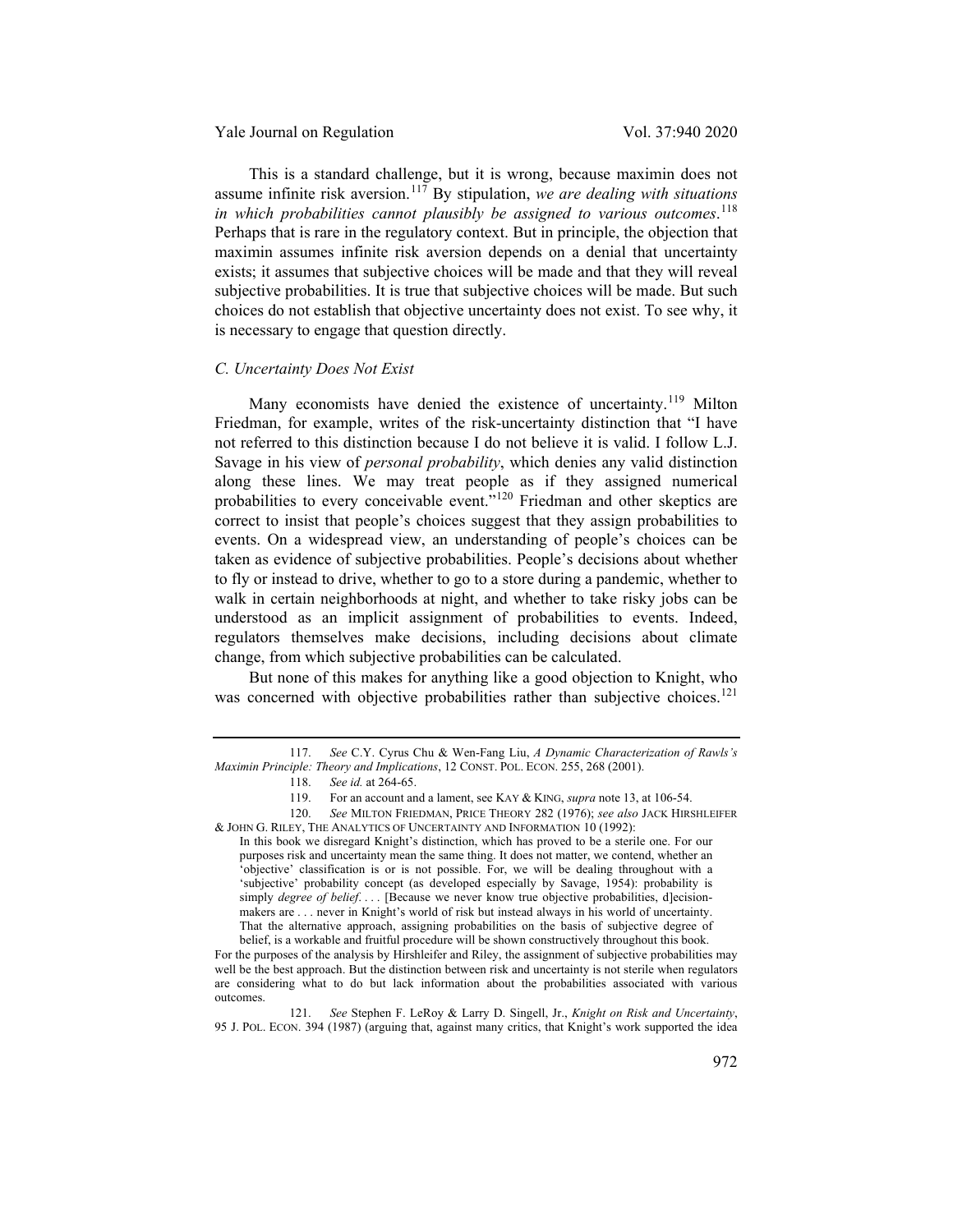Animals, no less than human beings, make choices from which subjective probabilities can be assigned. But the existence of subjective probabilities from dogs, horses, and elephants—does not mean that animals do not ever face (objective) uncertainty.

Suppose that the question is the likelihood that at least one hundred million human beings will be alive in 10,000 years. For most people, equipped with the knowledge that they have, no probability can sensibly be assigned. Perhaps uncertainty is not unbounded; the likelihood can reasonably be described as above 0% and below 100%. (I think.) But beyond that point, there is little to say. Or suppose that I present you with an urn, containing 250 balls, and ask you to pick one; if you pick a blue ball, you receive \$1000, but if you pick a green ball, you have to pay me \$1000. Suppose that I refuse to disclose the proportion of blue and green balls in the urn—or suppose that the proportion has been determined by a computer, which has been programmed by someone that neither you nor I know. You can make a pick, but what does that tell us about actual probabilities? Regulators may be in a similar position at the early stage of a pandemic or when dealing with a new technology. These examples suggest that it is wrong to deny the possible existence of uncertainty, signaled by the absence of objective probabilities.<sup>[122](#page-33-0)</sup>

For Friedman and other skeptics about uncertainty, there is an additional problem. When necessary, human beings do assign subjective probabilities to future events. So what? The assignment can be a function of how the situation is described, and formally identical descriptions can produce radically different judgments. There is reason to believe, for example, that people will not give the same answer to the question, "What is the likelihood that 80% of people will suffer an adverse effect from a certain risk?" and to the question, "What is the likelihood that 20% of people will not suffer an adverse effect from a certain risk?"[123](#page-33-1) The merely semantic reframing may well affect probability judgments.<sup>[124](#page-33-2)</sup>

In any case, probability judgments are notoriously unreliable because they are frequently based on heuristics and biases that lead to severe and systematic errors.<sup>[125](#page-33-3)</sup> Suppose that subjective probability estimates are rooted in the

of subjective probabilities). For a vigorous and sustained argument on behalf of the pervasiveness of uncertainty, see KAY & KING, *supra* note [13,](#page-4-6) at 35–49. For a clear explanation of why uncertainty exists, see ELSTER, *supra* not[e 2,](#page-2-7) at 193–99, 199 ("One could certainly elicit from a political scientist the subjective probability that he attaches to the prediction that Norway in the year 3000 will be a democracy rather than a dictatorship, but would anyone even contemplate *acting* on the basis of this numerical magnitude?").

<sup>122.</sup> *See* ELSTER, *supra* note [2,](#page-2-7) at 195–99.

<sup>123.</sup> *See id.*

<sup>124.</sup> *Id.*

<span id="page-33-3"></span><span id="page-33-2"></span><span id="page-33-1"></span><span id="page-33-0"></span><sup>125.</sup> For a good overview of this topic, see JONATHAN BARON, THINKING AND DECIDING 125–47 (3d ed. 2000). Elster briefly notes how this point relates to the debate over uncertainty: "There are too many well-known mechanisms that distort our judgment, from wishful thinking to rigid cognitive structures, for us to be able to attach much weight to the numerical magnitudes that can be elicited by the standard method of asking subjects to choose between hypothetical options." ELSTER, *supra* not[e 2,](#page-2-7) at 199 (internal citations omitted).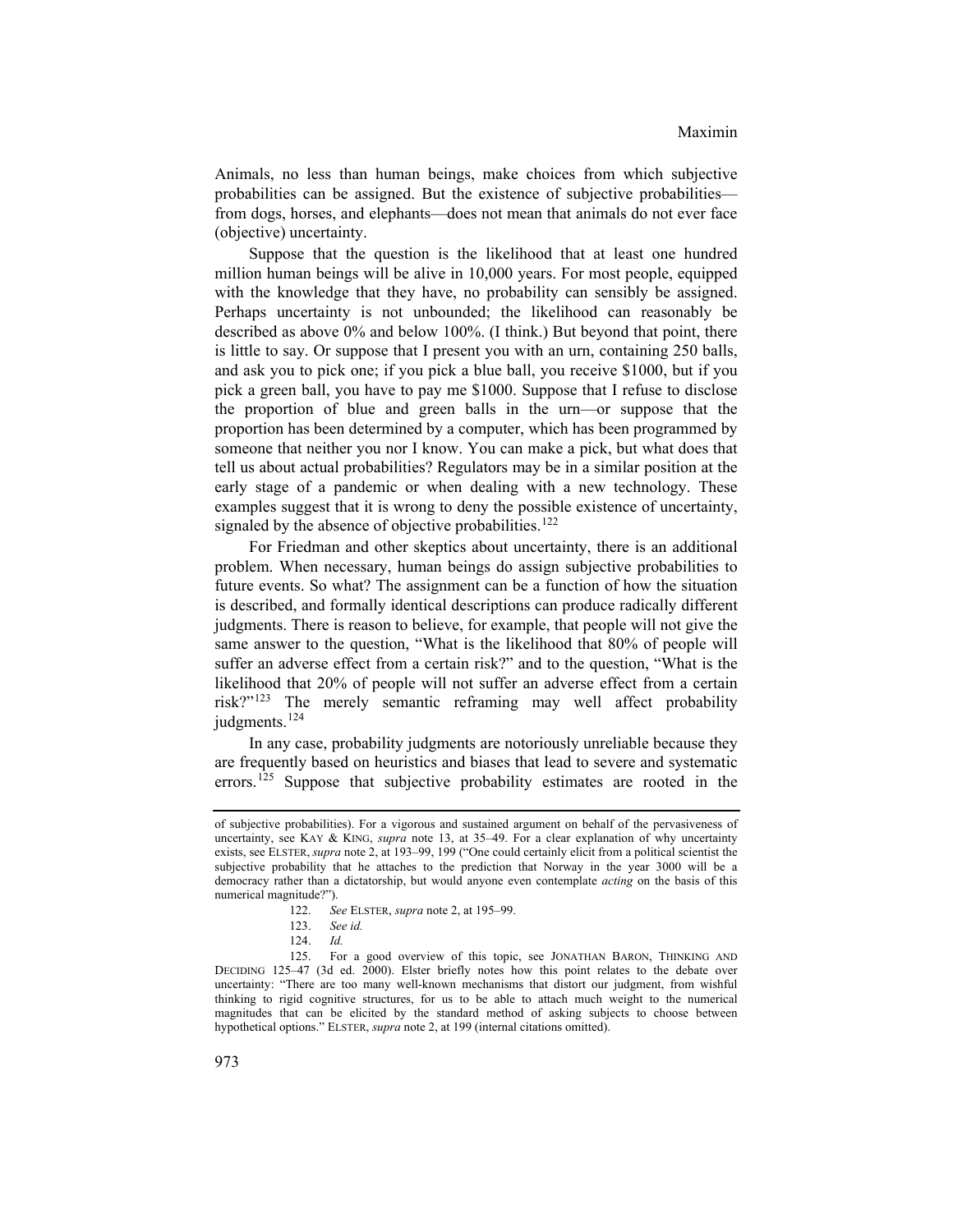availability heuristic, leading people to exaggerate risks for which examples readily come to mind ("availability bias") and also to underestimate risks for which examples are cognitively unavailable ("unavailability bias").<sup>[126](#page-34-0)</sup> Why should regulators believe that subjective estimates, subject as they are to framing, heuristics, and biases, have any standing in the face of the objective difficulty or impossibility of making probability judgments?

Even if individuals and governments assign subjective probabilities, do their assignments bear on what ought to be done? As Elster puts it, speaking of scientists and bureaucrats: "There are too many well-known mechanisms that distort our judgment, from wishful thinking to rigid cognitive structures, for us to attach much weight to the numerical magnitudes that can be elicited by the standard method of asking subjects to choose between hypothetical options."<sup>[127](#page-34-1)</sup> Even if this account is too pessimistic (as I think it is), there are some problems for which merely subjective probabilities cannot plausibly be taken to show that we are operating in circumstances of risk rather than uncertainty. In any case, recall the benefits ranges reported above, in which officials declined to offer probability estimates, evidently on the ground that no adequate evidence was thought to support them.

Writing in 1937, Keynes, often taken to be a critic of the idea of uncertainty, clearly saw the distinction between objective probabilities and actual behavior: "The sense in which I am using the term ['uncertain' knowledge] is that in which the prospect of a European war is uncertain . . . . About these matters there is no scientific basis on which to form any calculable probability whatever. We simply do not know."[128](#page-34-2) This is so even if, as Keynes immediately added, we act "exactly as we should if we had behind us a good Benthamite calculation of a series of prospective advantages and disadvantages, each multiplied by its appropriate probability, waiting to be summed."<sup>[129](#page-34-3)</sup> Even if subjective expected utilities can be assigned on the basis of behavior, regulators (like everyone else) may well be operating in circumstances of genuine uncertainty.

### *D. Uncertainty is Rare*

Notwithstanding these points, regulatory problems do not typically involve genuine uncertainty. Using frequentist strategies, regulators are often able to assign probabilities to outcomes, and Bayesian approaches can also be used. When they cannot, perhaps they can instead assign probabilities to probabilities (or even, where this proves impossible, probabilities to

<span id="page-34-3"></span><span id="page-34-2"></span><span id="page-34-1"></span><span id="page-34-0"></span><sup>126.</sup> *See* Timur Kuran & Cass R. Sunstein, *Availability Cascades and Risk Regulation*, 51 STAN. L. REV. 683 (1999); Amos Tversky & Daniel Kahneman, *Judgment under Uncertainty: Heuristics and Biases*, *in* JUDGMENT UNDER UNCERTAINTY: HEURISTICS AND BIASES 3, 11 (Daniel Kahneman ed., 1982).

<sup>127.</sup> *See* ELSTER, *supra* not[e 2,](#page-2-7) at 199.

<sup>128.</sup> JOHN MAYNARD KEYNES, A TREATISE ON PROBABILITY 214 (1921).

<sup>129.</sup> *Id.*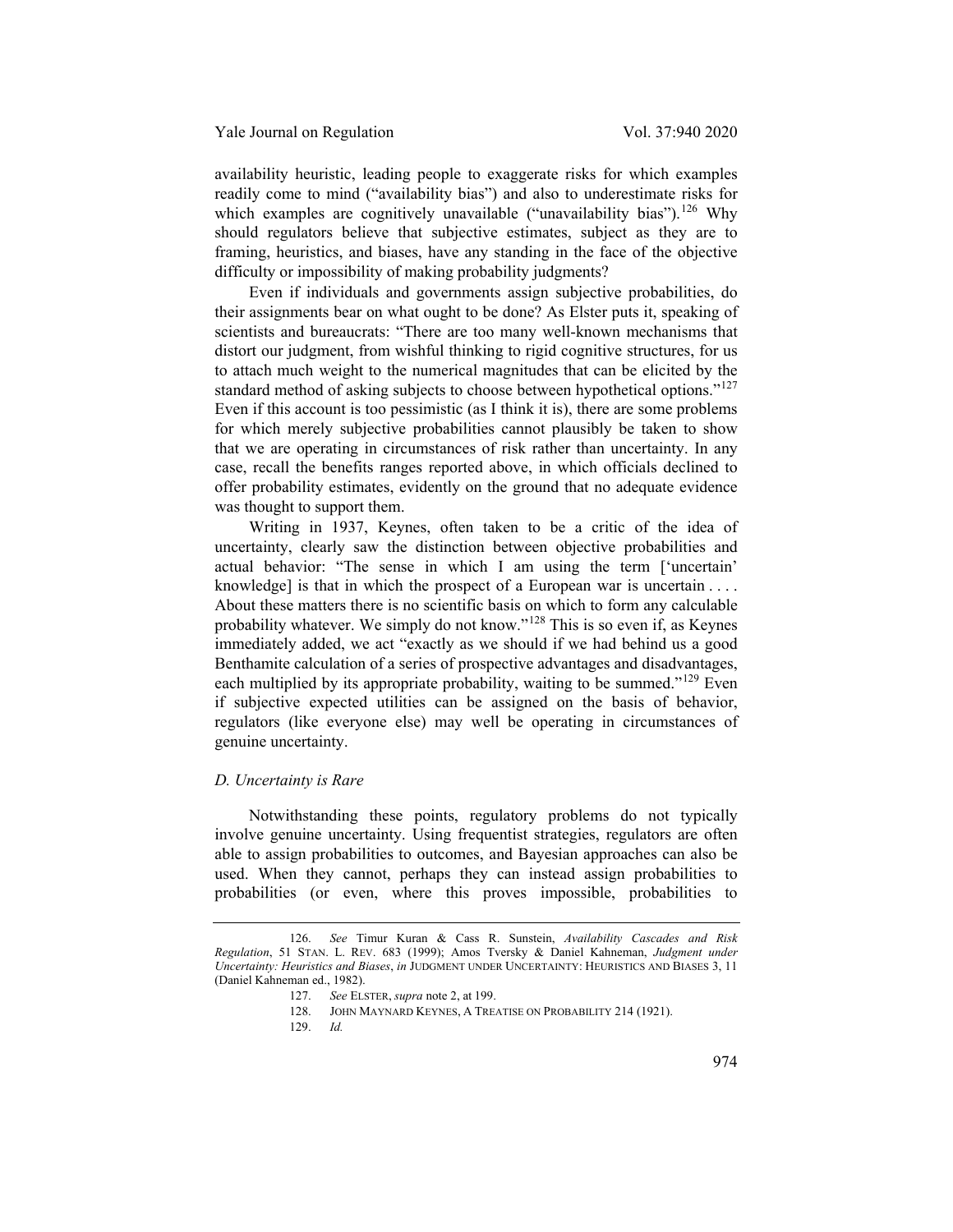probabilities of probabilities). In many cases, regulators might be able to specify a range of probabilities saying, for example, that the probability of catastrophic outcomes from a pandemic or climate change is above 2% but below 30%.<sup>[130](#page-35-0)</sup> At least some scientists and economists believe that climate change is not likely to create truly catastrophic harm, and that the real costs, human and economic, will be very high but not intolerable. In their view, the worst of the worst-case scenarios can be responsibly described as improbable.

Whatever we think of that example, perhaps we can agree that pure uncertainty is rare.<sup>[131](#page-35-1)</sup> Perhaps we can agree that at worst, regulatory problems involve problems of "bounded uncertainty," in which we cannot assign probabilities within specified bands. It is possible to think, for example, that the risk of a catastrophic outcome is above 1% but below 10%, without being able to assign probabilities within that band. The pervasiveness of uncertainty depends on what is actually known. If uncertainty is rare, then Rawls' argument, or variations on it, do not apply outside of exotic cases. Fair enough. But even if this is so, exotic cases may turn out to be important.

<span id="page-35-0"></span><sup>130.</sup> I am bracketing here frequentist claims about the pervasiveness of uncertainty. See KAY & KING, *supra* note [13,](#page-4-6) at 35-49. Even if we are frequentists, regulators are often dealing with repeated cases for which frequentist assignments of probability are perfectly feasible; consider food safety, occupational safety, and air pollution.

<span id="page-35-1"></span><sup>131.</sup> *But see* KAY & KING, *supra* not[e 13.](#page-4-6) In their provocative and spirited book, Kay and King are very hard on the idea of maximizing expected value, emphasizing that we often do not know enough to do anything like that. Instead of generating numbers, they urge that regulators, officials, and others should ask, "What is going on here?" *See id.* at 10. They also ask for close attention to "narratives." *Id.* at 178-95. This is not the space to explore their analysis and their proposals, but in brief, the "What is going on here?" question cannot easily yield sensible answers. How can regulators possibly know how to handle (say) food safety, nanotechnology, genetic modification of food, if that is their question? The analysis is best disciplined at least through a rough sense of both probabilities and outcomes, which is often obtainable; lacking those, maximin is a candidate solution.

Revealingly, Kay and King defend the "What is going on here?" question in part by reference to President Barack Obama's decision to kill Osama Bin Laden without knowing that Bin Laden was actually present in the relevant location. *Id.* at 8-9. In my view (and I was in the White House at the time, though not involved in any way with the decision), this is not a helpful example; it counts strongly against the central argument offered by Kay and King. Obama's decision was Bayesian, and it involved a careful assessment of costs and benefits (and hence expected value). Roughly: The benefits of killing Bin Laden would be very high; the costs of failing would be high but manageable; the likelihood that he was present fell within an ascertainable range (in the vicinity of 50%, *id.* at 8); and importantly, the likelihood that he would be found, in the future, was relatively low. My experience is that public officials approach many non-repeatable events in this way, not by asking, "What is going on here?"

In addition, Kay & King rightly draw attention to the importance of resilience and robustness, as ways of handling uncertain risks. *Id.* at 423–25. (Consider the risks associated with climate change and pandemics.) But how resilient, and how robust? Resilience and robustness can be very costly indeed. We would want to spend infinite costs, today, to create resilience against a pandemic in a decade. Under conditions of risk, or of bounded uncertainty, calculation of expected value can be more than helpful, and for reasons discussed in text, maximin has its place. "Narrative," by contrast, is not of much use. I am acutely aware that these are complex topics and that what I have said here is inadequate; it should be taken as a kind of a promissory note.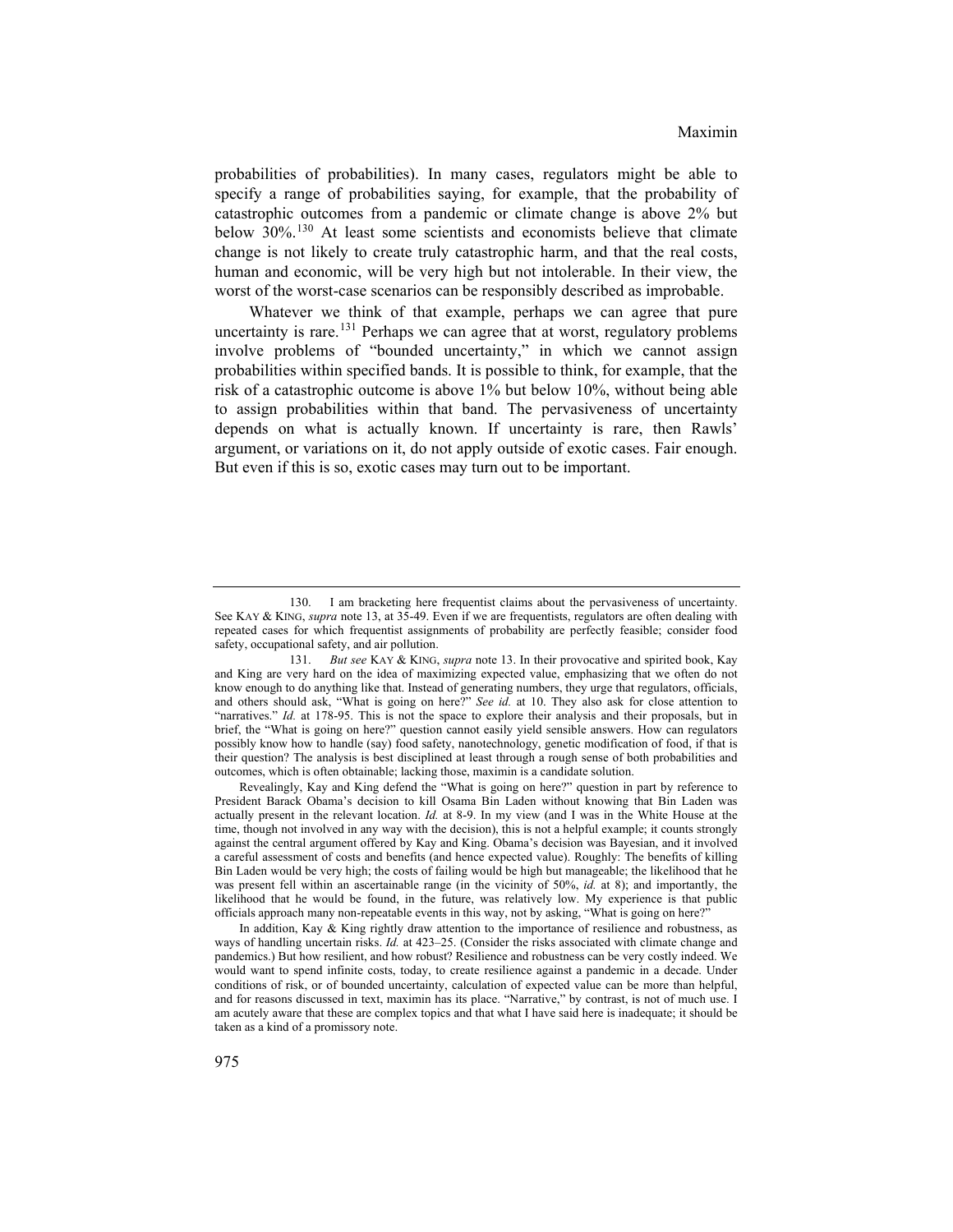## VI. A Path Forward

A great deal of work asks whether people really should follow maximin under circumstances of uncertainty.<sup>[132](#page-36-0)</sup> Some of this work draws on people's intuitions, in a way that illuminates actual beliefs but may tell us little about what rationality requires.<sup>[133](#page-36-1)</sup> Other work is highly formal,<sup>[134](#page-36-2)</sup> adopting certain axioms and seeing whether maximin violates them. The results of this work are not conclusive.<sup>[135](#page-36-3)</sup> Certainly, maximin cannot be been ruled out as a candidate for rational choice under uncertainty.

I will rest content with three general suggestions. *First*: As we have seen, the maximin rule is sometimes justified by standard cost-benefit analysis. If some potential outcomes are genuinely catastrophic and not highly improbable, eliminating them might be the approach that maximizes net benefits. Even if such outcomes are highly improbable (say, 1 in 100,000), the same conclusion might be the right one, if the expected value of precautions outweighs their expected costs.

*Second*: In the face of fat tails on the left-hand side (suggesting a higherthan-normal risk of catastrophe, as in "ruin problems"), there may be a good argument for the maximin rule, again depending on the numbers (and on what is known and what is unknown).

*Third*: Uncertainty is real; sometimes regulators lack information about probabilities. In deciding whether to follow the maximin rule under circumstances of Knightian uncertainty, or something close to it (such as bounded uncertainty), a great deal should turn on two questions: (a) How bad is the worst-case scenario, compared to other bad outcomes? (b) What, exactly, is lost by choosing the maximin rule? Of course, it is possible that choosers, including regulators, will lack the information that would enable them to answer these questions. But (and this is the central point) in the regulatory context, answers to both (a) and (b) may well be possible *even if it is not possible to assign probabilities to the various outcomes with any confidence*. By emphasizing the relative badness of the worst-case scenario, and the extent of the loss from attending to it, I am attempting to build on the Rawls/Gardiner suggestion that maximin is the preferred decision rule when little is lost from following it.

To see the relevance of the two questions, suppose that you are choosing between two options. The first has a best-case outcome of 10 and a worst-case outcome of –5. The second has a best-case outcome of 15 and a worst-case outcome of –6. It is impossible to assign probabilities to the various outcomes. Maximin would favor the first option, to avoid the worse worst-case (which is -

<span id="page-36-3"></span><span id="page-36-2"></span><span id="page-36-1"></span><span id="page-36-0"></span><sup>132.</sup> *See, e.g.*, Arrow & Hurwicz, *supra* note [49](#page-16-5) (suggesting the rationality of either maximin or maximax).

<sup>133.</sup> *See* Harsanyi, *supra* not[e 66.](#page-19-2)

<sup>134.</sup> *See, e.g.*, LUCE & RAIFFA, *supra* not[e 18,](#page-6-4) at 286–97 (1957).

<sup>135.</sup> *See id.*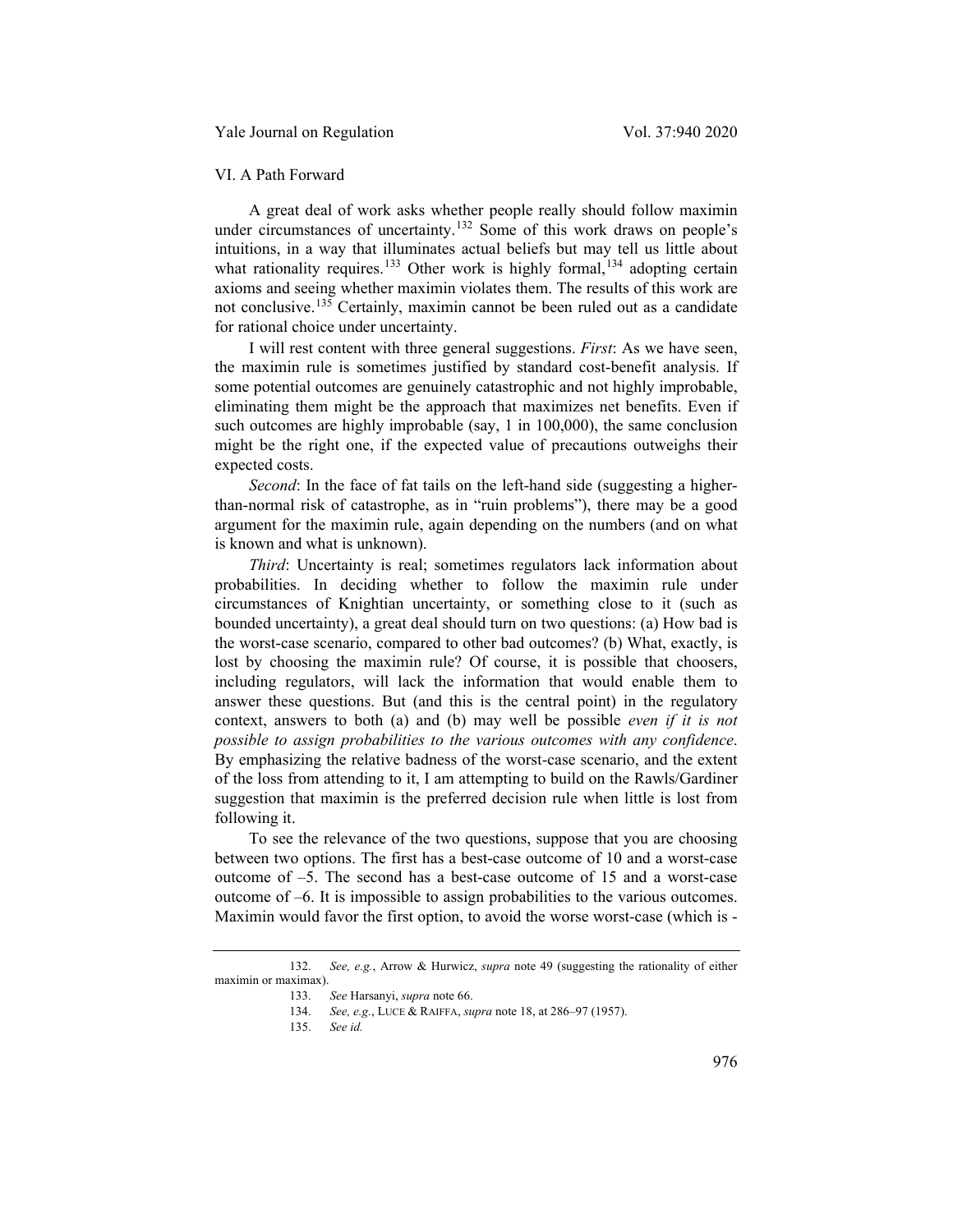6); but to justify that choice, we have to know something about the *meaning* of the differences between 10 and 15 on the one hand and –5 and –6 on the other. If 15 is much better than 10, and if the difference between –5 and –6 is a matter of relative indifference, then the choice of the first option is hardly mandated. But if the difference between  $-5$  and  $-6$  greatly matters—if it is a matter of life and death—then the maximin rule is much more attractive.

Consider a regulatory analogue. Suppose that as compared with a ban, allowing automated vehicles would have a best-case outcome of \$2 billion in annual net benefits and a worst-case outcome of \$10 million in annual net losses. Suppose that we cannot assign probabilities to the various outcomes. Under the maximin rule, we should ban automated vehicles. But if the net loss of \$10 million is not a big deal, we might reject the maximin rule on something like the Rawls/Gardiner theory. Of course we could vary the numbers in such a way as to make the maximin rule much more attractive.

These points have the important implication of suggesting the possibility of a (rough) cost-benefit analysis of whether to follow the maximin rule under conditions of both risk and uncertainty. Sometimes the worst-case is the worst by far, and sometimes we lose relatively little by choosing the maximin rule. It is typically thought necessary to assign probabilities in order to engage in costbenefit balancing; without an understanding of probabilities, such balancing might not seem able to get off the ground. But a crude version of cost-benefit balancing is possible even without reliable information about probability. For the balancing exercise to work, of course, it must be possible to produce cardinal rankings among the outcomes—that is, it must be possible to rank them not merely in terms of their badness but also in at least rough terms of how much worse each is than the less-bad others. That approach will not work if cardinal rankings are not feasible—as might be the case if (for example) it is not easy to compare the catastrophic loss from a pandemic with the loss from huge expenditures on efforts to control a pandemic. Much of the time, however, cardinal rankings *are* possible in the regulatory context.

Here is a simpler way to put the point. It is often assumed that in order to undertake cost-benefit analysis, it is necessary to assign probabilities, with the understanding that point estimates represent the average or most probable case. But in some cases, a sensible rule-of-thumb can be adopted without assigning probabilities. An understanding of the magnitude of the relevant payoffs can help regulators to navigate difficult situations. If one option has a large downside but no substantial upside, it can be rejected in favor of one that lacks that downside but that has a roughly equivalent upside.

To appreciate the need for some kind of analysis of the effects of following the maximin rule, imagine an individual or society lacking the information that would permit the assignment of probabilities to a series of hazards with catastrophic outcomes; suppose that the number of hazards is ten, or twenty, or a thousand. Suppose too that such an individual or society is able to assign probabilities (ranging from 1% to 90%) to an equivalent number of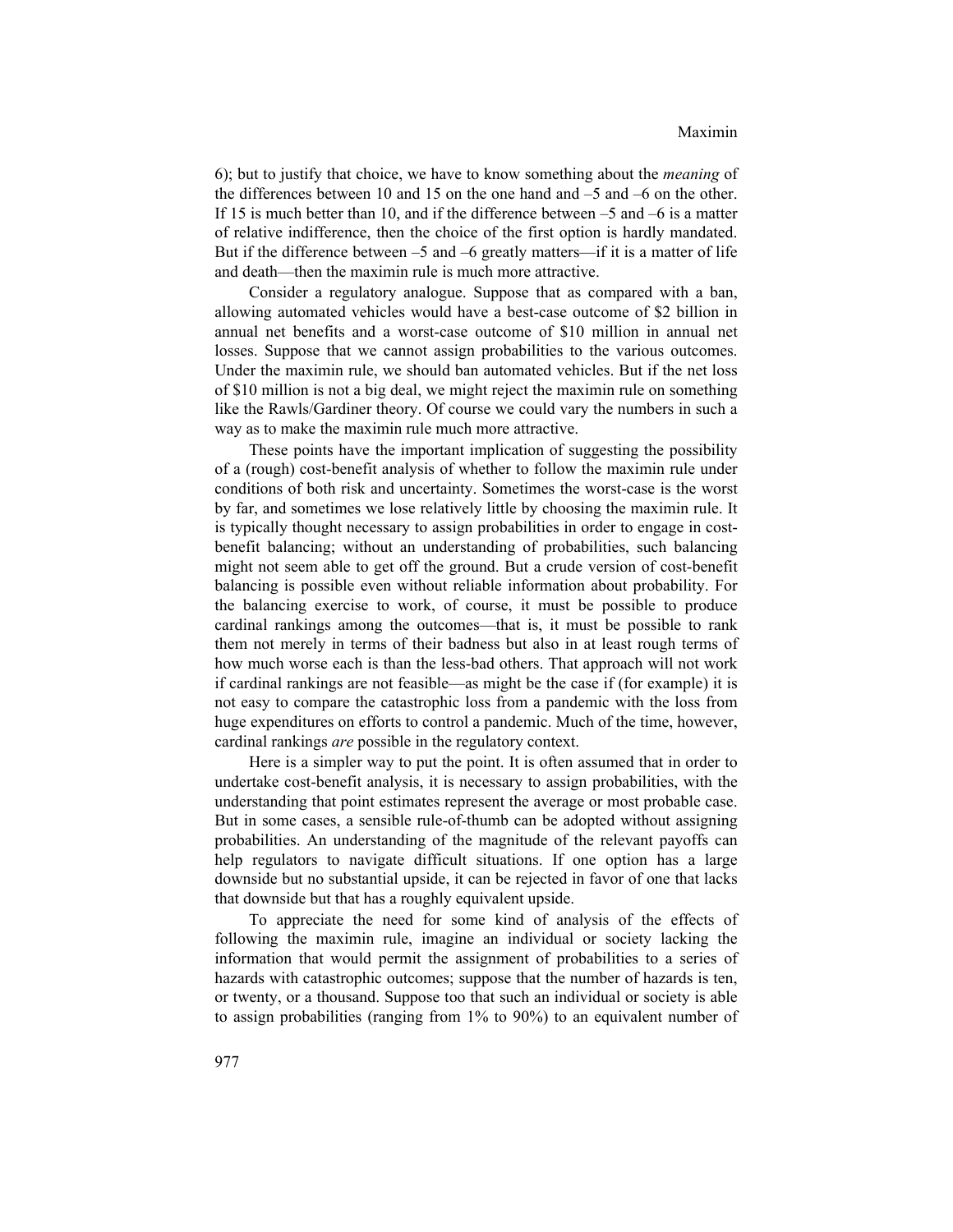*other* hazards, with outcomes that range from bad to extremely bad, but never catastrophic. Suppose, finally, that every one of these hazards can be eliminated at a cost—a cost that is high, but that does not, once incurred in individual cases, inflict harms that count as extremely bad or catastrophic. The maximin rule suggests that our individual or society should spend a great deal to eliminate each of the ten, or twenty, or thousand potentially catastrophic hazards. But once that amount is spent on even one of those hazards, there might be nothing left to combat the extremely bad hazards, even those with a 90% chance of occurring. We could even imagine that a poorly informed individual or society would be condemned to real poverty and distress, or even worse, merely by virtue of following maximin. In these circumstances, the maximin rule should be rejected.

This suggestion derives indirect support from the empirical finding that when asked to decide on the distribution of goods and services, most people reject the two most widely discussed principles in the philosophical literature: average utility, favored by Harsanyi, and Rawls' difference principle (allowing inequalities only if they work to the advantage to the least well-off).<sup>[136](#page-38-0)</sup> Instead, people choose average utility with a floor constraint—that is, they favor an approach that maximizes overall well-being, but subject to the constraint that no member of society may fall below a decent minimum.<sup>[137](#page-38-1)</sup> Insisting on an absolute welfare minimum to all, they maximize over that floor. Their aversion to especially bad outcomes leads them to a pragmatic threshold in the form of the floor. So too, very plausibly, in the context of precautions against risks. A sensible individual, or society, would not always choose maximin under circumstances of risk or uncertainty. Everything depends on what is lost, and what is gained, by eliminating the worst-case scenario; and much of the time, available information makes it possible to answer those questions at least in general terms.

If we apply these various points, we can easily imagine an amendment to OMB Circular A-4 that takes the following form $138$ :

*In general, it is appropriate to focus on costs and benefits, calculated by reference to the expected value of various options. Thus, your analysis should include two fundamental components: a quantitative analysis characterizing the probabilities of the relevant outcomes and an assignment of economic value to the projected outcomes. It is essential that both parts be conceptually consistent. In particular, the quantitative analysis should be conducted in a way that permits it to be applied within the more general analytical framework of benefitcost analysis. If one or another outcome is potentially catastrophic (a "worst case"), it might make sense to eliminate it, if the analysis shows that doing that maximizes net benefits. In considering potential catastrophe, you should* 

<span id="page-38-0"></span><sup>136.</sup> NORMAN FROHLICH & JOE A. OPPENHEIMER, CHOOSING JUSTICE: AN EXPERIMENTAL APPROACH TO ETHICAL THEORY (1992).

<sup>137.</sup> *Id.*

<span id="page-38-2"></span><span id="page-38-1"></span><sup>138.</sup> Significant parts of the italicized text are drawn from the current version of Circular A-4, *supra* not[e 3.](#page-2-4)